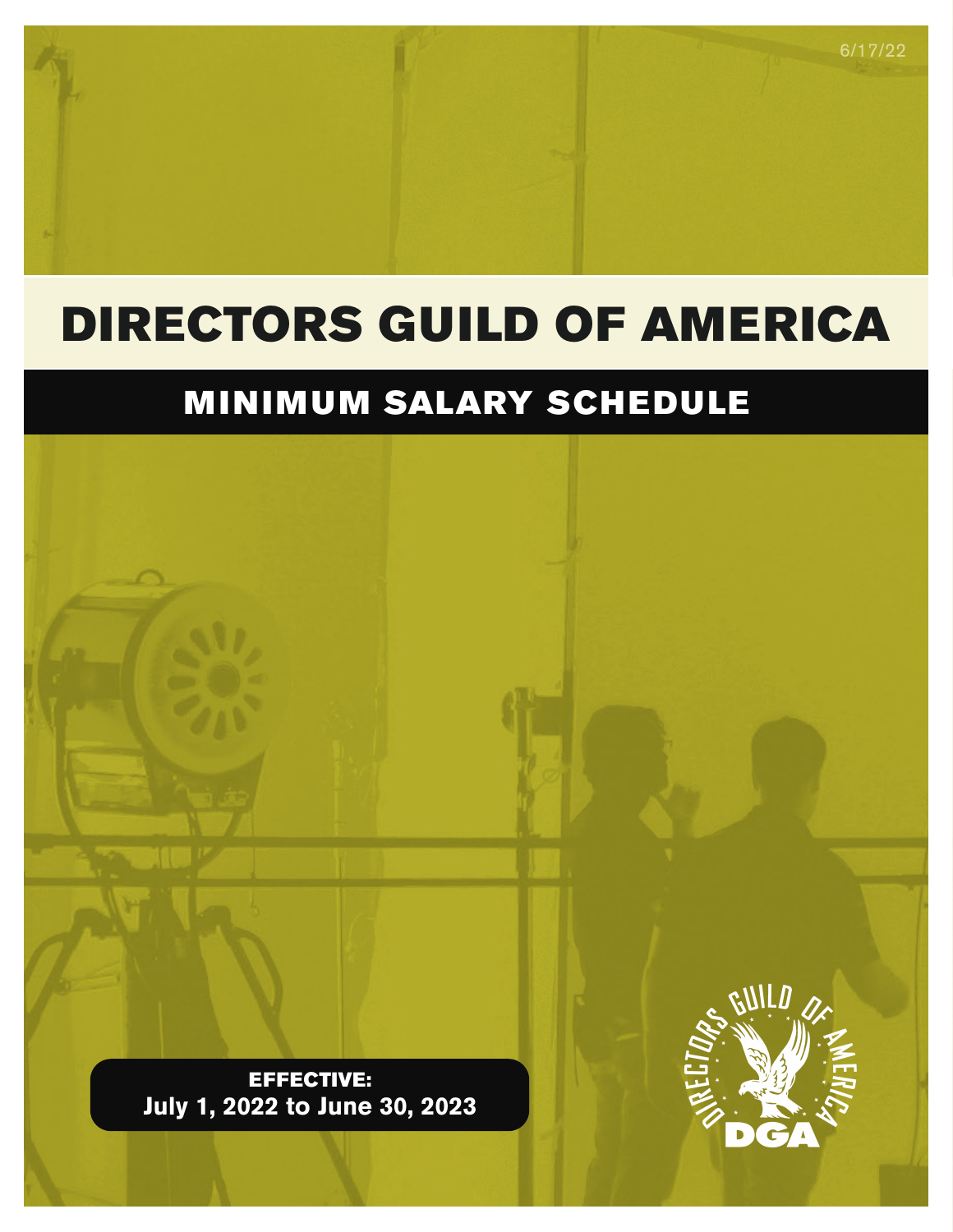| Rates effective July 1, 2022 to June 30, 2023 | <b>HIGH BUDGET</b> | <b>SHORTS &amp;</b><br><b>DOCUMENTARIES</b> |
|-----------------------------------------------|--------------------|---------------------------------------------|
| <b>Weekly Salary</b>                          | \$21.765           | \$15.544                                    |
| <b>Guaranteed Preparation Period</b>          | 2 Weeks            | 2 Days                                      |
| <b>Guaranteed Employment Period</b>           | 10 Weeks           | 1 Week + 1 Day                              |
| <b>Guaranteed Cutting Allowance</b>           | 1 Week             | 0                                           |
| Compensation for Days Worked Beyond Guarantee | \$4,353            | \$3,109                                     |
| Daily Employment Where Permitted              | \$5.441            | \$3.886                                     |

## **THEATRICAL MOTION PICTURE MINIMUMS**

**See Low Budget Side Letter on page 19 for Films with Budgets of \$11 Million or Less**

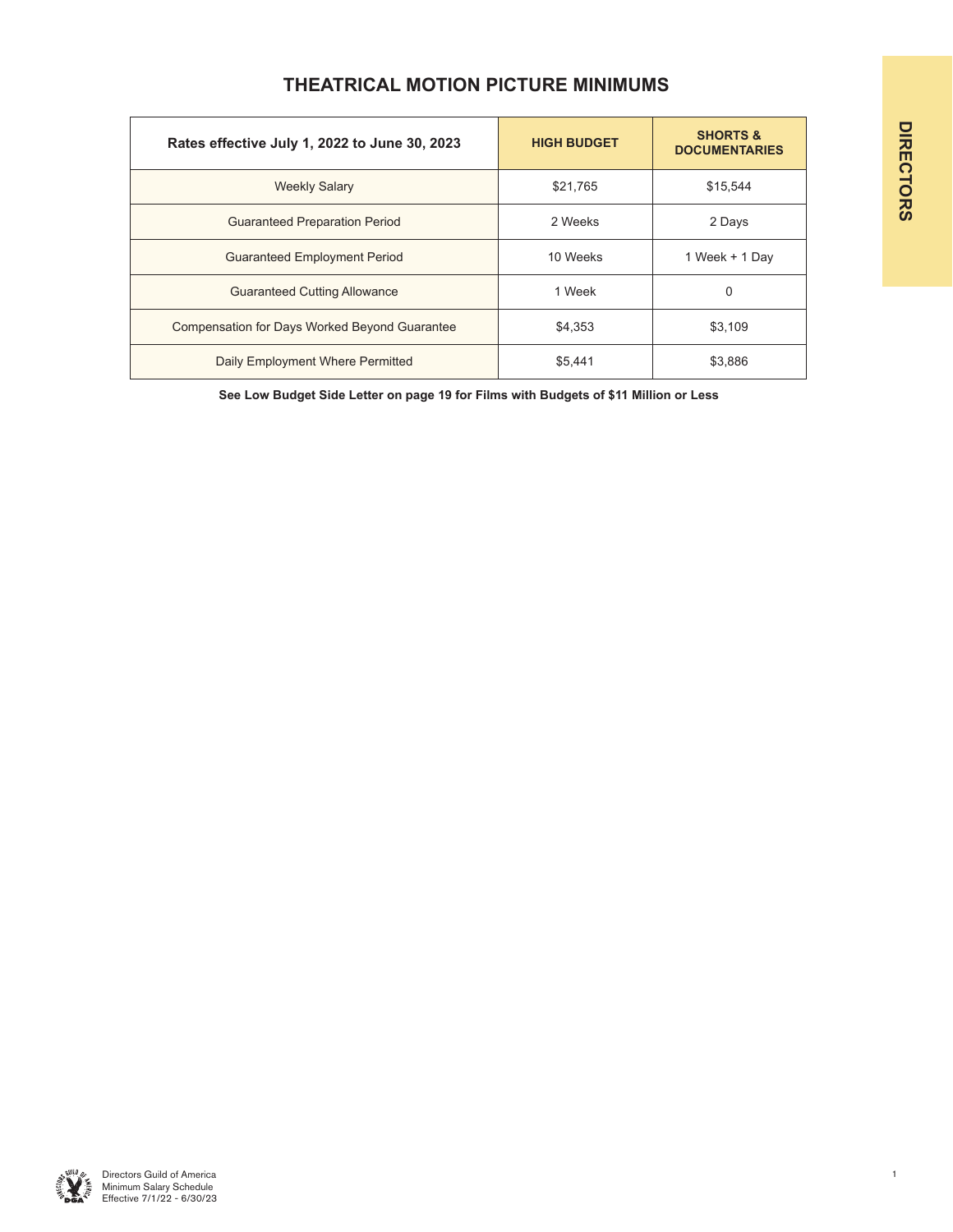## **DIRECTORS TELEVISION MINIMUMS - ARTICLE 10 & ARTICLE 23**

| <b>Rates Effective</b><br>July 1, 2022 to June 30, 2023        |                |                | <b>NETWORK PRIME-TIME</b><br>(INCLUDES FBC & PAY TELEVISION) |                | <b>NON-NETWORK,</b><br><b>NON-PRIME-TIME</b> |                |                           |                |
|----------------------------------------------------------------|----------------|----------------|--------------------------------------------------------------|----------------|----------------------------------------------|----------------|---------------------------|----------------|
|                                                                | $1/2$ Hour     | 1 Hour         | $1 - 1/2$<br><b>Hours</b>                                    | 2 Hours        | $1/2$ Hour                                   | 1 Hour         | $1 - 1/2$<br><b>Hours</b> | 2 Hours        |
| <b>PROGRAM RATE</b>                                            | \$29,892       | \$50.764       | \$84,609                                                     | \$142,136      | \$13,430                                     | \$26,850       | \$40,288                  | \$56,093       |
| <b>GUARANTEED</b><br><b>PREPARATION PERIOD</b>                 | 3 days         | 7 days         | 12 days                                                      | 15 days        | 3 days                                       | 6 days         | 9 days                    | 12 days        |
| <b>GUARANTEED SHOOTING PERIOD</b>                              | 4 days         | 8 days         | 13 days                                                      | 27 days        | 3 days                                       | 6 days         | 9 days                    | 12 days        |
| <b>COMPENSATION FOR DAYS</b><br><b>WORKED BEYOND GUARANTEE</b> | \$4.270<br>day | \$3,384<br>day | \$3,384<br>day                                               | \$3,384<br>day | \$2,238<br>day                               | \$2,238<br>day | \$2,238<br>day            | \$2,337<br>day |
| <b>DAILY EMPLOYMENT</b><br><b>WHERE PERMITTED</b>              | \$5,338<br>day | \$4,230<br>day | \$4.230<br>day                                               | \$4,230<br>day | \$2,798<br>day                               | \$2,797<br>day | \$2,798<br>day            | \$2,921<br>day |

|                                                             |                                                                                                                                      | <b>BASIC CABLE MINIMUMS</b>                                                                                                                               |                                                                                                                           |                                                                                                                |                                                                                                                        |                                                                                                                             |                                                                                                  |                                                                                                                                                                                        |  |  |  |  |
|-------------------------------------------------------------|--------------------------------------------------------------------------------------------------------------------------------------|-----------------------------------------------------------------------------------------------------------------------------------------------------------|---------------------------------------------------------------------------------------------------------------------------|----------------------------------------------------------------------------------------------------------------|------------------------------------------------------------------------------------------------------------------------|-----------------------------------------------------------------------------------------------------------------------------|--------------------------------------------------------------------------------------------------|----------------------------------------------------------------------------------------------------------------------------------------------------------------------------------------|--|--|--|--|
| <b>Rates Effective</b><br>July 1, 2022 to<br>June 30, 2023  | 1/2 Hour<br><b>Dramatic</b><br>Programs in<br>first season<br>or budgeted<br>at \$550,000<br>or more but<br>less than<br>\$1,610,000 | 1/2 Hour<br><b>Dramatic</b><br>Programs<br>in 2nd or<br>subsequent<br>season and<br>budgeted at<br>\$1,610,000<br>or more but<br>less than<br>\$2,120,000 | 1/2 Hour<br><b>Dramatic</b><br>Programs<br>in 2nd or<br>subsequent<br>season with<br>budgets at<br>\$2,120,000<br>or more | 1 Hour<br><b>Dramatic</b><br>Programs<br>budgeted at<br>\$1,200,000<br>or more but<br>less than<br>\$3,000,000 | 1 Hour<br><b>Dramatic</b><br>Programs<br>in its FIRST<br><b>SEASON</b><br>and<br>budgeted at<br>\$3,000,000<br>or more | 1 Hour<br><b>Dramatic</b><br>Programs<br>in its 2nd or<br>subsequent<br>season and<br>budgeted at<br>\$3,000,000 or<br>more | 1-1/2 Hour<br><b>Dramatic</b><br>Programs<br>with<br><b>Budgets of</b><br>\$2,750,000<br>or More | 2 Hour<br><b>Dramatic</b><br>Programs with<br><b>Budgets of</b><br>\$2,750,000<br>for the first<br>2 hours plus<br>\$1,375,000<br>for each<br>additional<br>hour or portion<br>thereof |  |  |  |  |
| <b>PROGRAM RATE</b>                                         | \$13,430                                                                                                                             | \$16,940                                                                                                                                                  | \$19,776                                                                                                                  | \$26,850                                                                                                       | \$27,636                                                                                                               | \$38,398                                                                                                                    | \$40,288                                                                                         | \$96,277                                                                                                                                                                               |  |  |  |  |
| <b>GUARANTEED</b><br><b>PREPARATION</b><br><b>PERIOD</b>    | 3 days                                                                                                                               | 3 days                                                                                                                                                    | 3 days                                                                                                                    | 6 days                                                                                                         | 6 days                                                                                                                 | 7 days                                                                                                                      | 9 days                                                                                           | 15 days                                                                                                                                                                                |  |  |  |  |
| <b>GUARANTEED</b><br><b>SHOOTING PERIOD</b>                 | 3 days                                                                                                                               | 4 days                                                                                                                                                    | 4 days                                                                                                                    | 6 days                                                                                                         | 6 days                                                                                                                 | 7 days                                                                                                                      | 9 days                                                                                           | 27 days                                                                                                                                                                                |  |  |  |  |
| <b>DAYS WORKED</b><br><b>BEYOND</b><br><b>GUARANTEE</b>     | \$2.238<br>day                                                                                                                       | \$2.420<br>day                                                                                                                                            | \$2.825<br>day                                                                                                            | \$2.238<br>day                                                                                                 | \$2.303<br>day                                                                                                         | \$2.743<br>day                                                                                                              | \$2.238<br>day                                                                                   | \$2.292<br>day                                                                                                                                                                         |  |  |  |  |
| <b>DAILY</b><br><b>EMPLOYMENT</b><br><b>WHERE PERMITTED</b> | \$2,798<br>day                                                                                                                       | \$3,025<br>day                                                                                                                                            | \$3.531<br>day                                                                                                            | \$2.797<br>day                                                                                                 | \$2.879<br>day                                                                                                         | \$3.428<br>day                                                                                                              | \$2.798<br>day                                                                                   | \$2.865<br>day                                                                                                                                                                         |  |  |  |  |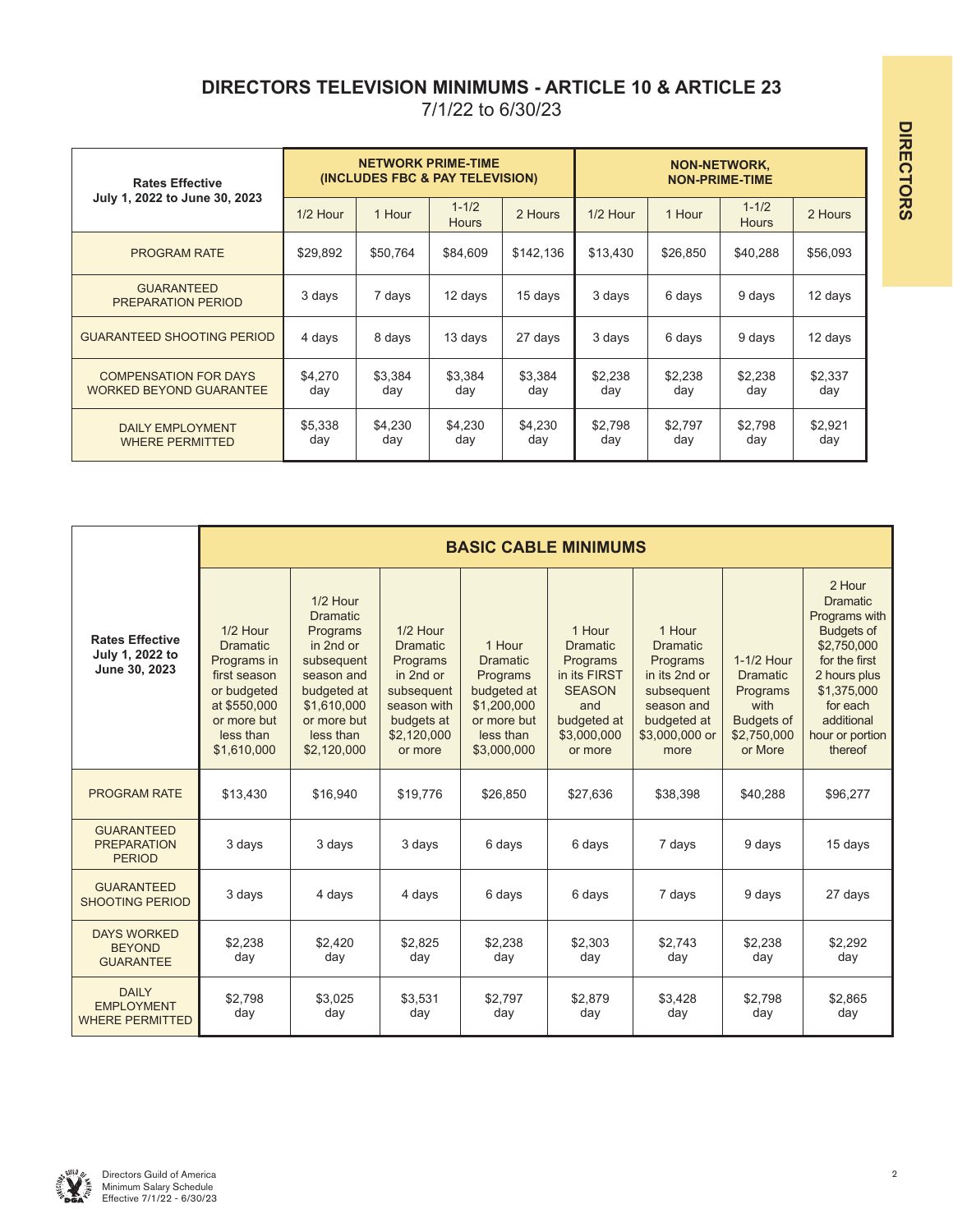## **PILOT DIRECTORS MINIMUMS - ARTICLE 10 & ARTICLE 23**

7/1/22 to 6/30/23

|                                                                       |                                                |                | <b>NETWORK PRIME-TIME</b><br>(INCLUDES FBC & PAY TELEVISION)                                          |                                                                                                     | <b>NON-NETWORK AND BASIC CABLE</b>                                                                      |                                                                                                     |                |                |
|-----------------------------------------------------------------------|------------------------------------------------|----------------|-------------------------------------------------------------------------------------------------------|-----------------------------------------------------------------------------------------------------|---------------------------------------------------------------------------------------------------------|-----------------------------------------------------------------------------------------------------|----------------|----------------|
| <b>Rates Effective</b><br>July 1, 2022 to<br>June 30, 2023            | 1/2 Hour<br>1 Hour<br>$1-1/2$ Hours<br>2 Hours |                | $1/2$ Hour<br><b>Dramatic</b><br>Programs<br>(Basic Cable<br>with Budgets<br>of \$550,000<br>or more) | 1 Hour<br><b>Dramatic</b><br>Programs<br>(Basic Cable<br>with Budgets<br>of \$1,200,000<br>or more) | 1-1/2 Hour<br><b>Dramatic</b><br>Programs<br>(Basic Cable<br>with Budgets<br>of \$2,750,000<br>or more) | 2 Hour<br><b>Dramatic</b><br>Programs<br>(Basic Cable<br>with Budgets<br>of \$2,750,000<br>or more) |                |                |
| <b>PROGRAM RATE</b>                                                   | \$84.609                                       | \$112.807      | \$140.998                                                                                             | \$197.410                                                                                           | \$50,765                                                                                                | \$67,684                                                                                            | \$84.599       | \$118,446      |
| <b>INCLUDED DAYS</b>                                                  | 14 days                                        | 24 days        | 34 days                                                                                               | 50 days                                                                                             | 14 days                                                                                                 | 24 days                                                                                             | 34 days        | 50 days        |
| <b>DAYS WORKED</b><br><b>BEYOND</b><br><b>GUARANTEE</b>               | \$6,043<br>day                                 | \$4.700<br>day | \$4,147<br>day                                                                                        | \$3,948<br>day                                                                                      | \$3,626<br>day                                                                                          | \$2,820<br>day                                                                                      | \$2,488<br>day | \$2,369<br>day |
| <b>DAILY</b><br><b>EMPLOYMENT</b><br><b>WHERE</b><br><b>PERMITTED</b> | \$7,554<br>day                                 | \$5.875<br>day | \$5,184<br>day                                                                                        | \$4,935<br>day                                                                                      | \$4,533<br>day                                                                                          | \$3,525<br>day                                                                                      | \$3.110<br>day | \$2,961<br>day |

## **PRESENTATIONS (PRIME-TIME DRAMATIC)**

|               | July 1, 2022 to June 30, 2023                                                             | <b>GUARANTEED DAYS</b>                   |
|---------------|-------------------------------------------------------------------------------------------|------------------------------------------|
| 0-15 Minutes  | \$32,020                                                                                  | 10 days, of which 4 must be consecutive  |
| 16-30 Minutes | \$64,051<br>(or the applicable pilot fee, if less,<br>but in no event less than \$32,020) | 14 days, of which 10 must be consecutive |

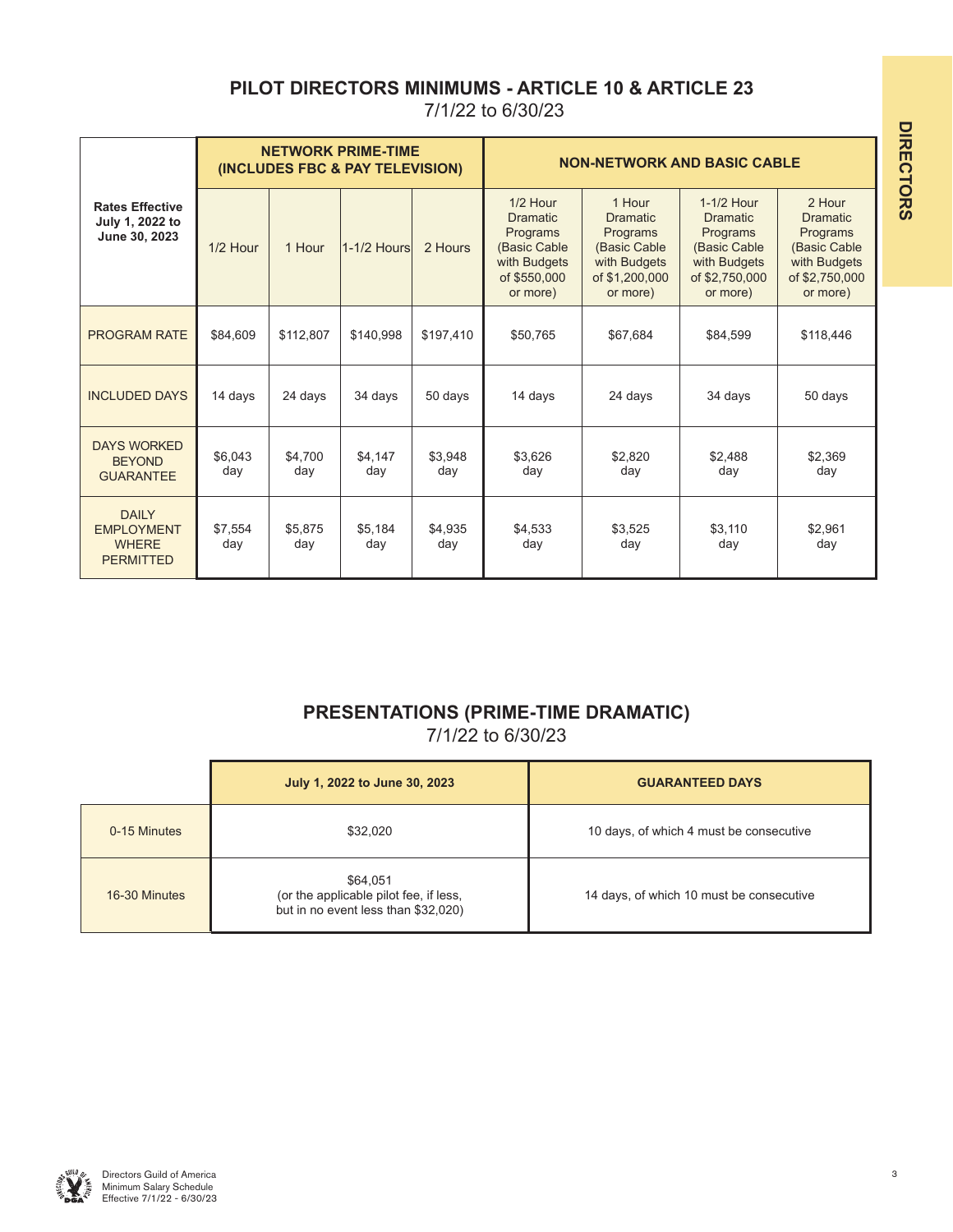## **"GRANDFATHERED" HIGH BUDGET SVOD PROGRAMS 2014 BA**

|                                                                       |                                                                                                                  |                                                                                  |                                                                                                              | DIRECTORS MINIMUMS (15 MILLION OR MORE SUBSCRIBERS) 2014 BA                  |                                                                                                              |                                                                              |                                                                                                                                                                                             |                                                                                                                                                                |
|-----------------------------------------------------------------------|------------------------------------------------------------------------------------------------------------------|----------------------------------------------------------------------------------|--------------------------------------------------------------------------------------------------------------|------------------------------------------------------------------------------|--------------------------------------------------------------------------------------------------------------|------------------------------------------------------------------------------|---------------------------------------------------------------------------------------------------------------------------------------------------------------------------------------------|----------------------------------------------------------------------------------------------------------------------------------------------------------------|
| <b>Rates Effective</b><br>July 1, 2022 to<br>June 30, 2023            | Programs<br>$20 - 35$<br><b>Minutes</b><br>budgeted at<br>\$1,300,000<br>or more but<br>less than<br>\$2,100,000 | Programs<br>$20 - 35$<br><b>Minutes</b><br>budgeted at<br>\$2,100,000<br>or more | Programs<br>36-65<br><b>Minutes</b><br>budgeted at<br>\$2,500,000<br>or more but<br>less than<br>\$3,800,000 | Programs<br>36-65<br><b>Minutes</b><br>budgeted at<br>\$3,800,000<br>or more | Programs<br>66-95<br><b>Minutes</b><br>budgeted at<br>\$3,000,000<br>or more but<br>less than<br>\$4,000,000 | Programs<br>66-95<br><b>Minutes</b><br>budgeted at<br>\$4,000,000<br>or more | Programs<br>96 Minutes or<br>more budgeted<br>at \$3,000,000<br>or more but<br>less than<br>\$4,500,000<br>(plus<br>\$2,250,000 for<br>each additional<br>35 minutes or<br>portion thereof) | Programs<br>96 Minutes or<br>more budgeted<br>at \$4,500,000<br>(plus<br>\$2,250,000 for<br>each additional<br>35 minutes<br>or portion<br>thereof) or<br>more |
| <b>PROGRAM RATE</b>                                                   | \$16,940                                                                                                         | \$31,087                                                                         | \$33,882                                                                                                     | \$52,793                                                                     | \$40,288                                                                                                     | \$87,989                                                                     | \$96,277                                                                                                                                                                                    | \$147,813                                                                                                                                                      |
| <b>GUARANTEED</b><br><b>PREPARATION</b><br><b>PERIOD</b>              | 3 days                                                                                                           | 3 days                                                                           | 7 days                                                                                                       | 7 days                                                                       | 9 days                                                                                                       | 12 days                                                                      | 15 days                                                                                                                                                                                     | 15 days                                                                                                                                                        |
| <b>GUARANTEED</b><br><b>SHOOTING</b><br><b>PERIOD</b>                 | 4 days                                                                                                           | 4 days                                                                           | 7 days                                                                                                       | 8 days                                                                       | 9 days                                                                                                       | 13 days                                                                      | 27 days                                                                                                                                                                                     | 27 days                                                                                                                                                        |
| <b>DAYS WORKED</b><br><b>BEYOND</b><br><b>GUARANTEE</b>               | \$2,420<br>day                                                                                                   | \$4.441<br>day                                                                   | \$2.420<br>day                                                                                               | \$3.520<br>day                                                               | \$2.238<br>day                                                                                               | \$3.520<br>day                                                               | \$2.292<br>day                                                                                                                                                                              | \$3,519<br>day                                                                                                                                                 |
| <b>DAILY</b><br><b>EMPLOYMENT</b><br><b>WHERE</b><br><b>PERMITTED</b> | \$3,025<br>day                                                                                                   | \$5,551<br>day                                                                   | \$3,025<br>day                                                                                               | \$4,399<br>day                                                               | \$2,798<br>day                                                                                               | \$4,399<br>day                                                               | \$2,865<br>day                                                                                                                                                                              | \$4,399<br>day                                                                                                                                                 |

|                                                                       |                                                                                                 | DIRECTORS MINIMUMS (FEWER THAN 15 MILLION SUBSCRIBERS) 2014 BA  |                                                                                                 |                                                                 |                                                                 |                                                                                                                                                          |
|-----------------------------------------------------------------------|-------------------------------------------------------------------------------------------------|-----------------------------------------------------------------|-------------------------------------------------------------------------------------------------|-----------------------------------------------------------------|-----------------------------------------------------------------|----------------------------------------------------------------------------------------------------------------------------------------------------------|
| <b>Rates Effective</b><br>July 1, 2022 to<br>June 30, 2023            | Programs<br>20-35 Minutes<br>budgeted at<br>\$1,300,000 or<br>more but less<br>than \$2,100,000 | Programs 20-35<br>Minutes budgeted<br>at \$2,100,000<br>or more | Programs<br>36-65 Minutes<br>budgeted at<br>\$2,500,000 or<br>more but less<br>than \$3,800,000 | Programs 36-65<br>Minutes budgeted<br>at \$3,800,000<br>or more | Programs 66-95<br>Minutes budgeted<br>at \$3,000,000<br>or more | Programs<br>96 Minutes or<br>more budgeted<br>at \$3,000,000<br>or more (plus<br>\$2,250,000 for<br>each additional<br>35 minutes or<br>portion thereof) |
| <b>PROGRAM RATE</b>                                                   | \$16,940                                                                                        | \$19,776                                                        | \$33,882                                                                                        | \$39,553                                                        | \$40,288                                                        | \$96,277                                                                                                                                                 |
| <b>GUARANTEED</b><br><b>PREPARATION</b><br><b>PERIOD</b>              | 3 days                                                                                          | 3 days                                                          | 7 days                                                                                          | 7 days                                                          | 9 days                                                          | 15 days                                                                                                                                                  |
| <b>GUARANTEED</b><br><b>SHOOTING</b><br><b>PERIOD</b>                 | 4 days                                                                                          | 4 days                                                          | 7 days                                                                                          | 7 days                                                          | 9 days                                                          | 27 days                                                                                                                                                  |
| <b>DAYS WORKED</b><br><b>BEYOND</b><br><b>GUARANTEE</b>               | \$2,420<br>day                                                                                  | \$2,825<br>day                                                  | \$2,420<br>day                                                                                  | \$2,825<br>day                                                  | \$2,238<br>day                                                  | \$2,292<br>day                                                                                                                                           |
| <b>DAILY</b><br><b>EMPLOYMENT</b><br><b>WHERE</b><br><b>PERMITTED</b> | \$3,025<br>day                                                                                  | \$3,531<br>day                                                  | \$3.025<br>day                                                                                  | \$3,532<br>day                                                  | \$2.798<br>day                                                  | \$2,865<br>day                                                                                                                                           |

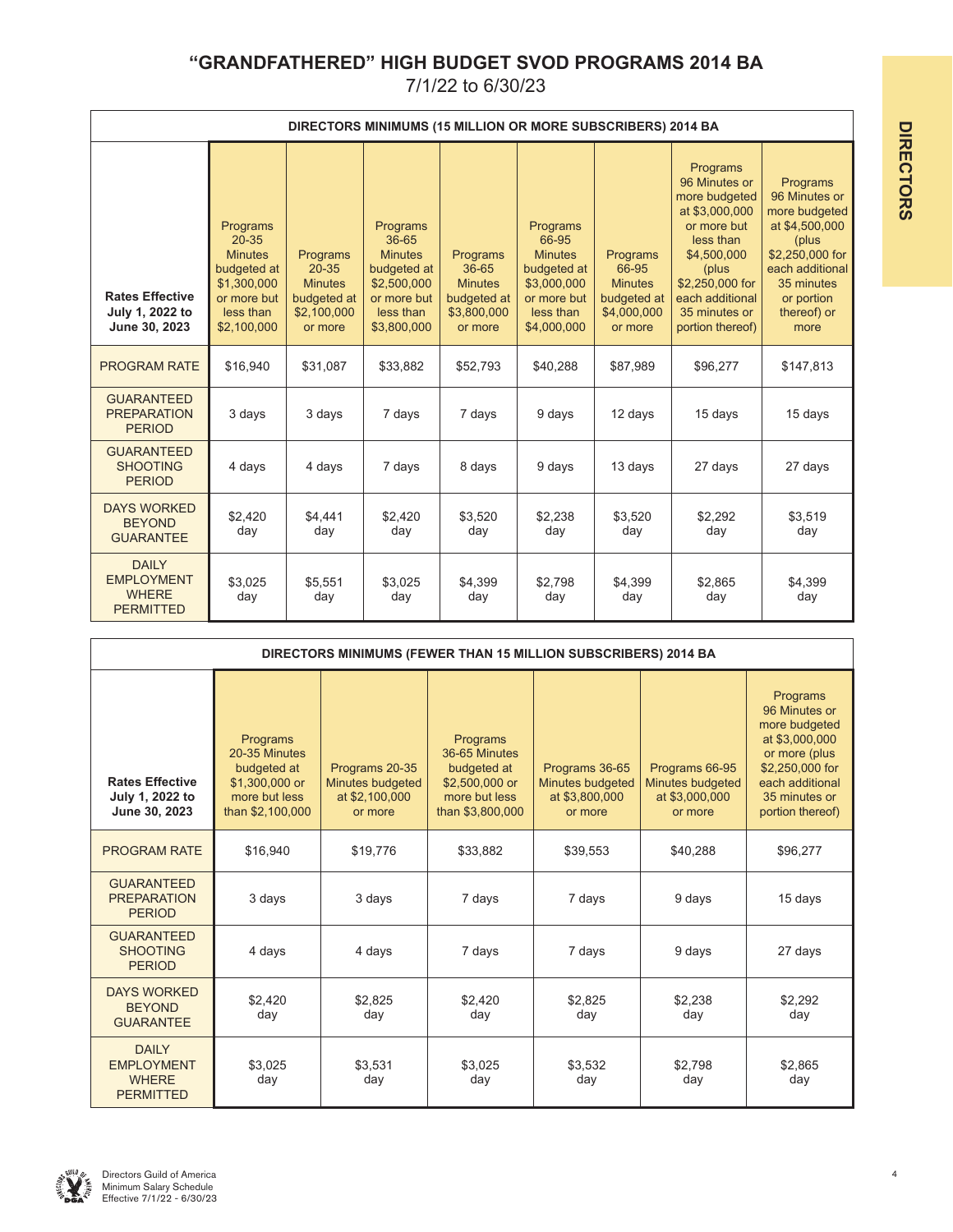## **"GRANDFATHERED" HIGH BUDGET SVOD PROGRAMS 2017 BA**

|                                                                       |                                                                                                                  |                                                                                  |                                                                                                              | DIRECTORS MINIMUMS (20 MILLION OR MORE SUBSCRIBERS) 2017 BA                  |                                                                                                              |                                                                              |                                                                                                                                                                                              |                                                                                                                                                                |
|-----------------------------------------------------------------------|------------------------------------------------------------------------------------------------------------------|----------------------------------------------------------------------------------|--------------------------------------------------------------------------------------------------------------|------------------------------------------------------------------------------|--------------------------------------------------------------------------------------------------------------|------------------------------------------------------------------------------|----------------------------------------------------------------------------------------------------------------------------------------------------------------------------------------------|----------------------------------------------------------------------------------------------------------------------------------------------------------------|
| <b>Rates Effective</b><br>July 1, 2022 to<br>June 30, 2023            | Programs<br>$20 - 35$<br><b>Minutes</b><br>budgeted at<br>\$1,300,000<br>or more but<br>less than<br>\$2,100,000 | Programs<br>$20 - 35$<br><b>Minutes</b><br>budgeted at<br>\$2,100,000<br>or more | Programs<br>36-65<br><b>Minutes</b><br>budgeted at<br>\$2,500,000<br>or more but<br>less than<br>\$3,800,000 | Programs<br>36-65<br><b>Minutes</b><br>budgeted at<br>\$3,800,000<br>or more | Programs<br>66-95<br><b>Minutes</b><br>budgeted at<br>\$3,000,000<br>or more but<br>less than<br>\$4,000,000 | Programs<br>66-95<br><b>Minutes</b><br>budgeted at<br>\$4,000,000<br>or more | Programs<br>96 Minutes or<br>more budgeted<br>at \$3,000,000<br>or more but<br>less than<br>\$4,500,000<br>(plus)<br>\$2,250,000 for<br>each additional<br>35 minutes or<br>portion thereof) | Programs<br>96 Minutes or<br>more budgeted<br>at \$4,500,000<br>(plus<br>\$2,250,000 for<br>each additional<br>35 minutes<br>or portion<br>thereof) or<br>more |
| <b>PROGRAM RATE</b>                                                   | \$16,940                                                                                                         | \$29,892                                                                         | \$33,882                                                                                                     | \$50,764                                                                     | \$40,288                                                                                                     | \$84,609                                                                     | \$96,277                                                                                                                                                                                     | \$142,136                                                                                                                                                      |
| <b>GUARANTEED</b><br><b>PREPARATION</b><br><b>PERIOD</b>              | 3 days                                                                                                           | 3 days                                                                           | 7 days                                                                                                       | 7 days                                                                       | 9 days                                                                                                       | 12 days                                                                      | 15 days                                                                                                                                                                                      | 15 days                                                                                                                                                        |
| <b>GUARANTEED</b><br><b>SHOOTING</b><br><b>PERIOD</b>                 | 4 days                                                                                                           | 4 days                                                                           | 7 days                                                                                                       | 8 days                                                                       | 9 days                                                                                                       | 13 days                                                                      | 27 days                                                                                                                                                                                      | 27 days                                                                                                                                                        |
| <b>DAYS WORKED</b><br><b>BEYOND</b><br><b>GUARANTEE</b>               | \$2.420<br>day                                                                                                   | \$4,270<br>day                                                                   | \$2,420<br>day                                                                                               | \$3,384<br>day                                                               | \$2,238<br>day                                                                                               | \$3.384<br>day                                                               | \$2,292<br>day                                                                                                                                                                               | \$3,384<br>day                                                                                                                                                 |
| <b>DAILY</b><br><b>EMPLOYMENT</b><br><b>WHERE</b><br><b>PERMITTED</b> | \$3.025<br>day                                                                                                   | \$5,338<br>day                                                                   | \$3.025<br>day                                                                                               | \$4,230<br>day                                                               | \$2.798<br>day                                                                                               | \$4,230<br>day                                                               | \$2,865<br>day                                                                                                                                                                               | \$4,230<br>day                                                                                                                                                 |

|                                                                       | DIRECTORS MINIMUMS (FEWER THAN 20 MILLION SUBSCRIBERS) 2017 BA                                  |                                                                 |                                                                                                 |                                                                 |                                                                 |                                                                                                                                                          |  |  |  |  |  |  |
|-----------------------------------------------------------------------|-------------------------------------------------------------------------------------------------|-----------------------------------------------------------------|-------------------------------------------------------------------------------------------------|-----------------------------------------------------------------|-----------------------------------------------------------------|----------------------------------------------------------------------------------------------------------------------------------------------------------|--|--|--|--|--|--|
| <b>Rates Effective</b><br>July 1, 2022 to<br>June 30, 2023            | Programs<br>20-35 Minutes<br>budgeted at<br>\$1,300,000 or<br>more but less<br>than \$2,100,000 | Programs 20-35<br>Minutes budgeted<br>at \$2,100,000<br>or more | Programs<br>36-65 Minutes<br>budgeted at<br>\$2,500,000 or<br>more but less<br>than \$3,800,000 | Programs 36-65<br>Minutes budgeted<br>at \$3,800,000<br>or more | Programs 66-95<br>Minutes budgeted<br>at \$3,000,000<br>or more | Programs<br>96 Minutes or<br>more budgeted<br>at \$3,000,000<br>or more (plus<br>\$2,250,000 for<br>each additional<br>35 minutes or<br>portion thereof) |  |  |  |  |  |  |
| <b>PROGRAM RATE</b>                                                   | \$16,940                                                                                        | \$19,776                                                        | \$33,882                                                                                        | \$39,553                                                        | \$40,288                                                        | \$96,277                                                                                                                                                 |  |  |  |  |  |  |
| <b>GUARANTEED</b><br><b>PREPARATION</b><br><b>PERIOD</b>              | 3 days                                                                                          | 3 days                                                          | 7 days                                                                                          | 7 days                                                          | 9 days                                                          | 15 days                                                                                                                                                  |  |  |  |  |  |  |
| <b>GUARANTEED</b><br><b>SHOOTING</b><br><b>PERIOD</b>                 | 4 days                                                                                          | 4 days                                                          | 7 days                                                                                          | 7 days                                                          | 9 days                                                          | 27 days                                                                                                                                                  |  |  |  |  |  |  |
| <b>DAYS WORKED</b><br><b>BEYOND</b><br><b>GUARANTEE</b>               | \$2.420<br>day                                                                                  | \$2.825<br>day                                                  | \$2.420<br>day                                                                                  | \$2.825<br>day                                                  | \$2.238<br>day                                                  | \$2.292<br>day                                                                                                                                           |  |  |  |  |  |  |
| <b>DAILY</b><br><b>EMPLOYMENT</b><br><b>WHERE</b><br><b>PERMITTED</b> | \$3,025<br>day                                                                                  | \$3,531<br>day                                                  | \$3,025<br>day                                                                                  | \$3,532<br>day                                                  | \$2,798<br>day                                                  | \$2,865<br>day                                                                                                                                           |  |  |  |  |  |  |

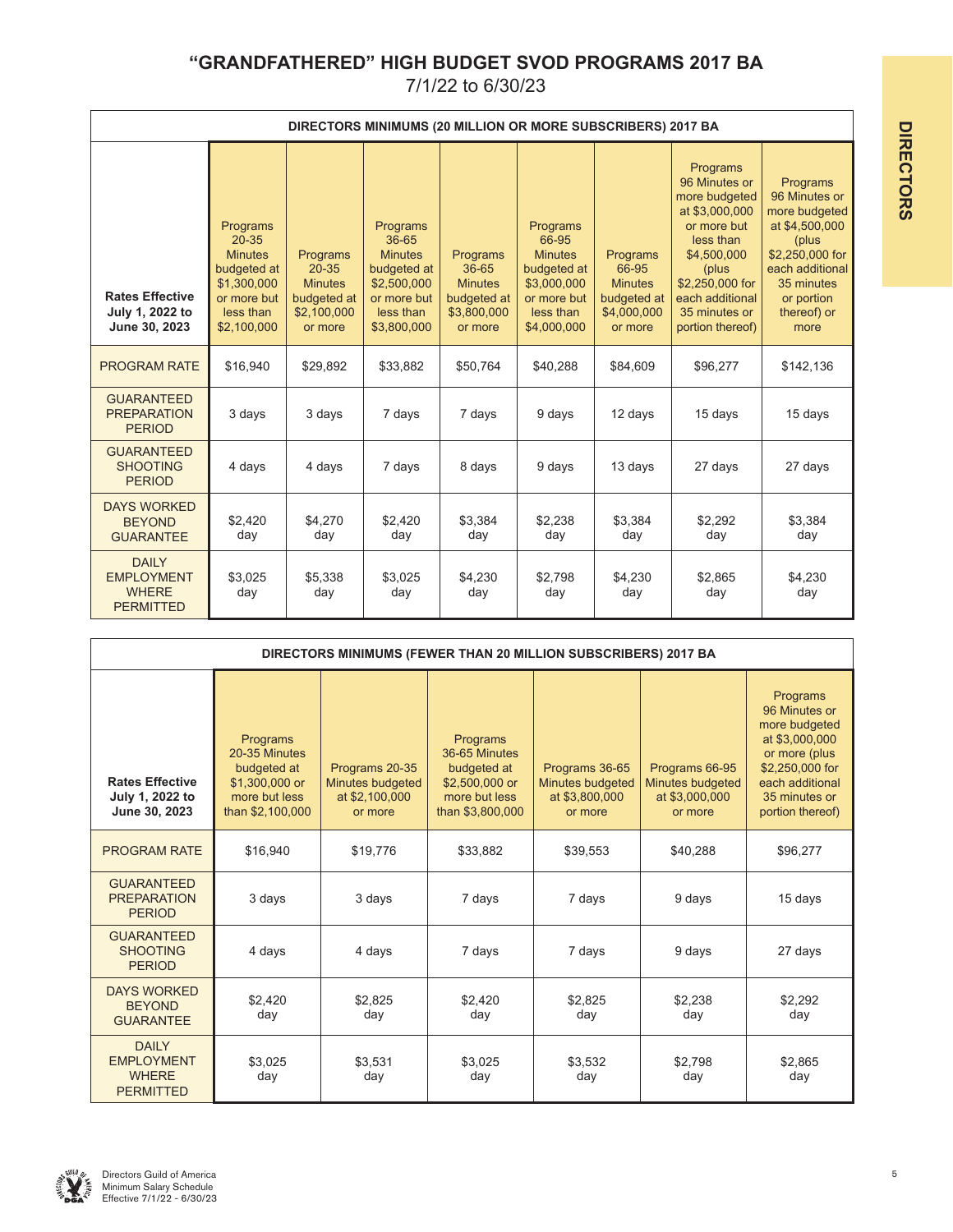## **HIGH BUDGET SVOD PROGRAMS**

|                                                                       | DIRECTORS MINIMUMS (20 MILLION OR MORE SUBSCRIBERS)                                                              |                                                                                  |                                                                                                              |                                                                              |                                                                                                              |                                                                              |                                                                                                                                                                                             |                                                                                                                                                                |  |  |  |
|-----------------------------------------------------------------------|------------------------------------------------------------------------------------------------------------------|----------------------------------------------------------------------------------|--------------------------------------------------------------------------------------------------------------|------------------------------------------------------------------------------|--------------------------------------------------------------------------------------------------------------|------------------------------------------------------------------------------|---------------------------------------------------------------------------------------------------------------------------------------------------------------------------------------------|----------------------------------------------------------------------------------------------------------------------------------------------------------------|--|--|--|
| <b>Rates Effective</b><br>July 1, 2022 to<br>June 30, 2023            | Programs<br>$20 - 35$<br><b>Minutes</b><br>budgeted at<br>\$1,000,000<br>or more but<br>less than<br>\$2,100,000 | Programs<br>$20 - 35$<br><b>Minutes</b><br>budgeted at<br>\$2,100,000<br>or more | Programs<br>36-65<br><b>Minutes</b><br>budgeted at<br>\$1,700,000<br>or more but<br>less than<br>\$3,800,000 | Programs<br>36-65<br><b>Minutes</b><br>budgeted at<br>\$3,800,000<br>or more | Programs<br>66-95<br><b>Minutes</b><br>budgeted at<br>\$3,000,000<br>or more but<br>less than<br>\$4,000,000 | Programs<br>66-95<br><b>Minutes</b><br>budgeted at<br>\$4,000,000<br>or more | Programs<br>96 Minutes or<br>more budgeted<br>at \$3,000,000<br>or more but<br>less than<br>\$4,500,000<br>(plus<br>\$2,250,000 for<br>each additional<br>35 minutes or<br>portion thereof) | Programs<br>96 Minutes or<br>more budgeted<br>at \$4,500,000<br>(plus<br>\$2,250,000 for<br>each additional<br>35 minutes<br>or portion<br>thereof) or<br>more |  |  |  |
| <b>PROGRAM RATE</b>                                                   | \$16.940                                                                                                         | \$29,892                                                                         | \$33,882                                                                                                     | \$50.764                                                                     | \$40,288                                                                                                     | \$84.609                                                                     | \$96,277                                                                                                                                                                                    | \$142,136                                                                                                                                                      |  |  |  |
| <b>GUARANTEED</b><br><b>PREPARATION</b><br><b>PERIOD</b>              | 3 days                                                                                                           | 3 days                                                                           | 7 days                                                                                                       | 7 days                                                                       | 9 days                                                                                                       | 12 days                                                                      | 15 days                                                                                                                                                                                     | 15 days                                                                                                                                                        |  |  |  |
| <b>GUARANTEED</b><br><b>SHOOTING</b><br><b>PERIOD</b>                 | 4 days                                                                                                           | 4 days                                                                           | 7 days                                                                                                       | 8 days                                                                       | 9 days                                                                                                       | 13 days                                                                      | 27 days                                                                                                                                                                                     | 27 days                                                                                                                                                        |  |  |  |
| <b>DAYS WORKED</b><br><b>BEYOND</b><br><b>GUARANTEE</b>               | \$2.420<br>day                                                                                                   | \$4.270<br>day                                                                   | \$2,420<br>day                                                                                               | \$3,384<br>day                                                               | \$2,238<br>day                                                                                               | \$3.384<br>day                                                               | \$2,292<br>day                                                                                                                                                                              | \$3,384<br>day                                                                                                                                                 |  |  |  |
| <b>DAILY</b><br><b>EMPLOYMENT</b><br><b>WHERE</b><br><b>PERMITTED</b> | \$3,025<br>day                                                                                                   | \$5,338<br>day                                                                   | \$3,025<br>day                                                                                               | \$4,230<br>day                                                               | \$2,798<br>day                                                                                               | \$4,230<br>day                                                               | \$2,865<br>day                                                                                                                                                                              | \$4,230<br>day                                                                                                                                                 |  |  |  |

|                                                                       |                                                                                              |                                                                    | DIRECTORS MINIMUMS (FEWER THAN 20 MILLION SUBSCRIBERS)                                          |                                                                    |                                                                    |                                                                                                                                                                |
|-----------------------------------------------------------------------|----------------------------------------------------------------------------------------------|--------------------------------------------------------------------|-------------------------------------------------------------------------------------------------|--------------------------------------------------------------------|--------------------------------------------------------------------|----------------------------------------------------------------------------------------------------------------------------------------------------------------|
| <b>Rates Effective</b><br>July 1, 2022 to<br>June 30, 2023            | Programs 20-35<br>Minutes budgeted<br>at \$1,000,000<br>or more but less<br>than \$2,100,000 | Programs<br>20-35 Minutes<br>budgeted at<br>\$2,100,000<br>or more | Programs<br>36-65 Minutes<br>budgeted at<br>\$1,700,000 or<br>more but less<br>than \$3,800,000 | Programs<br>36-65 Minutes<br>budgeted at<br>\$3,800,000<br>or more | Programs<br>66-95 Minutes<br>budgeted at<br>\$3,000,000<br>or more | Programs<br>96 Minutes or<br>more<br>budgeted at<br>\$3,000,000<br>or more (plus<br>\$2,250,000<br>for each<br>additional<br>35 minutes or<br>portion thereof) |
| <b>PROGRAM RATE</b>                                                   | \$16,940                                                                                     | \$19,776                                                           | \$33,882                                                                                        | \$39,553                                                           | \$40,288                                                           | \$96,277                                                                                                                                                       |
| <b>GUARANTEED</b><br><b>PREPARATION</b><br><b>PERIOD</b>              | 3 days                                                                                       | 3 days                                                             | 7 days                                                                                          | 7 days                                                             | 9 days                                                             | 15 days                                                                                                                                                        |
| <b>GUARANTEED</b><br><b>SHOOTING</b><br><b>PERIOD</b>                 | 4 days                                                                                       | 4 days                                                             | 7 days                                                                                          | 7 days                                                             | 9 days                                                             | 27 days                                                                                                                                                        |
| <b>DAYS WORKED</b><br><b>BEYOND</b><br><b>GUARANTEE</b>               | \$2,420<br>day                                                                               | \$2.825<br>day                                                     | \$2.420<br>day                                                                                  | \$2.825<br>day                                                     | \$2.238<br>day                                                     | \$2,292<br>day                                                                                                                                                 |
| <b>DAILY</b><br><b>EMPLOYMENT</b><br><b>WHERE</b><br><b>PERMITTED</b> | \$3,025<br>day                                                                               | \$3,531<br>day                                                     | \$3,025<br>day                                                                                  | \$3,532<br>day                                                     | \$2,798<br>day                                                     | \$2,865<br>day                                                                                                                                                 |

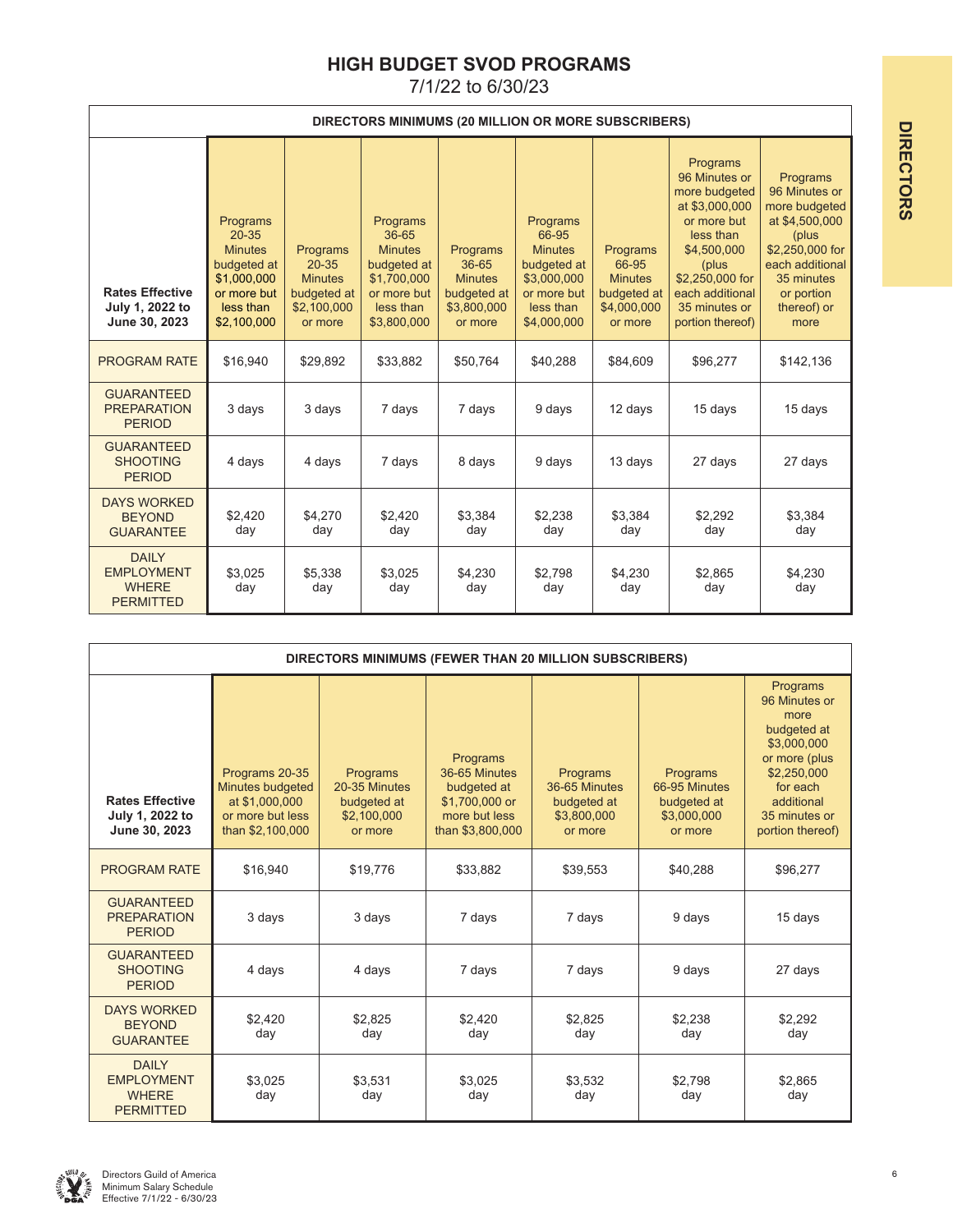## **HIGH BUDGET SVOD PILOTS**

7/1/22 to 6/30/23

|                                                                                              |                                                                                | (20 MILLION OR MORE SUBSCRIBERS)                                        | <b>HIGH BUDGET SVOD PILOTS</b>                                          |                                                                                                                                                        | ALL OTHER HIGH BUDGET SVOD PILOTS<br>(FEWER THAN 20 MILLION SUBSCRIBERS<br>OR LOWER BUDGET TIERS) |                                                                         |                                                                         |                                                                                                                                                        |
|----------------------------------------------------------------------------------------------|--------------------------------------------------------------------------------|-------------------------------------------------------------------------|-------------------------------------------------------------------------|--------------------------------------------------------------------------------------------------------------------------------------------------------|---------------------------------------------------------------------------------------------------|-------------------------------------------------------------------------|-------------------------------------------------------------------------|--------------------------------------------------------------------------------------------------------------------------------------------------------|
| <b>Rates Effective</b><br>July 1, 2022 to<br>June 30, 2023                                   | <b>Pilots 20-35</b><br><b>Minutes</b><br>budgeted at<br>\$2,100,000<br>or more | Pilots 36-65<br><b>Minutes</b><br>budgeted at<br>\$3,800,000<br>or more | Pilots 66-95<br><b>Minutes</b><br>budgeted at<br>\$4,000,000<br>or more | Pilots 96<br>Minutes or more<br>budgeted at<br>\$4,500,000 (plus<br>\$2,250,000 for<br>each additional<br>35 minutes or<br>portion thereof)<br>or more | <b>Pilots 20-35</b><br><b>Minutes</b><br>budgeted at<br>\$1,000,000<br>or more                    | Pilots 36-65<br><b>Minutes</b><br>budgeted at<br>\$1,700,000<br>or more | Pilots 66-95<br><b>Minutes</b><br>budgeted at<br>\$3,000,000<br>or more | Pilots 96<br>Minutes or<br>more budgeted<br>at \$3,000,000<br>or more (plus<br>\$2,250,000 for<br>each additional<br>35 minutes or<br>portion thereof) |
| PROGRAM RATE                                                                                 | \$84,609                                                                       | \$112,807                                                               | \$140,998                                                               | \$197,410                                                                                                                                              | \$50,765                                                                                          | \$67,684                                                                | \$84,599                                                                | \$118,446                                                                                                                                              |
| <b>INCLUDED DAYS</b>                                                                         | 14 days                                                                        | 24 days                                                                 | 34 days                                                                 | 50 days                                                                                                                                                | 14 days                                                                                           | 24 days                                                                 | 34 days                                                                 | 50 days                                                                                                                                                |
| <b>COMPENSATION</b><br><b>FOR DAYS</b><br><b>WORKED</b><br><b>BEYOND</b><br><b>GUARANTEE</b> | \$6.043<br>day                                                                 | \$4,700<br>day                                                          | \$4,147<br>day                                                          | \$3,948<br>day                                                                                                                                         | \$3.626<br>day                                                                                    | \$2,820<br>day                                                          | \$2.488<br>day                                                          | \$2,369<br>day                                                                                                                                         |
| <b>DAILY</b><br><b>EMPLOYMENT</b><br><b>WHERE</b><br><b>PERMITTED</b>                        | \$7,554<br>day                                                                 | \$5,875<br>day                                                          | \$5.184<br>day                                                          | \$4,935<br>day                                                                                                                                         | \$4,533<br>day                                                                                    | \$3,525<br>day                                                          | \$3.110<br>day                                                          | \$2,961<br>day                                                                                                                                         |

## **PRESENTATIONS (PRIME-TIME DRAMATIC)**  7/1/22 to 6/30/23

|               | July 1, 2022 to June 30, 2023                                                             | <b>GUARANTEED DAYS</b>                   |
|---------------|-------------------------------------------------------------------------------------------|------------------------------------------|
| 0-15 Minutes  | \$32.020                                                                                  | 10 days, of which 4 must be consecutive  |
| 16-30 Minutes | \$64,051<br>(or the applicable pilot fee, if less,<br>but in no event less than \$32,020) | 14 days, of which 10 must be consecutive |

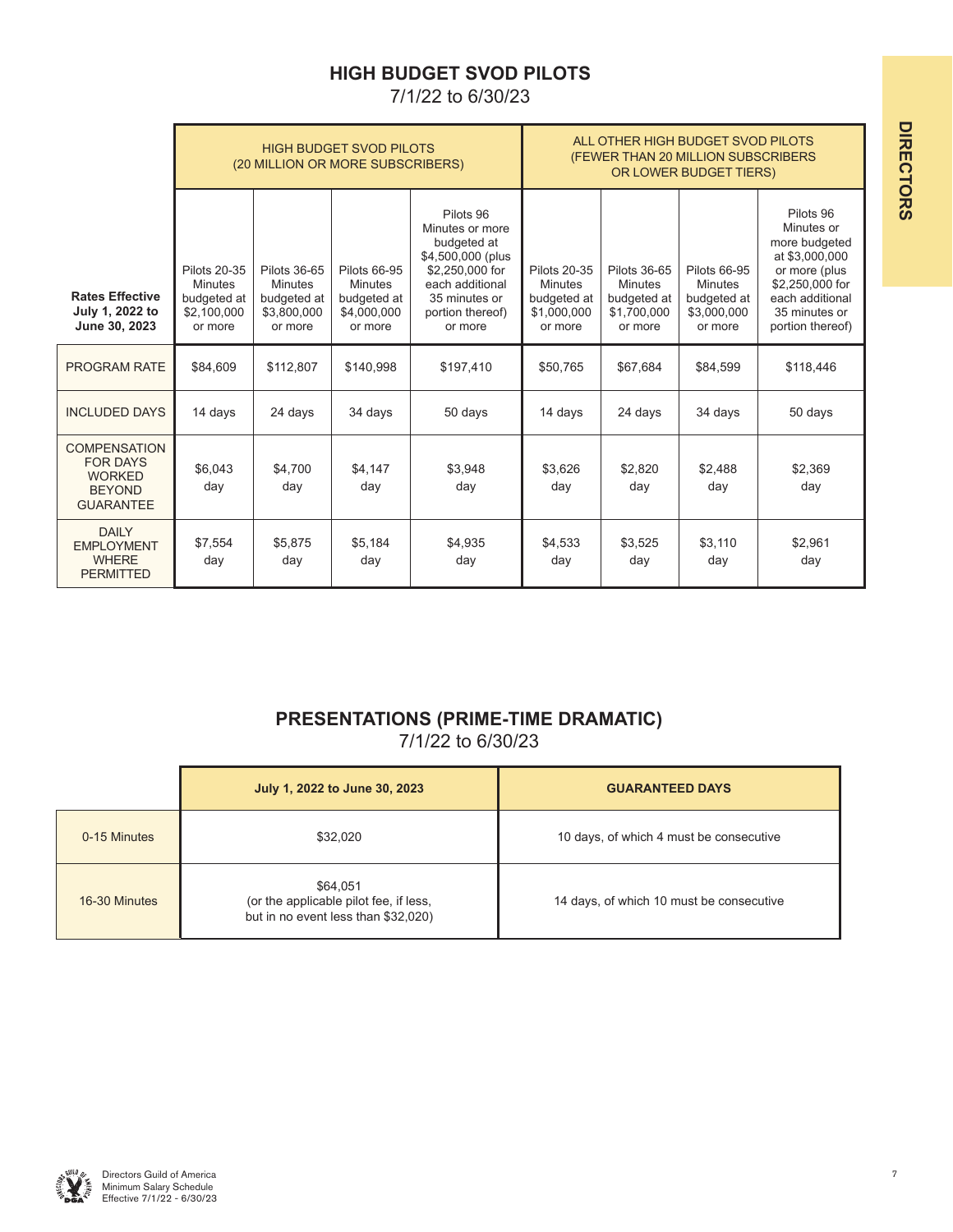## **PENSION & HEALTH CONTRIBUTIONS:**

Company will contribute 8.5% to the Pension Plan and 10.5% to the Health Plan. Employee contributes 2.5% to the Pension Plan.

### **PENSION & HEALTH CEILINGS:**

Theatrical: Pension ceiling = \$250,000; Health ceiling = \$400,000;

Television Pilots 30 min or less in length = \$170,000;

Television Pilots over 30 minutes in length but less than 90 minutes = \$225,000;

Television - any one televison motion picture 90-minutes or longer or any one multi-part closed-end series: Pension ceiling = \$250,000; Health ceiling = \$200,000;

Television - Episodic: 250% of scale or actual salary, whichever is greater.

## **WORKED 6th/7th DAYS; WORKED HOLIDAYS:**

Directors will be paid 1/5 of their weekly salary plus \$3,905 for work on a 7th day in a workweek or on New Year's Day, Dr. Martin Luther King Day, Presidents' Day, Good Friday, Memorial Day, Independence Day, Labor Day, Thanksgiving Day, the day after Thanksgiving or Christmas Day. If compensation is less than \$3,905 per day, then they are paid 200% of scale.

If required to work a 6th day in-town, Directors will be paid 150% of actual *pro rata* daily salary or an additional 200% of scale, whichever is lower.

## **TABLE READS:**

The Employer shall notify the Director of the date, time and place of any table read as soon as scheduled, but in no event less than 72 hours prior to the table read, except in the event of an unplanned change to the scheduling of the table read, Director will be notified as soon as possible.

If the Director is guaranteed 3 days of prep and participates in a table read that occurs outside the guaranteed prep, the Director shall be paid the full *pro rata* daily salary.

If the Director is guaranteed 4 days of preparation consecutive with the first day of principal photography (including when scheduled hiatus intervenes between prep and commencement of principal photography) and participates in a table read that occurs on the business day immediately preceding the 4 day prep period, the Director shall receive no additional payment.

If the Director is guaranteed 4 days of preparation not consecutive with the first day of principal photography and participates in a table read that occurs outside the 4 day prep period, or if the Director is guaranteed 4 days of preparation consecutive with the first day of principal photography and participates in a table read that occurs more than 1 business day prior to the start of the 4 day prep period, the Director shall be paid a "table read fee" equal to 25% of the applicable *pro rata* daily salary.

### **SCENES FROM NON-DRAMTIC DGA-COVERED PROGRAM USED IN A NON-DRAMATIC TV PROGRAM**

- 1. When a Director employed on a non-dramatic program, other than strip quiz & game programs, is concurrently assigned to direct scene(s) 5 minutes or less in length as broadcast for a strip quiz and game program and the Director's services are no more than 1 hour, the minimum payment for the Director's services shall be \$1,265 for each such assignment.
- 2. When a Director employed on a non-dramatic program is assigned to direct scene(s) no more than 5 minutes in length as broadcast for a strip variety program, and the Director's services are no more than 1 hour, the minimum payment for the Director's services shall be the "less than 5 minutes in length" (\$2,566) segment fee applicable to a variety program.
- 3. When a specially skilled Director employed on a non-dramatic television program produced under the FLTTA is concurrently employed to direct scenes for a dramatic television picture or a theatrical motion picture covered by the BA, the Employer may credit toward the fee(s) owed under the BA an amount equal to the scale payment (or the minimum daily rate of pay where applicable) that would apply to the Director's work under the FLTTA. This right to credit will only apply when then specially skilled Director is employed under the BA for no more than 2 hours and the Director of the dramatic television motion picture or theatrical film is also present.

### **RESIDENCY:**

The Guild will provide Employer with documentation of the home address of each member to be hired on location. The Employee may change his/her home address by notifying the Guild in writing; the change will be effective 60 days after the request is received by the Guild; the Employee may not change his/her address more than once in any 12 month period.

The Guild will consider a member's request to change his/ her address outside of the above time period if the member can document s/he has been a resident of the area in which s/he is employed at least 60 days prior to the first day of employment and the area is not Los Angeles, New York, Toronto or Vancouver.

Television Directors shall designate the production center in which he/she wishes to be employed as a "local hire". Upon request of the Employer, the Guild shall grant an automatic and unconditional waiver to each Los Angeles-based episodic series to employ up to 4 directors per season whose designated production center is not Los Angeles and whose local employment address is in the U.S.A or Canada to treat those directors as 'local hires.' Each such episodic series may hire the same director for only one episode per season as a 'local hire.'

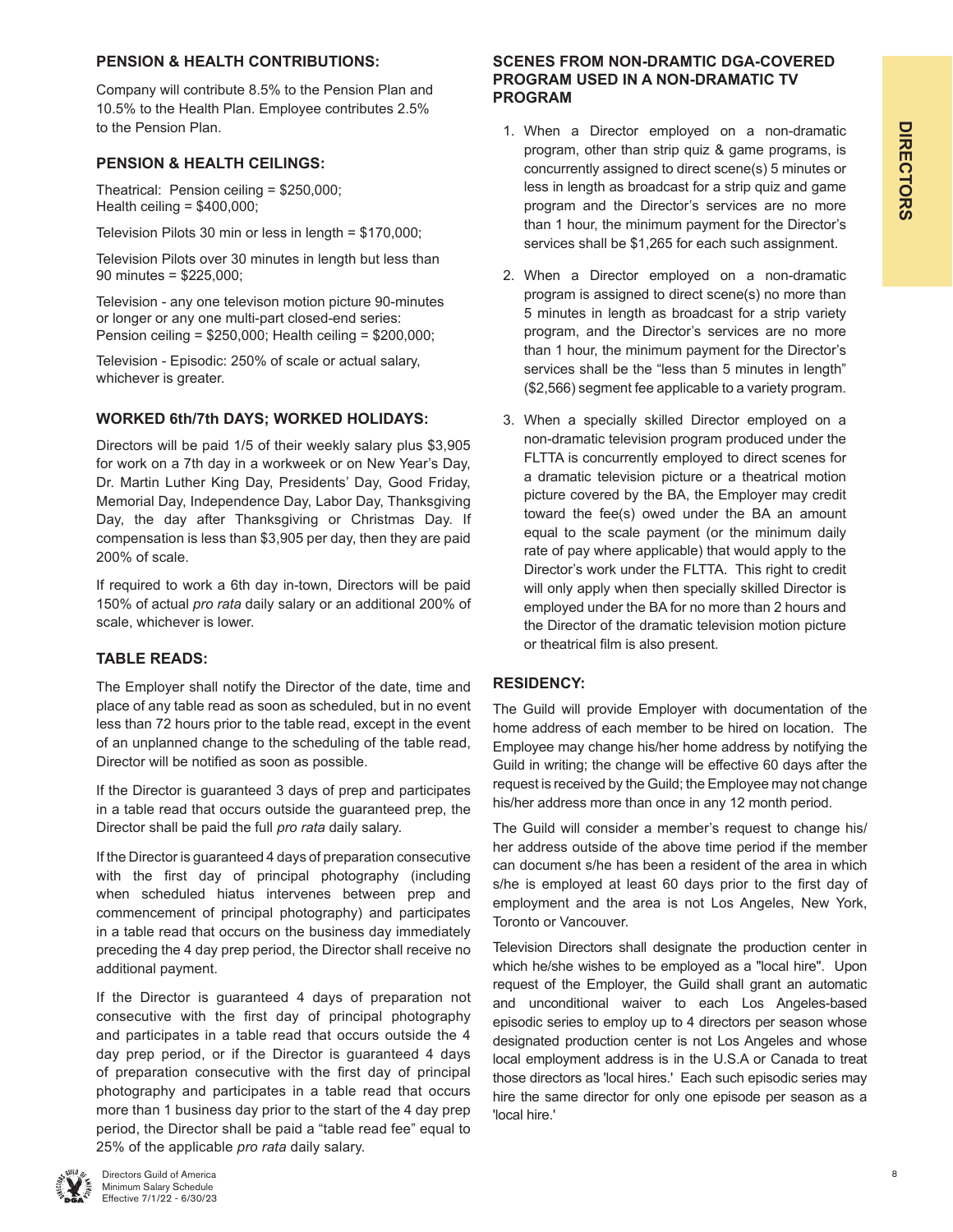# **DIRECTORS DIRECTORS**

### **TRAVEL:**

Coach air for all non-stop flights of less than 1,000 air miles when the flight is non-stop from departure to final destination. Employer must provide elevated coach class travel when available. Also included are flights between Los Angeles & Vancouver and flights that are less than 1,000 miles between the U.S. and Vancouver or the U.S. and Toronto. All other flights shall be business class when available. If not available then first class.

If an employee covered under this Agreement is traveling on the same flight as another employee employed on the same production by the same Employer and the other employee is entitled to travel in a higher class of transportation pursuant to the minimum terms of the collective bargaining agreement under which he/she is employed, then the DGA-covered employee shall be upgraded to the same class of transportation.

Baggage fees and in-flight meals for coach class air travel shall be reimbursed provided that a request for reimbursement with appropriate receipts is submitted within 30 days after the flight.

### **FIRST-TIME EPISODIC TELEVISION DIRECTORS:**

When an Employer employs a "first-time Director" to direct an episode of a dramatic television or High Budget SVOD series, prior to commencement of employment, the individual must attend the Television Director Orientation Course on Professional Standards for Episodic Directors provided by the Guild.

### **2ND UNIT DIRECTOR PREP:**

1 day of prep for 1 day of shoot; 2 days of prep for 2 or 3 days of shoot; and 3 days of prep for 4 or more days of shoot, unless the shoot takes less than 4 hours and does not include stunts and/or special effects that have safety concerns.

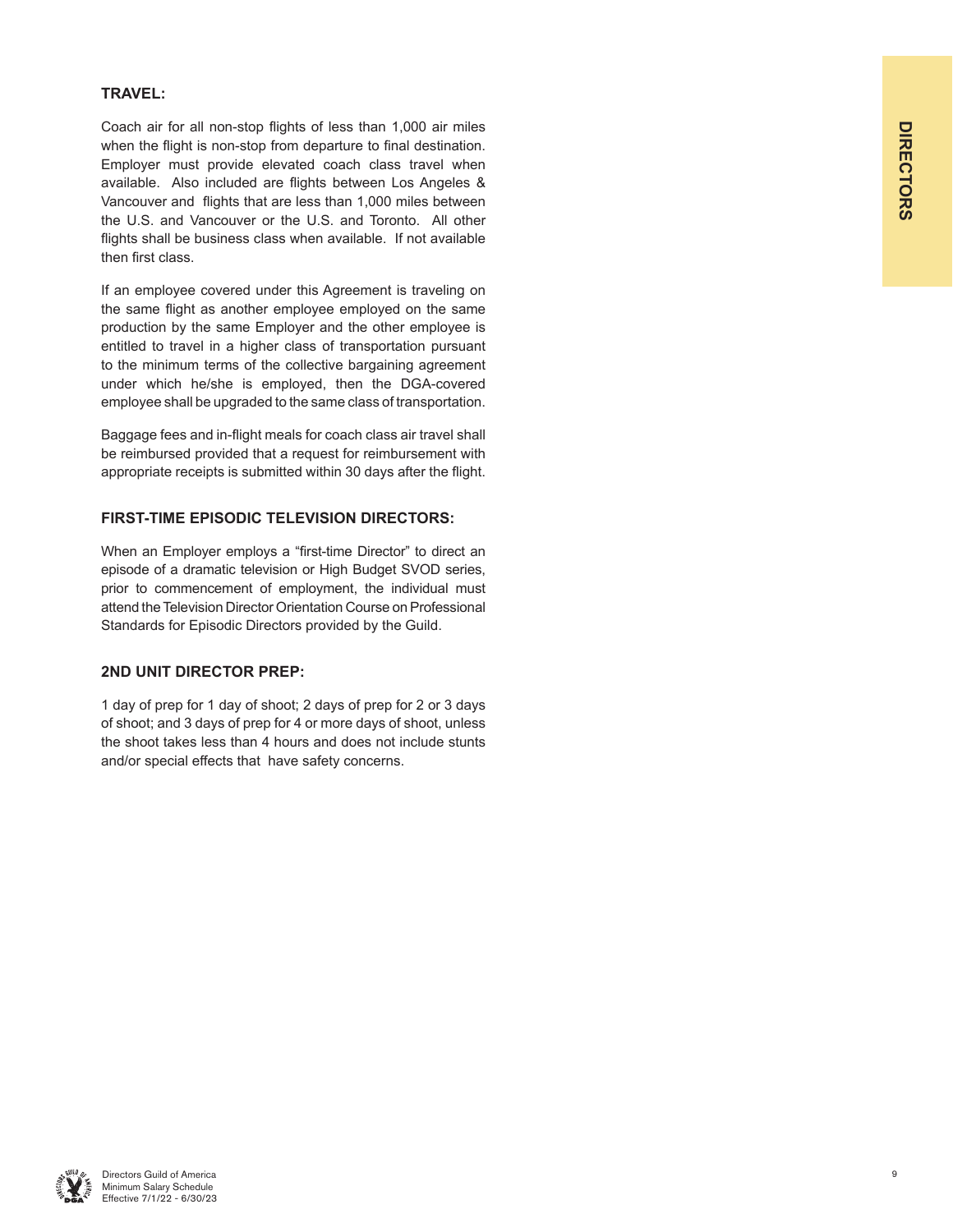## **NEW MEDIA COVERAGE**

**All new media projects employing DGA members must be covered under the appropriate DGA agreement.**

#### **HIGH BUDGET SVOD DRAMATIC PROGRAMS**

High Budget SVOD terms and conditions apply only to original and derivative dramatic programs made for initial exhibition on a Subscription VOD (SVOD) service and meet the following length and budget criteria:

#### **NEW PROJECTS PRODUCED JULY 1, 2020 OR LATER:**

- 20-35 minutes in length, budget of \$1 million and above
- 36-65 minutes in length, budget of \$1.7 million and above
- 66 minutes or more in length, budget of \$3 million and above

#### **GRANDFATHERED PROJECTS IN PRODUCTION PRIOR TO JULY 1, 2020:**

- 20-35 minutes in length, budget of \$1.3 million and above
- 36-65 minutes in length, budget of \$2.5 million and above
- 66 minutes or more in length, budget of \$3 million and above

#### Terms of Employment:

Director terms and conditions applicable to programs in the highest budget tier produced for SVOD services with 20 million or more member are those applicable to Network Prime Time programs. Director terms and conditions for all other High Budget SVOD programs are those applicable to Basic Cable programs.

Terms and conditions for AD/UPMs on high budget SVOD programs that are 20-65 minutes in length are those applicable to general AD/UPM minimums or the minimums for pilots, 1st or 2nd season.

#### **OTHER NEW MEDIA PROJECTS**

All other New Media programs that do not meet the above High Budget SVOD criteria are covered as follows.

#### **Derivative Productions COLOGITY 1 Original Productions**

A Director must be employed whenever the BA or FLTTA would require such employment. AD/UPMs on BA-covered productions and AD/SMs on FLTTA-covered productions are to be employed as needed.

A production must be covered if any employee in a DGA category is a DGA member (or has previously worked under a DGA Agreement.) A production must also be covered if the cost of production exceeds (a) \$15,000 per minute of program material as exhibited, or (b) \$300,000 per single production as exhibited, or (c) \$500,000 per series of programs produced for a single order.

#### Terms of Employment:

Except for residuals and as otherwise specified below, the terms and conditions of employment for Directors are negotiable. The Director must receive screen credit if anyone else receives screen credit.

AD/UPMs & AD/SMs may be assigned to derivative productions as part of the regular workday on the source production. Extended workday or overtime payments would be incurred if work extends past the contractual workday. Except as otherwise specified below, all other terms and conditions are negotiable.

Pension & Health contributions must be paid on behalf of all DGA-covered employees.

Deal Memos must be completed and submitted to the DGA prior to the start of principal photography.

The grievance and arbitration provisions of the BA and FLTTA apply.

AD/UPM QL requirements and AD/SM employment criteria do not apply.

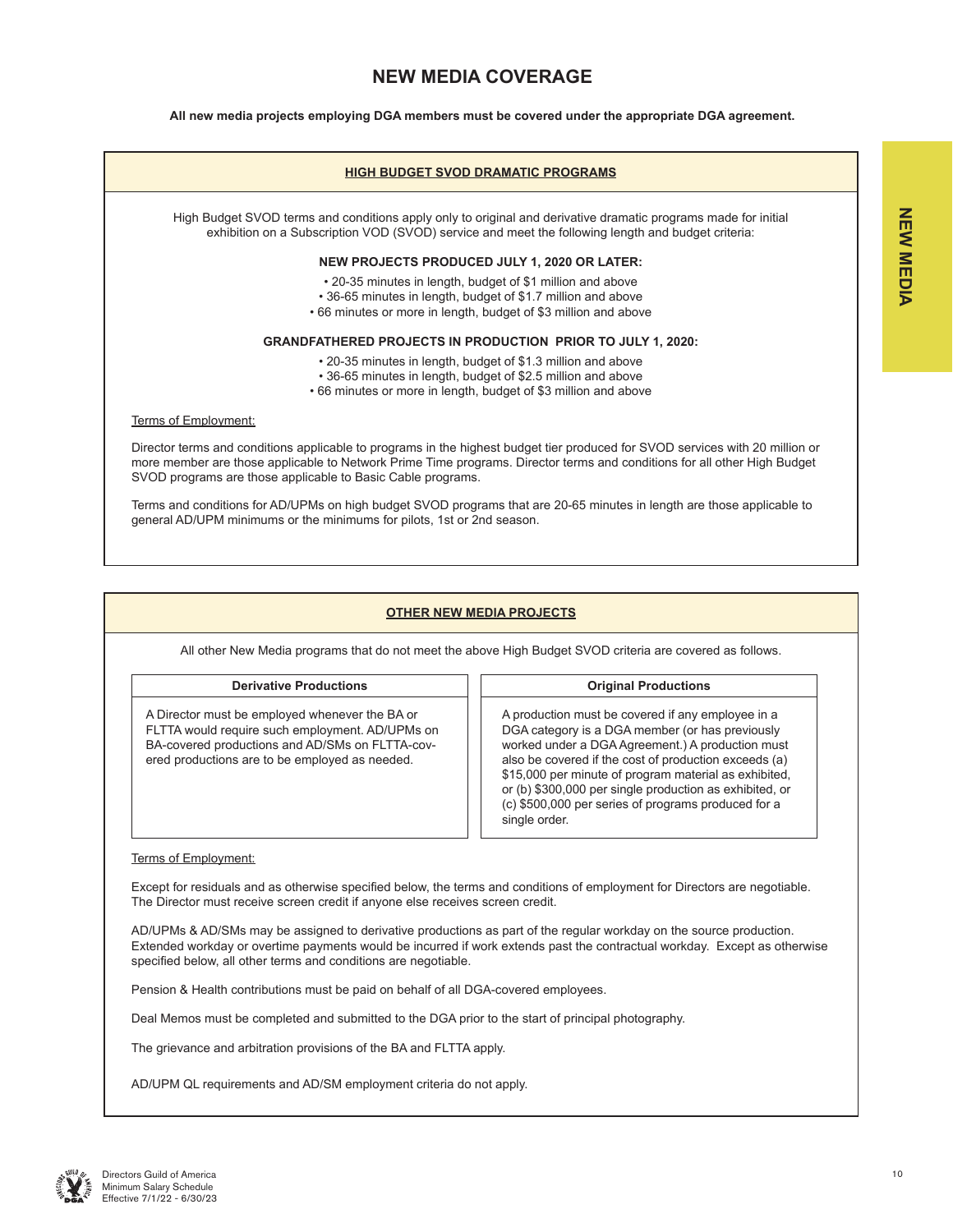| <b>Rates Effective</b><br>July 1, 2022 to June 30, 2023 |         | <b>UNIT PRODUCTION</b><br><b>MANAGER</b> | <b>FIRST ASSISTANT</b><br><b>DIRECTOR</b> |         |         | <b>KEY SECOND</b><br><b>ASSISTANT</b><br><b>DIRECTOR</b> | <b>ASSISTANT</b> | 2ND SECOND<br><b>DIRECTOR</b> | <b>ADDITIONAL</b><br><b>SECOND ASSISTANT</b><br><b>DIRECTOR</b> |     |  |
|---------------------------------------------------------|---------|------------------------------------------|-------------------------------------------|---------|---------|----------------------------------------------------------|------------------|-------------------------------|-----------------------------------------------------------------|-----|--|
| <b>Weekly Studio Salary</b>                             |         | \$6,212                                  |                                           | \$5,907 | \$3,958 |                                                          | \$3,736          |                               | \$2,274                                                         |     |  |
| <b>Weekly Location Salary</b>                           |         | \$8,698                                  |                                           | \$8,262 | \$5,531 |                                                          | \$5,225          |                               | \$3,190                                                         |     |  |
| Weekly Production Fee,<br>Studio                        | \$1,347 |                                          | \$1,096                                   |         | \$834   |                                                          | \$0              |                               | \$0                                                             |     |  |
| Weekly Production Fee,<br>Location                      |         | \$1,604                                  |                                           | \$1,347 |         | \$1.096                                                  |                  | \$0                           |                                                                 | \$0 |  |
| Daily Employment Salary,<br>Studio                      |         | \$1,553                                  |                                           | \$1,477 | \$990   |                                                          | \$934            |                               | \$569                                                           |     |  |
| Daily Employment Salary,<br>Location                    |         | \$2,175                                  | \$2,065                                   |         | \$1,383 |                                                          | \$1,306          |                               | \$797                                                           |     |  |
| Daily Employment Production<br>Fee Studio/Location      | \$337   | \$401                                    | \$274                                     | \$337   | \$209   | \$274                                                    | \$0              | \$0                           | \$0                                                             | \$0 |  |

#### **UNIT PRODUCTION MANAGERS & ASSISTANT DIRECTORS MINIMUMS**

(1) BASIC CABLE DRAMATIC PROGRAMS:\* IF EMPLOYED ON A PROGRAM IN EXISTENCE AS OF 6/30/17 WITH BUDGETS AS FOLLOWS: 1/2-HOUR WITH BUDGETS BETWEEN \$550,000 AND \$849,750; 1-HOUR WITH BUDGETS BETWEEN \$1,200,000 and \$1,493,500; 2-HOUR WITH BUDGETS BETWEEN \$2,750,000 AND \$4,635,000, PLUS AN ADDITIONAL \$1,493,500 FOR EACH HOUR OR PORTION THEREOF IN EXCESS OF 2 HOURS= 83.5% OF THE ABOVE RATES. IF THE BUDGETS EXCEED THESE LEVELS THEN THE MINIMUMS AND THE PROGRAM WILL BE SUBJECT TO THE THEN-CURRENT BASIC AGREEMENT. IF THE SERIES IS IN ITS 4TH OR SUBSEQUENT PRODUCTION SEASON, THE ADS & UPMS SHALL BE COMPENSATED AT 100% OF THE ARTICLE 13 MINIMUMS.

(2) BASIC CABLE DRAMATIC PROGRAMS:\* 1/2-HOUR PROGRAMS WITH BUDGETS BETWEEN \$550,000 AND \$965,800; 1-HOUR PROGRAMS BUDGETED BETWEEN \$1,200,000 AND \$1,493,500; 2-HOUR WITH BUDGETS BETWEEN \$2,750,000 AND \$4,635,000, PLUS AN ADDITIONAL \$1,493,500 FOR EACH HOUR OR PORTION THEREOF IN EXCESS OF 2 HOURS = 85% OF THE ABOVE RATES IN THE 1ST PRODUCTION SEASON OF THE PROGRAM, 90% IN THE 2ND AND 3RD PRODUCTION SEASONS AND 100% IN THE 4TH AND SUBSEQUENT PRODUCTION SEASON.

\* The above discounts do not apply to any Pilot or first or second season series that is paying the discounted rates for Pilots or first or second season series.

**UNIT PRODUCTION MANAGERS & ASSISTANT DIRECTORS MINIMUMS**

## **ARTICLE 13 - SINGLE CAMERA PILOTS 1ST & 2ND SEASON**

|                                                                                          | <u>UNII FINUDUVIIUN MANAULINU OLAUULANI DINLUTUNU MIINIMUMU</u> |                                          |         |                                           |         |                                                          |         |                                                   |         |                                                                 |  |  |
|------------------------------------------------------------------------------------------|-----------------------------------------------------------------|------------------------------------------|---------|-------------------------------------------|---------|----------------------------------------------------------|---------|---------------------------------------------------|---------|-----------------------------------------------------------------|--|--|
| <b>Rates Effective for</b><br><b>Production Between</b><br>July 1, 2022 to June 30, 2023 |                                                                 | <b>UNIT PRODUCTION</b><br><b>MANAGER</b> |         | <b>FIRST ASSISTANT</b><br><b>DIRECTOR</b> |         | <b>KEY SECOND</b><br><b>ASSISTANT</b><br><b>DIRECTOR</b> |         | 2ND SECOND<br><b>ASSISTANT</b><br><b>DIRECTOR</b> |         | <b>ADDITIONAL</b><br><b>SECOND ASSISTANT</b><br><b>DIRECTOR</b> |  |  |
| <b>Weekly Studio Salary</b>                                                              |                                                                 | \$6,031                                  |         | \$5,735                                   | \$3,843 |                                                          | \$3,627 |                                                   | \$2,208 |                                                                 |  |  |
| <b>Weekly Location Salary</b>                                                            |                                                                 | \$8,445                                  | \$8,021 |                                           | \$5,370 |                                                          | \$5,073 |                                                   | \$3,097 |                                                                 |  |  |
| Weekly Production Fee,<br>Studio                                                         |                                                                 | \$1,308                                  |         | \$1,064                                   |         | \$810                                                    |         | \$0                                               |         | \$0                                                             |  |  |
| Weekly Production Fee,<br>Location                                                       |                                                                 | \$1,557                                  |         | \$1,308                                   |         | \$1,064                                                  |         | \$0                                               |         | \$0                                                             |  |  |
| Daily Employment Salary,<br>Studio                                                       |                                                                 | \$1,508                                  | \$1,434 |                                           | \$961   |                                                          | \$907   |                                                   | \$552   |                                                                 |  |  |
| Daily Employment Salary,<br>Location                                                     |                                                                 | \$2,111                                  |         | \$2,005                                   |         | \$1,342                                                  |         | \$1,268                                           |         | \$774                                                           |  |  |
| Daily Employment Production<br>Fee Studio/Location                                       | \$327                                                           | \$389                                    | \$266   | \$327                                     | \$202   | \$266                                                    | \$0     | \$0                                               | \$0     | \$0                                                             |  |  |

#### The basic cable discounts DO NOT APPLY to pilots or 1st or 2nd season series utilizing the above rates. See the AD/UPM general minimums.

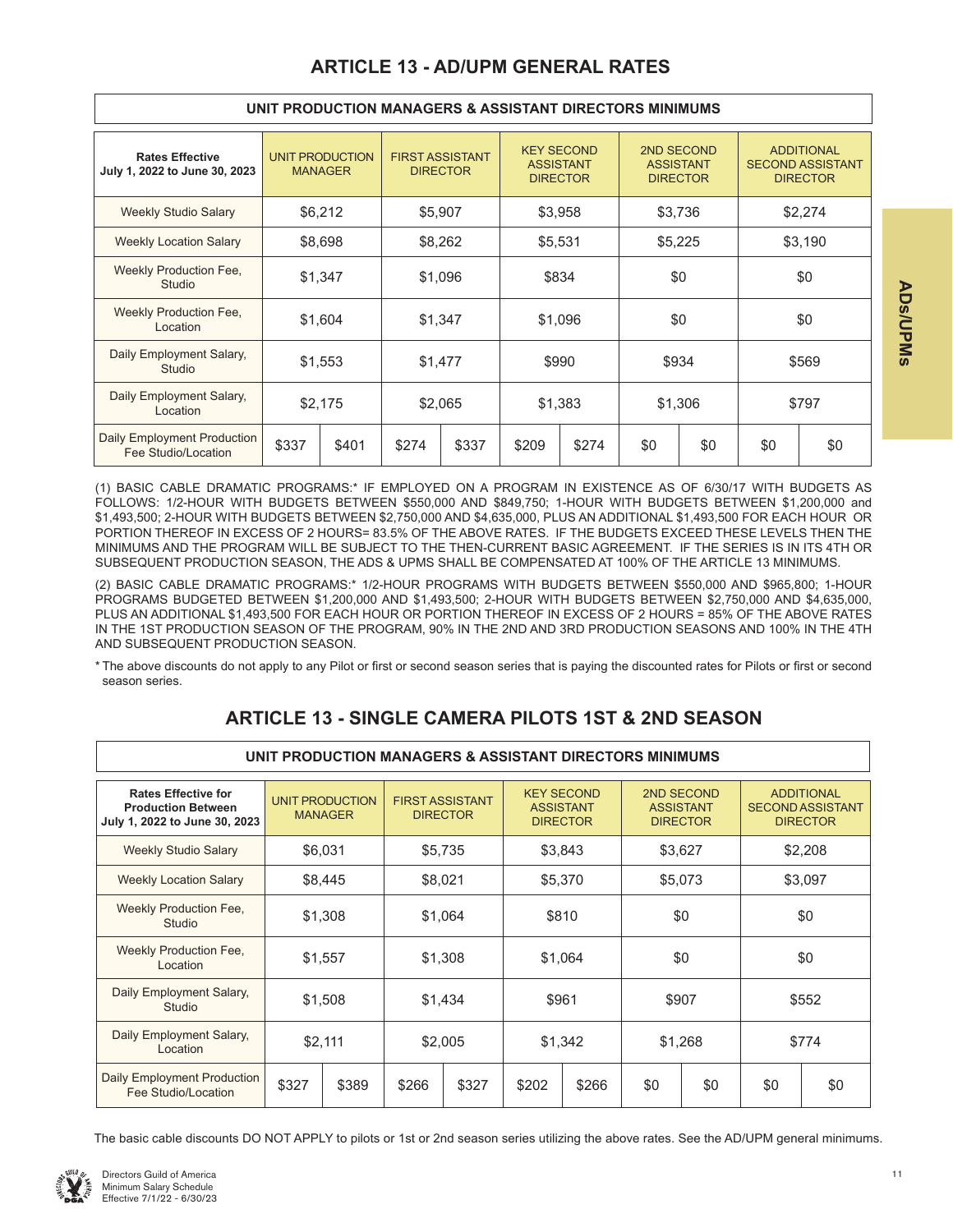## **ARTICLE 24 (MULTI-CAMERA) - AD/UPM/ASSOCIATE DIRECTOR - GENERAL RATES** 7/1/22 to 6/30/23

| MULTI-CAMERA UNIT PRODUCTION MANAGERS, ASSISTANT DIRECTORS & ASSOCIATE DIRECTOR MINIMUMS |              |                                                    |                                                     |         |                    |                                                          |         |                                                   |         |                                                                           |              |                                                   |  |
|------------------------------------------------------------------------------------------|--------------|----------------------------------------------------|-----------------------------------------------------|---------|--------------------|----------------------------------------------------------|---------|---------------------------------------------------|---------|---------------------------------------------------------------------------|--------------|---------------------------------------------------|--|
| <b>Rates Effective</b><br>July 1, 2022 to<br>June 30, 2023                               |              | <b>UNIT</b><br><b>PRODUCTION</b><br><b>MANAGER</b> | <b>FIRST</b><br><b>ASSISTANT</b><br><b>DIRECTOR</b> |         |                    | <b>KEY SECOND</b><br><b>ASSISTANT</b><br><b>DIRECTOR</b> |         | 2ND SECOND<br><b>ASSISTANT</b><br><b>DIRECTOR</b> |         | <b>ADDITIONAL</b><br><b>SECOND</b><br><b>ASSISTANT</b><br><b>DIRECTOR</b> |              | <b>ASSOCIATE</b><br><b>DIRECTOR</b><br>(LINE CUT) |  |
| <b>Weekly Studio Salary</b>                                                              | \$5.640      |                                                    | \$5,360                                             |         | \$3,722            |                                                          | \$3,533 |                                                   | \$2,162 |                                                                           | \$5,103      |                                                   |  |
| <b>Weekly Location Salary</b>                                                            | \$7,896      |                                                    | \$7,493                                             |         | \$5,111<br>\$4,841 |                                                          |         | \$2,968                                           |         | \$7,138                                                                   |              |                                                   |  |
| <b>Weekly Production Fee,</b><br>Studio                                                  | \$1,225      |                                                    | \$990                                               |         | \$0<br>\$758       |                                                          |         | \$0                                               |         | \$943                                                                     |              |                                                   |  |
| Pro-Rated Production Fee.<br><b>Studio</b>                                               | \$245<br>Day |                                                    | \$198<br>Day                                        |         | \$152<br>Day       |                                                          |         | \$0                                               |         | \$0                                                                       |              | \$189<br>Day                                      |  |
| <b>Weekly Production Fee,</b><br>Location                                                |              | \$1,454                                            | \$1,225                                             |         | \$990              |                                                          | \$0     |                                                   | \$0     |                                                                           | \$1,162      |                                                   |  |
| Pro-Rated Production Fee.<br>Location                                                    |              | \$242<br>Day                                       | \$204<br>Day                                        |         | \$165<br>Day       |                                                          | \$0     |                                                   | \$0     |                                                                           | \$194<br>Day |                                                   |  |
| Daily Employment Salary,<br>Studio                                                       |              | \$1,410                                            |                                                     | \$1,340 | \$931              |                                                          |         | \$883                                             |         | \$540                                                                     | \$1,276      |                                                   |  |
| Daily Employment Salary,<br>Location                                                     |              | \$1,974                                            |                                                     | \$1,873 | \$1,278            |                                                          | \$1,210 |                                                   | \$742   |                                                                           | \$1,784      |                                                   |  |
| <b>Daily Employment Production</b><br>Fee Studio/Location                                | \$306        | \$364                                              | \$247                                               | \$306   | \$190              | \$247                                                    | \$0     | \$0                                               | \$0     | \$0                                                                       | \$236        | \$290                                             |  |

| <b>ASSOCIATE DIRECTORS (NO LINE CUT)</b> |                                                  |                        |  |  |  |  |  |  |
|------------------------------------------|--------------------------------------------------|------------------------|--|--|--|--|--|--|
| <b>TYPE OF EMPLOYMENT</b>                | Rates Effective July 1, 2022<br>to June 30, 2023 | <b>DAYS GUARANTEED</b> |  |  |  |  |  |  |
| 3 DAY                                    | \$3,633                                          |                        |  |  |  |  |  |  |
| <b>WEEKLY</b>                            | \$5,337                                          | 5                      |  |  |  |  |  |  |
| <b>DAILY</b>                             | \$1,331                                          |                        |  |  |  |  |  |  |

(1) BASIC CABLE DRAMATIC PROGRAMS\*: IF EMPLOYED ON A PROGRAM IN EXISTENCE AS OF 6/30/17 WITH BUDGETS AS FOLLOWS: 1/2-HOUR WITH BUDGETS BETWEEN \$550,000 AND \$849,750; 1-HOUR WITH BUDGETS BETWEEN \$1,200,000 AND \$1,493,000; 2-HOUR WITH BUDGETS BETWEEN \$2,750,000 AND \$4,635,000, PLUS AN ADDITIONAL \$1,493,000 FOR EACH HOUR OR PORTION THEREOF IN EXCESS OF 2 HOURS: 83.5% OF THE ABOVE RATES. IF THE BUDGETS EXCEED THESE LEVELS THEN THE MINIMUMS AND THE PROGRAM WILL BE SUBJECT TO THE THEN-CURRENT BASIC AGREEMENT. IF THE SERIES IS IN ITS 4TH OR SUBSEQUENT PRODUCTION SEASON, THE ADs AND UPMs SHALL BE COMPENSATED AT 100% OF THE ARTICLE 13 MINIMUMS.

(2) BASIC CABLE DRAMATIC PROGRAMS\*: 1/2-HOUR PROGRAMS WITH BUDGETS BETWEEN \$550,000 AND \$965,800; 1-HOUR PROGRAMS BUDGETED BETWEEN \$1,200,000 AND \$1,493,500; 2-HOUR WITH BUDGETS BETWEEN \$2,750,000 AND \$4,635,000, PLUS AN ADDITIONAL \$1,493,500 FOR EACH HOUR OR PORTION THEREOF IN EXCESS OF 2 HOURS = 85% OF THE ABOVE RATES IN THE 1ST PRODUCITON SEASON OF THE PROGRAM, 90% IN THE 2ND AND 3RD PRODUCTION SEASONS AND 100% IN THE 4TH AND SUBSEQUENT PRODUCTION SEASONS.

\* The above discounts do not apply to any multi-camera Pilot that is paying the discounted rates for Pilots.



**ADs/UPMsADs/UPMs**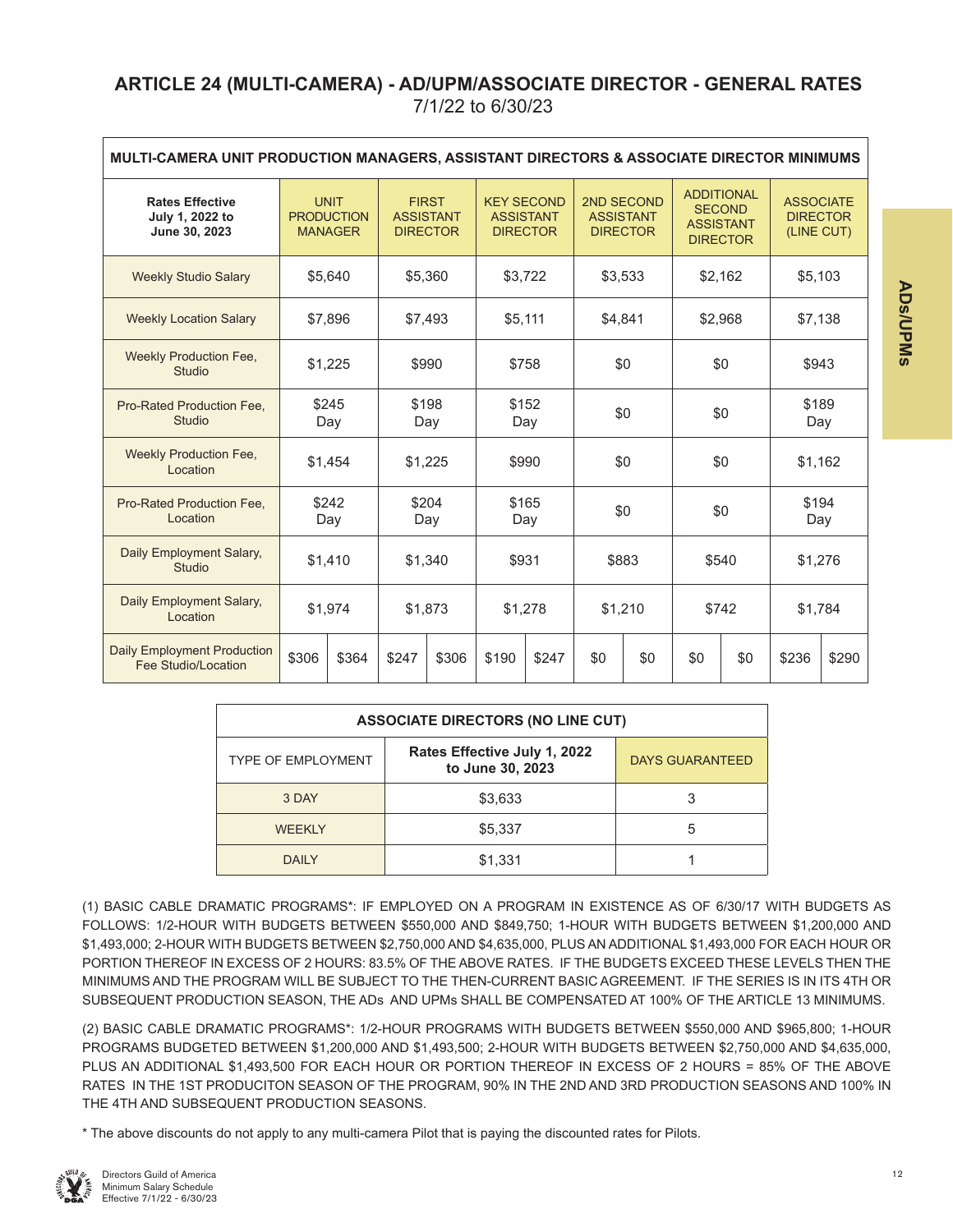## **ARTICLE 24 (MULTI-CAMERA) - AD/UPM/ASSOCIATE DIRECTOR - PILOT RATES** 7/1/22 to 6/30/23

| MULTI-CAMERA UNIT PRODUCTION MANAGERS, ASSISTANT DIRECTORS & ASSOCIATE DIRECTOR MINIMUMS    |              |                                                    |                                                                                                                 |         |              |                                                   |                  |                                                       |                                                   |       |              |         |  |
|---------------------------------------------------------------------------------------------|--------------|----------------------------------------------------|-----------------------------------------------------------------------------------------------------------------|---------|--------------|---------------------------------------------------|------------------|-------------------------------------------------------|---------------------------------------------------|-------|--------------|---------|--|
| <b>Rates Effective for</b><br><b>Production Between</b><br>July 1, 2022 to<br>June 30, 2023 |              | <b>UNIT</b><br><b>PRODUCTION</b><br><b>MANAGER</b> | <b>FIRST</b><br><b>KEY SECOND</b><br><b>ASSISTANT</b><br><b>ASSISTANT</b><br><b>DIRECTOR</b><br><b>DIRECTOR</b> |         |              | 2ND SECOND<br><b>ASSISTANT</b><br><b>DIRECTOR</b> | <b>ASSISTANT</b> | <b>ADDITIONAL</b><br><b>SECOND</b><br><b>DIRECTOR</b> | <b>ASSOCIATE</b><br><b>DIRECTOR</b><br>(LINE CUT) |       |              |         |  |
| <b>Weekly Studio Salary</b>                                                                 |              | \$3,614<br>\$3,430<br>\$5,204<br>\$5,476           |                                                                                                                 |         |              | \$2,099                                           | \$4,954          |                                                       |                                                   |       |              |         |  |
| <b>Weekly Location Salary</b>                                                               | \$7,666      |                                                    |                                                                                                                 | \$7,275 | \$4,962      |                                                   | \$4,700          |                                                       | \$2,882                                           |       |              | \$6,930 |  |
| Weekly Production Fee.<br>Studio                                                            |              | \$1,189                                            |                                                                                                                 | \$961   |              | \$736<br>\$0                                      |                  |                                                       | \$0                                               |       | \$916        |         |  |
| Pro-Rated Production Fee.<br>Studio                                                         | \$238<br>Day |                                                    | \$192<br>Day                                                                                                    |         | \$147<br>Day |                                                   | \$0              |                                                       | \$0                                               |       | \$183<br>Day |         |  |
| Weekly Production Fee.<br>Location                                                          |              | \$1,412                                            | \$1,189                                                                                                         |         | \$961        |                                                   | \$0              |                                                       | \$0                                               |       | \$1,128      |         |  |
| Pro-Rated Production Fee.<br>Location                                                       |              | \$235<br>Day                                       | \$198<br>Day                                                                                                    |         | \$160<br>Day |                                                   | \$0              |                                                       | \$0                                               |       | \$188<br>Day |         |  |
| Daily Employment Salary,<br>Studio                                                          |              | \$1,369                                            |                                                                                                                 | \$1,301 | \$904        |                                                   |                  | \$857                                                 |                                                   | \$525 | \$1,238      |         |  |
| Daily Employment Salary,<br>Location                                                        |              | \$1,916                                            |                                                                                                                 | \$1,819 | \$1,241      |                                                   |                  | \$721<br>\$1,175                                      |                                                   |       | \$1,733      |         |  |
| Daily Employment Production<br>Fee Studio/Location                                          | \$297        | \$353                                              | \$240                                                                                                           | \$297   | \$184        | \$240                                             | \$0              | \$0                                                   | \$0                                               | \$0   | \$229        | \$282   |  |

| <b>ASSOCIATE DIRECTORS (NO LINE CUT)</b> |                                                                                          |                        |  |  |  |  |  |  |  |
|------------------------------------------|------------------------------------------------------------------------------------------|------------------------|--|--|--|--|--|--|--|
| <b>TYPE OF EMPLOYMENT</b>                | <b>Rates Effective for</b><br><b>Production Between</b><br>July 1, 2022 to June 30, 2023 | <b>DAYS GUARANTEED</b> |  |  |  |  |  |  |  |
| 3 DAY                                    | \$3,527                                                                                  |                        |  |  |  |  |  |  |  |
| <b>WEEKIY</b>                            | \$5,182                                                                                  | 5                      |  |  |  |  |  |  |  |
| <b>DAILY</b>                             | \$1,292                                                                                  |                        |  |  |  |  |  |  |  |

The basic cable discounts do not apply to multi-camera Pilots using the above rates. See the Article 24 AD/UPM/Associate Director general minimums.



ADS/UPMs **ADs/UPMs**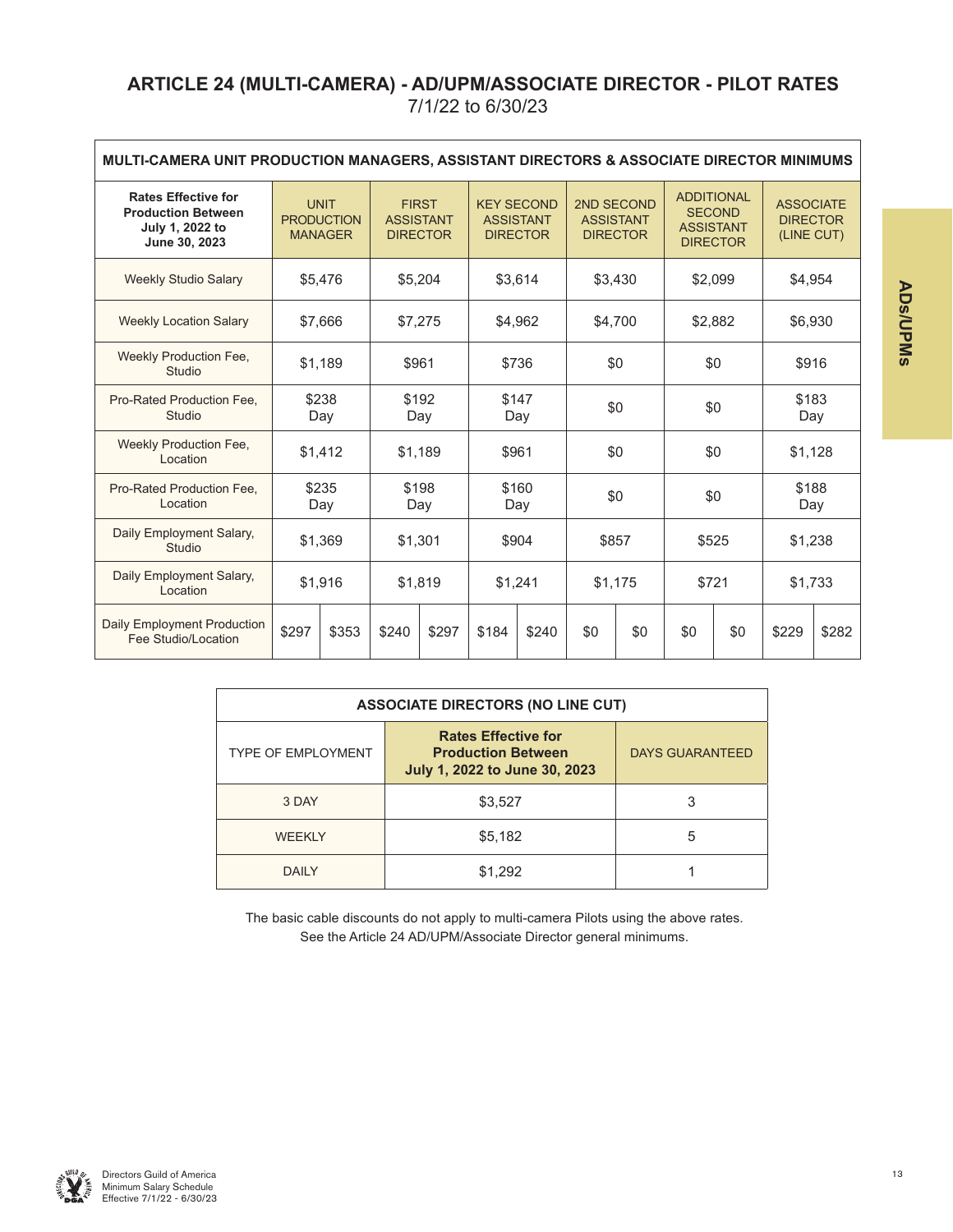## **ADDITIONAL INFORMATION FOR ADs and UPMs**

All single camera production is covered under the Basic Agreement. Programs that were in production prior to February 11, 2002, remain under the terms and conditions of the BA or FLTTA agreement in effect on that date. Article 24 covers new Prime-Time multi-camera Dramatic Programs, principal photography of which began on or after February 11, 2002. Live multi-camera dramatic productions are covered under the FLTTA.

#### **SINGLE CAMERA MULTI-CAMERA**

**STAFFING** The first two 2nd ADs employed are the Key 2nd AD and 2nd 2nd AD. The term "Additional 2nd AD" applies to the subsequent 2nd ADs assigned to a shooting unit. An Additional 2nd AD may only be employed if the Key 2nd AD and 2nd 2nd AD or 2 Key 2nd ADs are employed and may perform all duties of a 2nd AD. The Additional 2nd AD does not receive preparation time, production fees or completion of assignment pay.

For shows that are done "film style" (without a line cut), the Company will minimally employ a MC-UPM, MC-1st AD and MC-Key 2nd AD. The Company may employ a MC- 2nd 2nd AD and a MC-Additional 2nd AD. In addition, if the program is "film style" (no linecut), the Company may employ an Associate Director. If the program is "tape style" (a program on which a line cut is recorded for purposes of editing and/ or delayed broadcast), the Company will employ an Associate Director and may employ a Key 2nd AD.

|                            |                    | 1st AD  | Key 2AD                                    |                                     |                                                                                                 |
|----------------------------|--------------------|---------|--------------------------------------------|-------------------------------------|-------------------------------------------------------------------------------------------------|
| <b>PREPARATION</b><br>TIME | 15 Min. or<br>less | 2 Days  |                                            | <b>UPM</b>                          | 15 days prior to 1st day of camera<br>blocking on 1st episode of the 1st<br>season of a series. |
|                            | 16-30 Min          | 3 Days  | 1 Day (2 Days if pilot<br>or 1st episode)  |                                     | 13 days prior to 1st day of camera<br>blocking on 1st episode of a returning<br>series.         |
|                            | 31-60 Min          | 6 Days  | 2 Days (3 Days if<br>pilot or 1st episode) |                                     | 8 days prior to the 1st day camera<br>blocking on a pilot.                                      |
|                            | 61-90 Min          | 10 Days | 5 Days                                     |                                     | 5 days prior to 1st day of camera<br>blocking on a presentation 16-30 min.<br>in length.        |
|                            | 91-180 Min         | 15 Days | 7 Days                                     | 1st AD                              | 3 days; 2 days if there is a line cut.                                                          |
|                            | Features           | 15 Days | 7 Days                                     | Key 2A AD                           | 1 day if there is no line cut.                                                                  |
|                            | Shorts             | 2 Days  | 1 Day                                      | <b>Associate</b><br><b>Director</b> | 1 day if there is a line cut.                                                                   |

2nd Unit: The 1st AD will receive prep time when 20 or more members of the cast and crew are employed or stunts are to be performed. The prep time is 1 day for 1 or 2 days shooting and 2 days for 3 or more days shooting.

If a Key 2nd AD and 2nd 2nd AD or two Key 2nd ADs are employed on episodic TV programs, neither one is entitled to payment for unworked prep time.

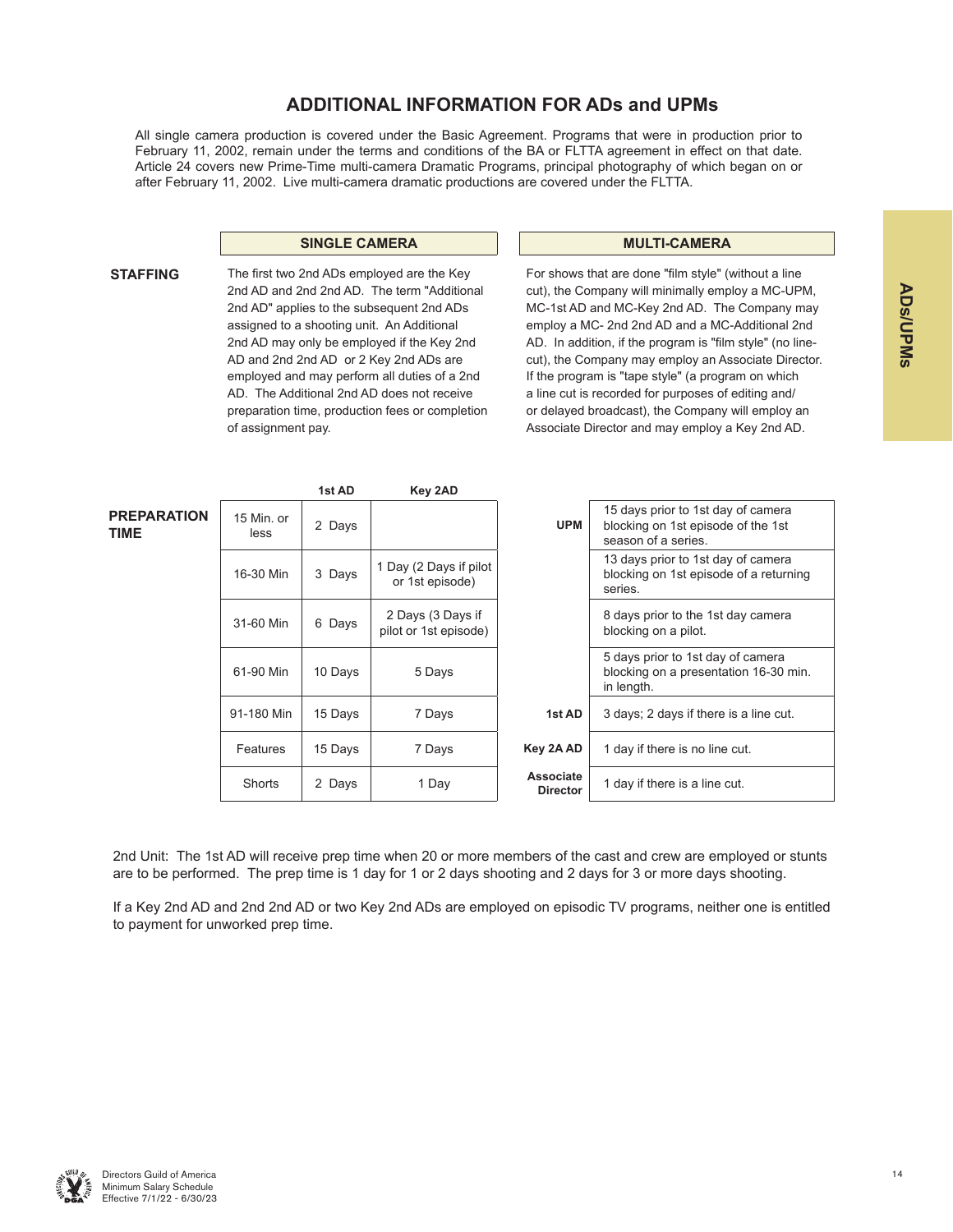#### **SINGLE CAMERA MULTI-CAMERA**

#### **COMPLETION OF ASSIGNMENT**

Completion of Assignment Pay is capped at a maximum of six events per production, per season.

UPMs, 1st ADs, Key 2nd ADs and 2nd 2nd ADs (other than those employed on a daily basis for less than 5 days) are entitled to an additional week's salary, based on actual, including overscale salary paid, upon completion of assignment if employed 2 or more weeks or 2 1/2 days salary if employed less than two weeks.

For feature films, long-form television and series on distant location, no Completion of Assignment is paid for a hiatus of at least one week over Christmas/New Years so long as the Employee receives unworked holiday pay for Christmas Day and New Years Day; the hiatus is a maximum of 2 consecutive weeks; if on location the Employer will provide travel to/from location or will provide per diem and housing if the Employer agrees that Employee remains on location.

There is no cap on the number of Completion of Assignment events.

Except as defined below, UPMs, 1st ADs, Key 2nd ADs, 2nd 2ADs, and Associate Directors employed on a "tape style" show (where there is a line cut) are entitled to 50% of Completion of Assignment Pay for all hiatus periods or periods of layoffs. The final Completion of Assignment payment for the series or of the employment shall be the full 100%. (Completion of Assignment Pay is one week's salary if employed two or more weeks or 2 1/2 days if employed for fewer than two 5-day workweeks.)

In lieu of Completion of Assignment Pay during hiatus periods, the 1st ADs and Key 2ADs receive 50% hiatus salary including pension & health, vacation and unworked holiday pay and may work during the hiatus so long as they are not required to report to a production office or location on more than 2 days during the hiatus.

Associate Directors employed on a "film style" show (no line cut) (other than those employed on a daily basis for less than 5 days) are entitled to 50% of Completion of Assignment pay for all hiatus periods or periods of layoff. The final Completion of Assignment payment for the series or of employment shall be the full 100% (Completion of Assignment pay is one week's salary if employed on a weekly basis for two or more weeks, or 2 1/2 days salary if employed on a weekly basis for fewer than two 5-day workweeks, but employed for 5 or more days in the aggregate between the commencement or resumption of employment and hiatus or layoff. Those employed on the 3-day basis receive 1-1/4 days' salary if employed for two or more 3-day workweeks).

On distant location, no Completion of Assignment Pay is paid for a hiatus of at least one week over Christmas/New Years so long as the Employee receives unworked holiday pay for Christmas Day and New Years Day; the hiatus is a maximum of 2 consecutive weeks; if on location the Employer will provide travel to/from location or will provide per diem and housing if the Employer agrees that Employee remains on location.

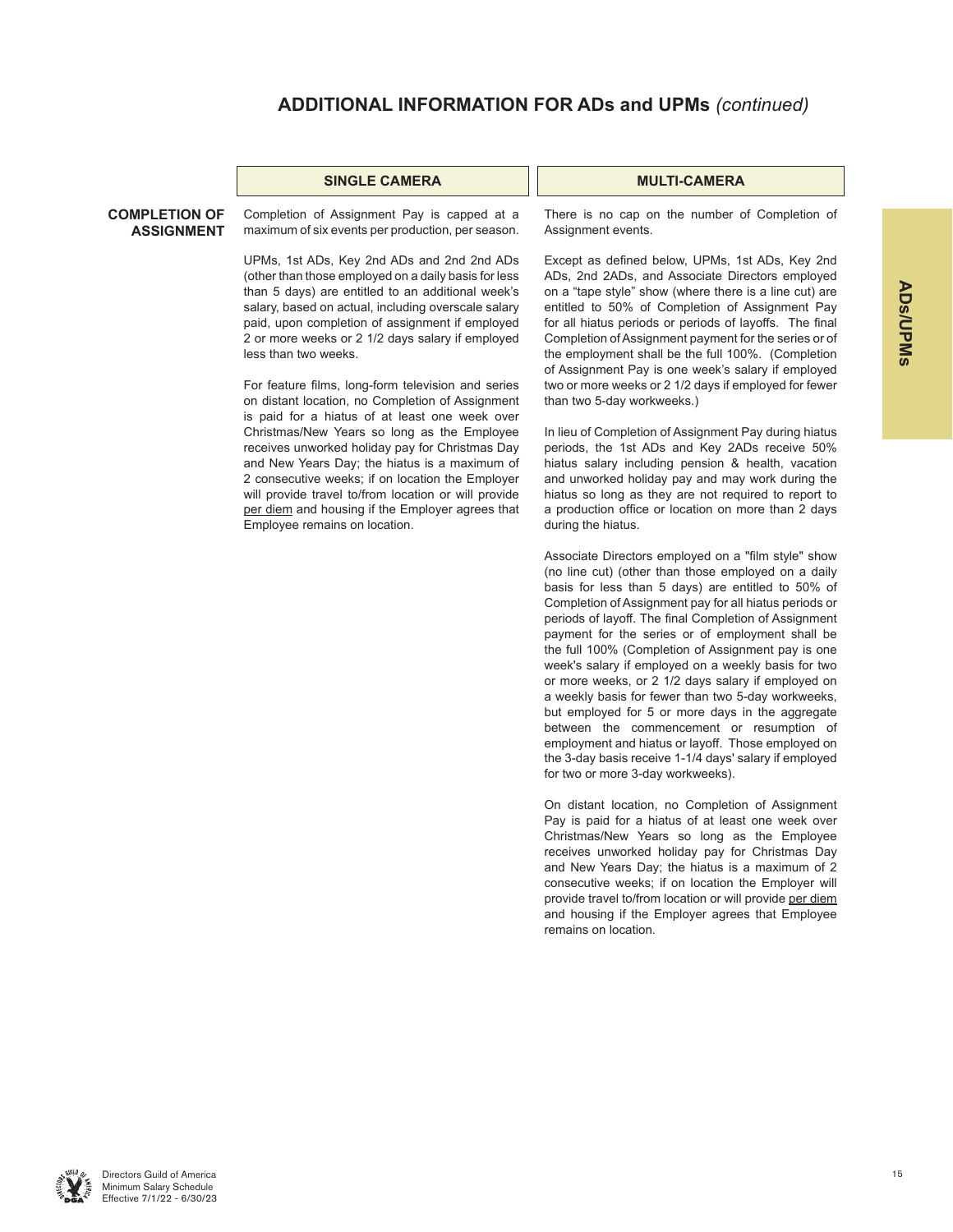| <b>EXTENDED</b>                                     |                                                                                                                                                                                                                                                                                                          |                                                                                                                                                                                                                          |                                                                                                                                                                                                                                                                                                                                                       |
|-----------------------------------------------------|----------------------------------------------------------------------------------------------------------------------------------------------------------------------------------------------------------------------------------------------------------------------------------------------------------|--------------------------------------------------------------------------------------------------------------------------------------------------------------------------------------------------------------------------|-------------------------------------------------------------------------------------------------------------------------------------------------------------------------------------------------------------------------------------------------------------------------------------------------------------------------------------------------------|
| <b>WORKDAY</b>                                      | <b>SINGLE CAMERA</b>                                                                                                                                                                                                                                                                                     |                                                                                                                                                                                                                          | <b>MULTI-CAMERA</b>                                                                                                                                                                                                                                                                                                                                   |
| <b>UPM</b>                                          | Any UPM who works more than 16 hours before being dismissed<br>shall receive an additional day's salary for each 4 hour period<br>or portion thereof worked beyond 16 hours. Such salary in all<br>cases shall be 1/5 of the studio work week rate and shall be<br>excluded from all other computations. |                                                                                                                                                                                                                          | Any UPM, 1st & 2nd AD and Associate<br>Director who works more than 16 hours<br>before being dismissed shall receive an<br>additional day's salary for each 4-hour<br>period or portion thereof worked beyond 16<br>hours. Such salary in all cases shall be 1/5<br>of the studio work week rate and shall be<br>excluded for all other computations. |
|                                                     | <b>Workday Begins</b>                                                                                                                                                                                                                                                                                    | <b>Workday Ends</b>                                                                                                                                                                                                      |                                                                                                                                                                                                                                                                                                                                                       |
| 1AD                                                 | <b>General Crew Call</b>                                                                                                                                                                                                                                                                                 | Camera Wrap<br>(plus travel time on distant<br>location or "bus to" local<br>location).                                                                                                                                  |                                                                                                                                                                                                                                                                                                                                                       |
|                                                     | Hours Worked:<br>- 14+ to 16 Hours - add'l 1/2 day's salary (does not apply to<br>multi-camera stage shows)<br>- 16+ to 20 Hours - another additional 1/2 day's salary.<br>20+ Hours - another additional full day's salary for each 4<br>hour period or fraction thereof worked.                        |                                                                                                                                                                                                                          |                                                                                                                                                                                                                                                                                                                                                       |
|                                                     | <b>Workday Begins</b>                                                                                                                                                                                                                                                                                    | <b>Workday Ends</b>                                                                                                                                                                                                      |                                                                                                                                                                                                                                                                                                                                                       |
| Key 2nd AD,<br>2nd 2nd AD<br>& Additional<br>2nd AD | At earlier of General Crew Call,<br>Make-up Personnel Call or Hair<br>Dressing Personnel Call                                                                                                                                                                                                            | 1/2 hour after camera wrap<br>in studio; 1 hour after camera<br>wrap at "report to" and/or<br>"bus-to" local locations and<br>distant locations (plus travel<br>time to distant location or<br>"bus-to" local location). |                                                                                                                                                                                                                                                                                                                                                       |
|                                                     | Hours Worked:                                                                                                                                                                                                                                                                                            |                                                                                                                                                                                                                          |                                                                                                                                                                                                                                                                                                                                                       |
|                                                     | One 2nd AD assigned to shooting unit:                                                                                                                                                                                                                                                                    |                                                                                                                                                                                                                          |                                                                                                                                                                                                                                                                                                                                                       |
|                                                     | - In the studio or on a "report to" location: 13+ to 16 hours -<br>stage shows).                                                                                                                                                                                                                         | additional 1/2 day's salary (does not apply to multi-camera                                                                                                                                                              |                                                                                                                                                                                                                                                                                                                                                       |
|                                                     | - On distant location or "bus-to" location 14+ to 16 hours -<br>stage shows).                                                                                                                                                                                                                            | additional 1/2 day's salary (does not apply to multi-camera                                                                                                                                                              |                                                                                                                                                                                                                                                                                                                                                       |
|                                                     | Two or more 2nd ADs assigned to shooting unit:                                                                                                                                                                                                                                                           |                                                                                                                                                                                                                          |                                                                                                                                                                                                                                                                                                                                                       |
|                                                     | hours.                                                                                                                                                                                                                                                                                                   | Two or more 2nd ADs who work more than 16 hours before<br>being dismissed shall receive an additional day's salary for<br>each four hour period or portion thereof worked beyond 16                                      |                                                                                                                                                                                                                                                                                                                                                       |
|                                                     |                                                                                                                                                                                                                                                                                                          |                                                                                                                                                                                                                          |                                                                                                                                                                                                                                                                                                                                                       |

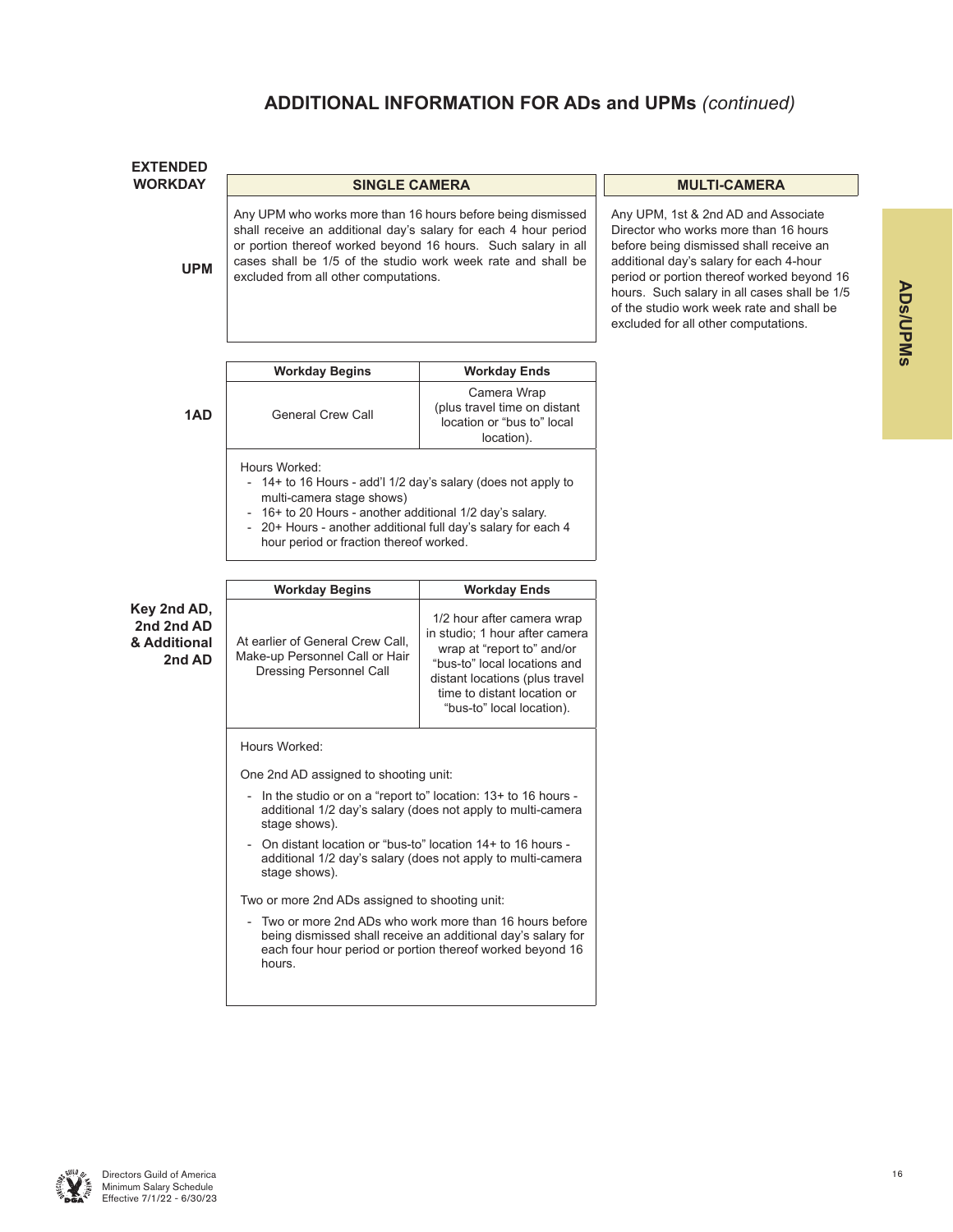#### **WORKWEEK**

The studio workweek consists of 7 days with the 6th and 7th days off; the location workweek has the 7th day off only. The start day of the initial workweek must be designated in the deal memo and Employees must be advised of any changes in advance.

For work on the 6th day in the studio workweek, Employees must be paid 150% of their pro-rata daily salary including production fee; on the 7th day, Employees must be paid 200% of their pro rata daily salary (studio) including production fee or an additional 1/5th of weekly studio salary (distant location). With certain limited exceptions, Employer must pay the 6th or 7th day premium if the workweek is shifted so that Employees work on a 6th or 7th day.

A studio weekly or daily Employee who works 14 hours & past 1:00 a.m. into a 6th or 7th day will be paid for the 6th or 7th day unless the Employee receives a rest period of 33 hours for 1 day off or a 50 hour rest period for 2 days off.

For work on Labor Day, Dr. Martin Luther King Holiday, Presidents Day, Good Friday, Memorial Day, July 4, Labor Day, Thanksgiving Day, Day After Thanksgiving, Christmas Day, Employees working in town must be paid 200% of their pro-rated daily studio salary including production fee; on distant location, an additional 1/5 of the pro rated daily studio salary including production fee.

#### **WORKWEEK SHIFT**

Employees must be advised of any shift in the workweek prior to commencement of that workweek. In the event that the Employee would receive fewer than 2 consecutive days off in the workweek as a result of the shift change, the following alternative shall be available: Once during the production of a motion picture or in the case of episodic television, once between hiatus periods, the Employer may shift the workweek, without incurring added costs, by adding 1 or 2 days off consecutive with the 6th and/ or 7th days off of the prior workweek and/or by shifting a workweek commencing on a Tuesday to a workweek commencing on Monday, provided that the intervening Sunday is a day off.

The foregoing "shift in workweek" provision applies to a "round trip" switch so that the Employer is permitted to return the workweek to the originally scheduled workweek, without incurring any additional costs (e.g., a Mon-Fri shift which is switched to a Tues-Sat can be returned to Mon-Fri without incurring any additional costs). Except as provided above, the Employer shall pay the appropriate premium for the 6th and/or 7th day worked in the workweek.

In no case may the Employer shift the workweek to avoid paying for an unworked holiday.

#### **RESIDENCY**

The Guild will provide Employer with documentation of the home address of each member to be hired on location. The Employee may change their home address by notifying the Guild in writing and providing the required documentation is

received and verified; the change will be effective 60 days after the request is received by the Guild; the Employee may not change their address more than once in any 12 month period.

#### **CAPRICIOUS DISCHARGE**

ADs and UPMs employed on a weekly basis for at least 3 consecutive workweeks should be made aware of problems with their performance at least two days prior to being replaced. If such Employee is replaced other than for cause, without the 2 days notice, they shall be entitled to one week plus 2 days salary in addition to any other payments due.

#### **DISCHARGE WITHOUT CAUSE**

If the UPM, 1st AD or Key 2nd AD is replaced without good cause, the Company must pay 3 weeks Completion of Assignment Pay:

- 1. If the UPM or AD has completed 50% of the episodes in a single television series order, excluding options, of 13 or more episodes or
- 2. If the UPM or AD completed 50% of the days of principal photography on a theatrical film or a long form television film 90 minutes or longer.

#### **AD/UPM GENERAL INFORMATION**

When a UPM, Assistant Director or Associate Director is employed on motion pictures produced in the Los Angeles area, no mileage is paid for reporting to any point within the 30-mile Los Angeles zone, including Agua Dulce, Castaic, Lake Castaic, Leo Carrillo State Beach, Moorpark, Ontario International Airport, Piru, Pomona, including L.A. County Fairgrounds, which is within a designated 10-mile radius, provided the Employer's designation of the 10-mile radius is made no later than the start of production in the case of a pilot or television motion picture more than 1 hour in length or theatrical motion picture; in the case of a half-hour or one hour television series, no later than the start of each season's production.

Other than the above exception, when a UPM, Assistant Director or Associate Director furnishes his or her own transportation, he or she shall be entitled to a mileage expense of \$.30 per mile.

The distant location incidental allowance for all UPMs and Assistant Directors is \$23.00 per day and is payable at the same time and in the same manner per diem is paid.

**Dinner Allowance - Article 13:** Except on distant location, if a UPM, Assistant Director or Associate Director starts work at or before 9:00 a.m. and works after 7:30 p.m., he or she shall be paid a dinner allowance of \$31.00 unless dinner is furnished by the Employer commencing no later than 9:00 p.m.

**Multi-Camera (Article 24):** No Dinner Allowance

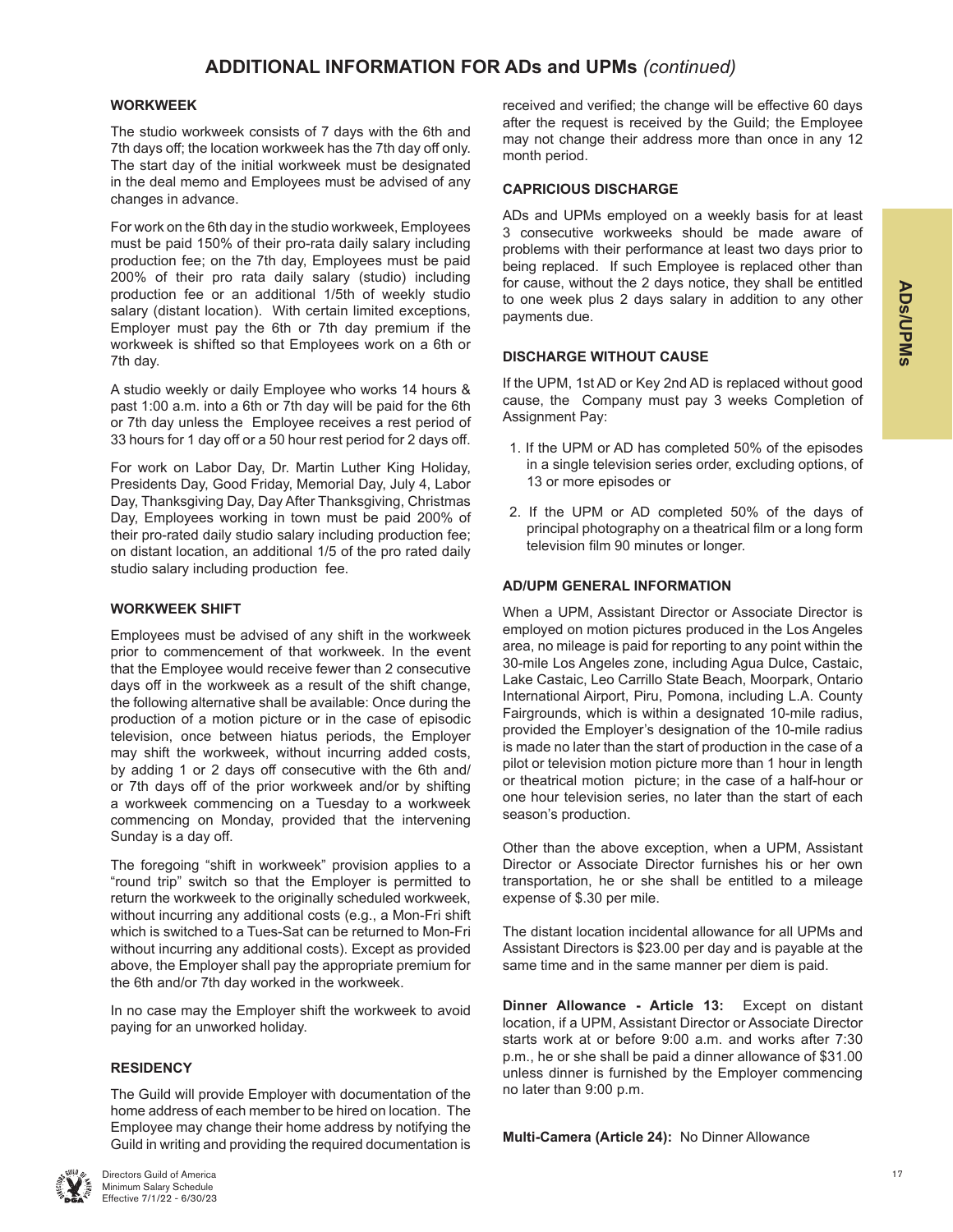#### **VACATION & UNWORKED HOLIDAY PAY**

With the exception of UPMs and Assistant Directors employed on single camera pilots or an episode of a new one hour or one-half hour series produced during the first production season, all UPMs, Assistant Directors or Associate Directors are entitled to receive with their closing check earned vacation pay at the rate of 4% of salary paid during the period of employment. Such employees are entitled to another 3.719% of salary as unworked holiday pay (subject to an offset of amounts paid for holidays occurring during employment period), payable by check sent to the Employee by April 15 of the year subsequent to the calendar year in which such pay is earned.

When a UPM, Assistant Director, or Associate Director is employed on a pilot or during the first production year of a single camera 1-hour or 1/2-hour series, the vacation pay & unworked holiday pay are at 50% (2% and 1.8595%, respectively).

#### **TRAVEL**

Coach air for all non-stop flights of less than 1,000 air miles when the flight is non-stop from departure to final destination. Employer must provide elevated coach class travel when available. Also included are flights between Los Angeles & Vancouver and flights that are less than 1,000 miles between the U.S. and Vancouver or the U.S. and Toronto. All other flights shall be business class when available. If not available then first class.

Baggage fees and in-flight meals for coach class air travel shall be reimbursed provided that a request for reimbursement with appropriate receipts is submitted within 30 days after the flight.

If an employee covered under this Agreement is traveling on the same flight as another employee employed on the same production by the same Employer and the other employee is entitled to travel in a higher class of transportation pursuant to the minimum terms of the collective bargaining agreement under which they are employed, then the DGAcovered employee shall be upgraded to the same class of transportation.

#### **2nd AD WRAP SUPERVISION ALLOWANCE**

An allowance of \$59 per day will be paid to the 2nd AD responsible for supervising wrap on a local location, a distant location, or in the studio when loading out to a local location or distant location the following day. The allowance is excluded from all other computations and not subject to Pension and Health contributions.

#### **PENSION & HEALTH PLANS**

Employers will contribute 8.5% to the Pension Plan and 10.5% to the Health Plan. Employees contribute 2.5% to the Pension Plan.

Employers will contribute 14.5% to the Health Plan on Completion of Assignment Pay and Vacation Pay.



Directors Guild of America Minimum Salary Schedule Effective 7/1/22 - 6/30/23

#### **UPM HYPHENATE CONTRIBUTIONS**

Theatrical Films: Employers will make contributions on behalf of any UPM who is also employed as a producer based on the salary paid for UPM services, but in no event on an amount less than \$100,000 for the picture. The only exception is in those instances where the producer/UPM is employed solely for the purpose of preparing budgets and/ or storyboards.

#### **PENSION & HEALTH PLAN CEILINGS**

Theatrical: Pension = \$200,000

Theatrical: Health = UPMs: \$350,000; Assistant Directors and Associate Directors = \$250,000

#### **DGACA-ASSISTANT DIRECTOR TRAINING PROGRAM**

Company will contribute 0.5% to Training Plan & DGACA for AD/UPMs employed in L.A. County or on location outside L.A. County when transported by Employer to location.

#### **NEW YORK & CHICAGO LOCATION MANAGERS**

Location Managers employed to work in the New York Area or Chicago Area will be employed as 2ADs. The QL provisions of BA ¶14-405 will not apply for theatrical and television motion pictures in the New York Area provided the Employer first gives consideration to those on the 2nd AD QL who reside within the New York area as defined (location within a 75-mile radius of Columbus Circle), and have experience managing locations. Chicago area is defined as 75-mile radius from the intersection of State and Madison.

#### **SAFETY TRAINING**

INSIDE CALIFORNIA: The Safety Passport Training Course is mandatory for Assistant Directors and UPMs who are hired in California. Such individuals shall have 90 days from their initial date of employment to successfully complete the Safety Passport Training Course.

OUTSIDE CALIFORNIA: The Safety Passport Training Course is mandatory and available online for Assistant Directors and UPMs who live outside of California. Such individuals shall have 90 days from their initial date of employment to successfully complete the Safety Passport Training Course.

Any Assistant Director or UPM who fails to successfully complete the Safety Passport Training Course within the training deadlines will be suspended from the Qualifications List or Eligible to Work List, or if not on any Qualifications List or Eligible to Work List will be deemed ineligible to work until successful completion of the Safety Passport Training Course.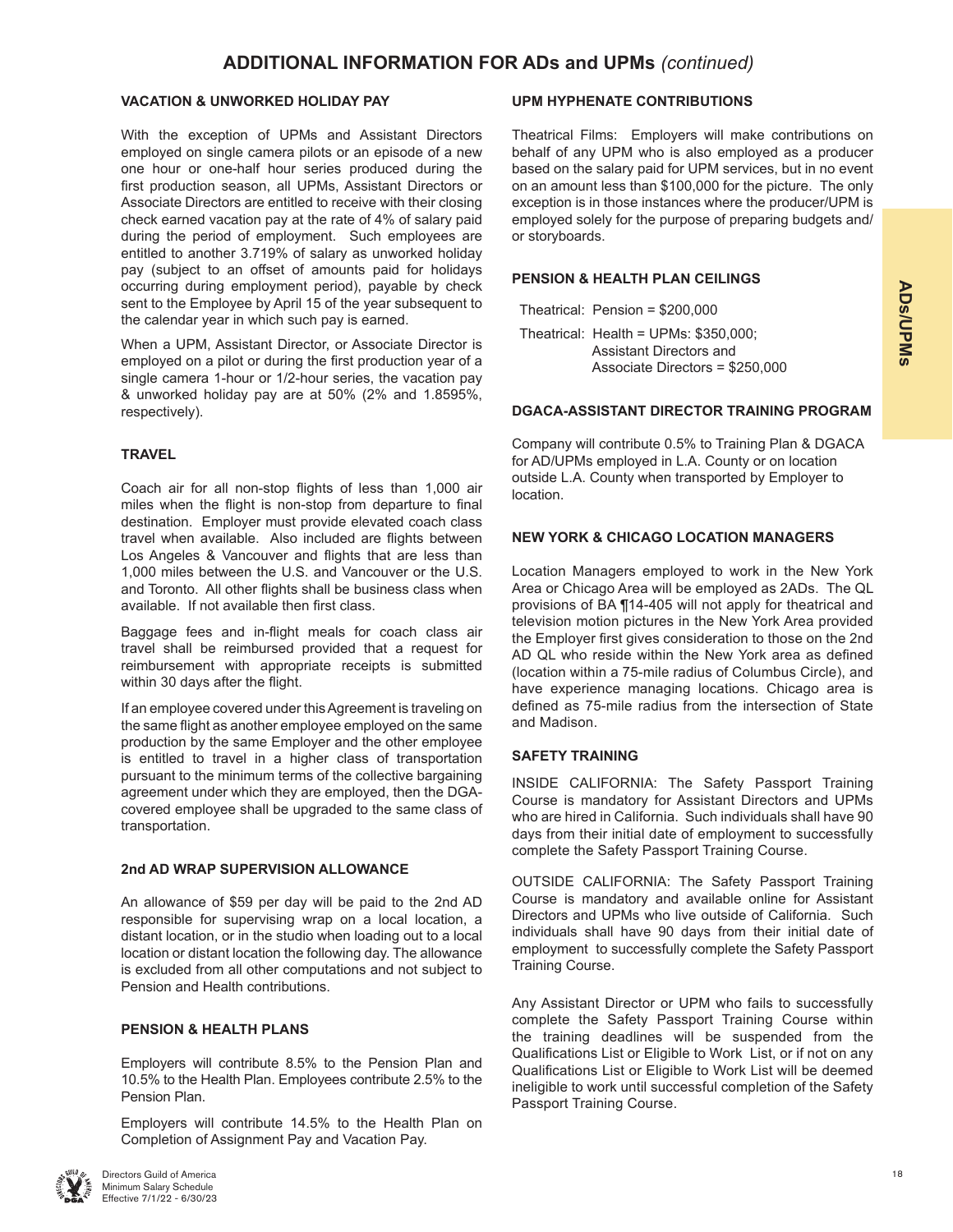## **THEATRICAL DIRECTORS - LOW BUDGET SIDELETTER Rates Effective July 1, 2022 thru June 30, 2023**

| Level<br>18.2                       | On motion pictures with budgets equal to or less than \$2,600,000. The Director's initial compensation, daily rate<br>and preparation time will be subject to negotiation between Employer and the Director.                                                                                                                                                                                                                                                                                                                                                                                                                                                                                                                                                                                                                                                                                                  |                                                                                |                                                                                                                                                                                                                                                                                                                                                                                                                                                                                                                                                                                                                                                                                                                                                                                                                                                                                                                                                                                                                                                                                                                                                                                                                                     |          |  |  |  |  |  |  |
|-------------------------------------|---------------------------------------------------------------------------------------------------------------------------------------------------------------------------------------------------------------------------------------------------------------------------------------------------------------------------------------------------------------------------------------------------------------------------------------------------------------------------------------------------------------------------------------------------------------------------------------------------------------------------------------------------------------------------------------------------------------------------------------------------------------------------------------------------------------------------------------------------------------------------------------------------------------|--------------------------------------------------------------------------------|-------------------------------------------------------------------------------------------------------------------------------------------------------------------------------------------------------------------------------------------------------------------------------------------------------------------------------------------------------------------------------------------------------------------------------------------------------------------------------------------------------------------------------------------------------------------------------------------------------------------------------------------------------------------------------------------------------------------------------------------------------------------------------------------------------------------------------------------------------------------------------------------------------------------------------------------------------------------------------------------------------------------------------------------------------------------------------------------------------------------------------------------------------------------------------------------------------------------------------------|----------|--|--|--|--|--|--|
| Level<br>3                          |                                                                                                                                                                                                                                                                                                                                                                                                                                                                                                                                                                                                                                                                                                                                                                                                                                                                                                               | compensation for a Second Unit Director is \$1,500 per day.                    | On motion pictures with budgets greater than \$2,600,000 but equal to or less than \$3,750,000: The Director's<br>initial compensation shall be no less than \$75,000 for a minimum guarantee of 13 weeks. The minimum                                                                                                                                                                                                                                                                                                                                                                                                                                                                                                                                                                                                                                                                                                                                                                                                                                                                                                                                                                                                              |          |  |  |  |  |  |  |
| <b>Levels</b>                       |                                                                                                                                                                                                                                                                                                                                                                                                                                                                                                                                                                                                                                                                                                                                                                                                                                                                                                               | On motion pictures with budgets                                                | Weekly Salary @ 75%                                                                                                                                                                                                                                                                                                                                                                                                                                                                                                                                                                                                                                                                                                                                                                                                                                                                                                                                                                                                                                                                                                                                                                                                                 | \$16,324 |  |  |  |  |  |  |
| 4A & 4B                             |                                                                                                                                                                                                                                                                                                                                                                                                                                                                                                                                                                                                                                                                                                                                                                                                                                                                                                               | greater than \$3,750,000 but equal<br>to or less than \$8,500,000, Directors   | <b>Guaranteed Preparation Period</b>                                                                                                                                                                                                                                                                                                                                                                                                                                                                                                                                                                                                                                                                                                                                                                                                                                                                                                                                                                                                                                                                                                                                                                                                | 2 Weeks  |  |  |  |  |  |  |
|                                     |                                                                                                                                                                                                                                                                                                                                                                                                                                                                                                                                                                                                                                                                                                                                                                                                                                                                                                               | have a minimum guarantee of 13                                                 | 10 Weeks                                                                                                                                                                                                                                                                                                                                                                                                                                                                                                                                                                                                                                                                                                                                                                                                                                                                                                                                                                                                                                                                                                                                                                                                                            |          |  |  |  |  |  |  |
|                                     |                                                                                                                                                                                                                                                                                                                                                                                                                                                                                                                                                                                                                                                                                                                                                                                                                                                                                                               | weeks and may be paid a salary,<br>along with 2nd Unit Directors, no less      | <b>Guaranteed Cutting Allowance</b>                                                                                                                                                                                                                                                                                                                                                                                                                                                                                                                                                                                                                                                                                                                                                                                                                                                                                                                                                                                                                                                                                                                                                                                                 | 1 Week   |  |  |  |  |  |  |
|                                     |                                                                                                                                                                                                                                                                                                                                                                                                                                                                                                                                                                                                                                                                                                                                                                                                                                                                                                               | than the amount in this chart which is<br>75% of the applicable minimum salary | Compensation for Days Worked Beyond Guarantee                                                                                                                                                                                                                                                                                                                                                                                                                                                                                                                                                                                                                                                                                                                                                                                                                                                                                                                                                                                                                                                                                                                                                                                       | \$3,265  |  |  |  |  |  |  |
|                                     |                                                                                                                                                                                                                                                                                                                                                                                                                                                                                                                                                                                                                                                                                                                                                                                                                                                                                                               | in Article 3 of the BA (as follows):                                           | Daily Employment Where Permitted                                                                                                                                                                                                                                                                                                                                                                                                                                                                                                                                                                                                                                                                                                                                                                                                                                                                                                                                                                                                                                                                                                                                                                                                    | \$4,081  |  |  |  |  |  |  |
| Level                               |                                                                                                                                                                                                                                                                                                                                                                                                                                                                                                                                                                                                                                                                                                                                                                                                                                                                                                               | On motion pictures with budgets                                                | Weekly Salary @ 90%                                                                                                                                                                                                                                                                                                                                                                                                                                                                                                                                                                                                                                                                                                                                                                                                                                                                                                                                                                                                                                                                                                                                                                                                                 | \$19,589 |  |  |  |  |  |  |
| 4C                                  |                                                                                                                                                                                                                                                                                                                                                                                                                                                                                                                                                                                                                                                                                                                                                                                                                                                                                                               | greater than \$8,500,000 but equal to<br>or less than \$11,000,000, Directors  | <b>Guaranteed Preparation Period</b>                                                                                                                                                                                                                                                                                                                                                                                                                                                                                                                                                                                                                                                                                                                                                                                                                                                                                                                                                                                                                                                                                                                                                                                                | 2 Weeks  |  |  |  |  |  |  |
|                                     |                                                                                                                                                                                                                                                                                                                                                                                                                                                                                                                                                                                                                                                                                                                                                                                                                                                                                                               | have a minimum guarantee of 13<br>weeks and may be paid a salary,              | <b>Guaranteed Employment Period</b>                                                                                                                                                                                                                                                                                                                                                                                                                                                                                                                                                                                                                                                                                                                                                                                                                                                                                                                                                                                                                                                                                                                                                                                                 | 10 Weeks |  |  |  |  |  |  |
|                                     |                                                                                                                                                                                                                                                                                                                                                                                                                                                                                                                                                                                                                                                                                                                                                                                                                                                                                                               | along with 2nd Unit Directors, no less                                         | <b>Guaranteed Cutting Allowance</b>                                                                                                                                                                                                                                                                                                                                                                                                                                                                                                                                                                                                                                                                                                                                                                                                                                                                                                                                                                                                                                                                                                                                                                                                 | 1 Week   |  |  |  |  |  |  |
|                                     |                                                                                                                                                                                                                                                                                                                                                                                                                                                                                                                                                                                                                                                                                                                                                                                                                                                                                                               | than the amount in this chart which is<br>90% of the applicable minimum salary | Compensation for Days Worked Beyond Guarantee                                                                                                                                                                                                                                                                                                                                                                                                                                                                                                                                                                                                                                                                                                                                                                                                                                                                                                                                                                                                                                                                                                                                                                                       | \$3,918  |  |  |  |  |  |  |
|                                     |                                                                                                                                                                                                                                                                                                                                                                                                                                                                                                                                                                                                                                                                                                                                                                                                                                                                                                               | in Article 3 of the BA (as follows):                                           | Daily Employment Where Permitted                                                                                                                                                                                                                                                                                                                                                                                                                                                                                                                                                                                                                                                                                                                                                                                                                                                                                                                                                                                                                                                                                                                                                                                                    | \$4,897  |  |  |  |  |  |  |
|                                     | Employer shall provide the same number of days for the accomplishment of the Director's Cut as were<br><b>Cutting Allowance</b><br>provided for principal photography, but in no event shall the period of the Director's cut be less than 20<br>Levels 1 & 2<br>days, followed by a screening of the Director's Cut pursuant to BA Paragraph 7-505(d).                                                                                                                                                                                                                                                                                                                                                                                                                                                                                                                                                       |                                                                                |                                                                                                                                                                                                                                                                                                                                                                                                                                                                                                                                                                                                                                                                                                                                                                                                                                                                                                                                                                                                                                                                                                                                                                                                                                     |          |  |  |  |  |  |  |
| <b>Cutting Allowance</b><br>Level 3 |                                                                                                                                                                                                                                                                                                                                                                                                                                                                                                                                                                                                                                                                                                                                                                                                                                                                                                               |                                                                                | Employer shall provide a minimum 8 week period for the accomplishment of the Director's Cut,<br>followed by a screening of the Director's Cut pursuant to BA Paragraph 7-505(d).                                                                                                                                                                                                                                                                                                                                                                                                                                                                                                                                                                                                                                                                                                                                                                                                                                                                                                                                                                                                                                                    |          |  |  |  |  |  |  |
| <b>Cutting Allowance</b><br>Level 4 |                                                                                                                                                                                                                                                                                                                                                                                                                                                                                                                                                                                                                                                                                                                                                                                                                                                                                                               | Full 10 weeks for the Director's Cut.                                          |                                                                                                                                                                                                                                                                                                                                                                                                                                                                                                                                                                                                                                                                                                                                                                                                                                                                                                                                                                                                                                                                                                                                                                                                                                     |          |  |  |  |  |  |  |
| <b>Travel</b>                       | Coach for (a) all on-stop flights of less than 1,000 air miles from departure point to final destination; (b) flights<br>between Los Angeles and Vancouver; or (c) flights of less than 1,000 air miles between the United States and<br>either Toronto or Vancouver. Except as noted above, travel will be business class for non-stop domestic or foreign<br>flights of 1,000 or more miles from departure point to final destination.<br>If an Employee covered under this Agreement is traveling on the same flight as another employee employed on the<br>same production by the same Employer and the other employee is entitled to travel in a higher class of transportation<br>pursuant to the minimum terms of the collective bargaining agreement under which he/she is employed, then the<br>Employee shall be upgraded to the same class of transportation as is afforded to the other employee. |                                                                                |                                                                                                                                                                                                                                                                                                                                                                                                                                                                                                                                                                                                                                                                                                                                                                                                                                                                                                                                                                                                                                                                                                                                                                                                                                     |          |  |  |  |  |  |  |
| <b>Sequel</b><br>Payment:           |                                                                                                                                                                                                                                                                                                                                                                                                                                                                                                                                                                                                                                                                                                                                                                                                                                                                                                               | the Director of the sequel.                                                    | If Employer produces a theatrical motion picture which is a sequel to a theatrical motion picture covered under<br>the DGA Low Budget Sideletter, the Employer will pay to the Director of the original theatrical motion picture upon<br>commencement of principal photography of the sequel theatrical motion picture, an amount equal to \$10,000 if the<br>sequel theatrical motion picture is produced at Levels 1, 2 or 3, or \$20,000 if the sequel theatrical motion picture is<br>produced at Level 4 above, provided (1) the original theatrical motion picture and the sequel are produced by the<br>same Employer; (2) principal photography of the original theatrical motion picture commenced on or after July 1,<br>2020; and (3) the sequel issued on an original screenplay which utilizes the leading character or characters of the<br>original theatrical motion picture in a substantially different story. Only one payment shall be due, irrespective of the<br>number of sequel theatrical motion pictures produced. If the Director of the original theatrical motion picture also<br>directs the sequel, the amount payable pursuant to this provision shall be credited against compensation payable to |          |  |  |  |  |  |  |

**Pension & Health** Employer will contribute 8.5% to the Pension Plan and 10.5% to the Health Plan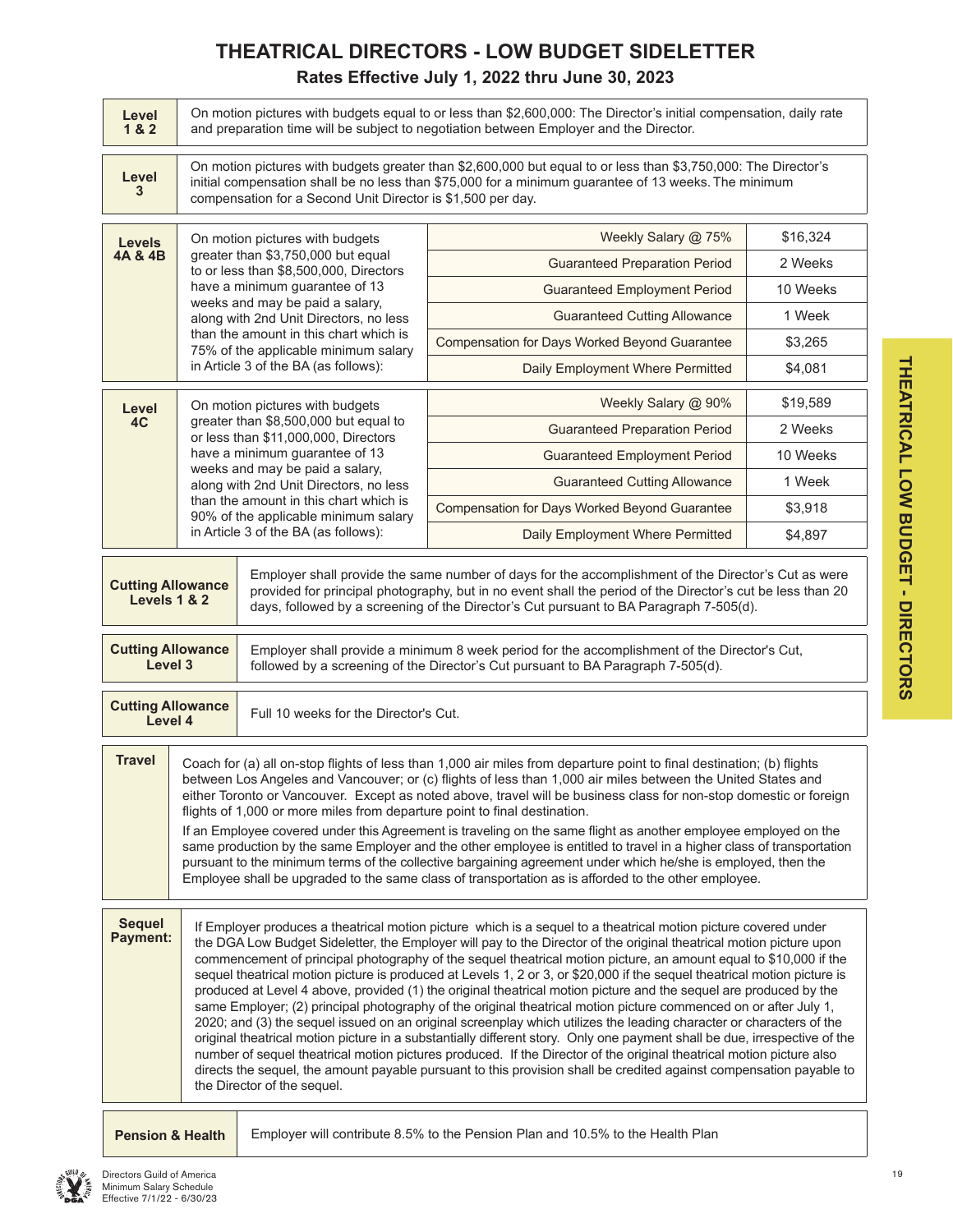## **AD/UPM RATES - LOW BUDGET SIDELETTER**

### **Rates Effective July 1, 2022 thru June 30, 2023**

| Level      | A | For pictures with budgets of \$500,000 or less, initial compensation is negotiable provided the salary paid for<br>any hour of work shall in no event be less than the applicable federal or state minimum wage. |              |         |  |  |  |  |  |  |  |
|------------|---|------------------------------------------------------------------------------------------------------------------------------------------------------------------------------------------------------------------|--------------|---------|--|--|--|--|--|--|--|
| Level      | B | On motion pictures with budgets greater than \$500,000 but equal to                                                                                                                                              | <b>UPM</b>   | \$2,050 |  |  |  |  |  |  |  |
|            |   | or less than \$1,100,000, initial compensation shall be no less than<br>33% of the minimum weekly salaries in Paragraph 13-101(a) of the                                                                         | 1A           | \$1,949 |  |  |  |  |  |  |  |
|            |   | BA (see following schedule), provided that the salary paid for any<br>hour of work shall in no event be less than the applicable federal or                                                                      | Key 2A       | \$1,306 |  |  |  |  |  |  |  |
|            |   | state minimum wage:                                                                                                                                                                                              | All other 2A | \$891   |  |  |  |  |  |  |  |
|            |   |                                                                                                                                                                                                                  |              |         |  |  |  |  |  |  |  |
| Level<br>2 |   | On motion pictures with budgets greater than \$1,100,000 but equal to or<br>less than \$2,600,000, initial compensation shall be no less than 50% of                                                             | <b>UPM</b>   | \$3,106 |  |  |  |  |  |  |  |
|            |   | the minimum weekly salaries in Paragraph 13-101(a) of the BA, provided<br>that the salary paid for any hour of work shall in no event be less than the                                                           | 1A           | \$2,954 |  |  |  |  |  |  |  |
|            |   | federal or state minimum wage. Production Fees for the UPM, 1AD and<br>Key 2nd AD is \$25 per week. Any 2AD hired in addition to the Key 2AD                                                                     | Key 2A       | \$1,979 |  |  |  |  |  |  |  |
|            |   | may be paid no less than 50% of the minimum weekly salary for an Add'l<br>2AD (see following schedule):                                                                                                          | All other 2A | \$1,137 |  |  |  |  |  |  |  |
|            |   |                                                                                                                                                                                                                  |              |         |  |  |  |  |  |  |  |
| Level<br>3 |   | On motion pictures with budgets greater than \$2,600,000 but equal to or<br>less than \$3,750,000, initial compensation shall be no less than 60% of                                                             | <b>UPM</b>   | \$3,727 |  |  |  |  |  |  |  |
|            |   | the minimum weekly salaries in Paragraph 13-101(a) of the BA, provided<br>that the salary paid for any hour of work shall in no event be less than the                                                           | 1A           | \$3,544 |  |  |  |  |  |  |  |
|            |   | federal or state minimum wage. Production Fees for the UPM and 1AD<br>is \$200 per week; and \$150 per week for the Key 2AD (see the following                                                                   | Key 2A       | \$2,375 |  |  |  |  |  |  |  |
|            |   | schedule):                                                                                                                                                                                                       | All other 2A | \$1,364 |  |  |  |  |  |  |  |

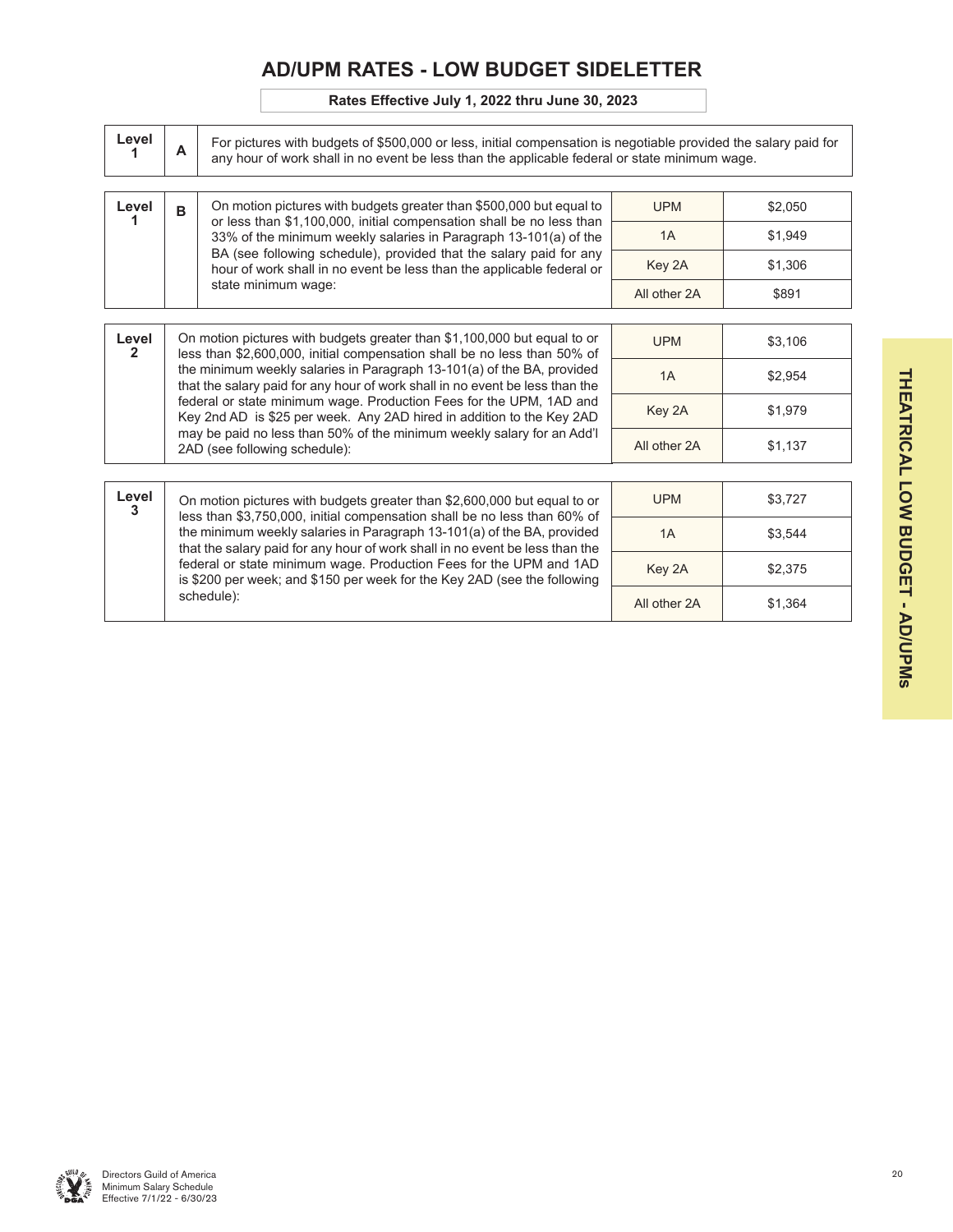## **AD/UPM RATES - LOW BUDGET SIDELETTER**

Rates Effective July 1, 2022 thru June 30, 2023

**Level** 

**<sup>4</sup> A**

On motion pictures with budgets greater than \$3,750,000 but equal to or less than \$5,500,000, initial compensation and production fees shall be no less than 70% of the minimum weekly salaries and production fees in Paragraphs 13-101(a) & (b) of the BA (see following schedule), provided that the salary paid for any hour of work shall in no event be less than the federal or state minimum wage:

| <b>Rates Effective</b><br>July 1, 2022 thru<br>June 30, 2023 | <b>UNIT</b><br><b>PRODUCTION</b><br><b>MANAGER</b> |                             | <b>ASSISTANT</b> | <b>FIRST</b><br><b>DIRECTOR</b> | <b>KEY SECOND</b><br><b>ASSISTANT</b><br><b>DIRECTOR</b> |       | <b>SECOND</b><br><b>SECOND</b><br><b>ASSISTANT</b><br><b>DIRECTOR</b> |     | <b>ADDITIONAL</b><br><b>SECOND</b><br><b>ASSISTANT</b><br><b>DIRECTOR</b> |     |
|--------------------------------------------------------------|----------------------------------------------------|-----------------------------|------------------|---------------------------------|----------------------------------------------------------|-------|-----------------------------------------------------------------------|-----|---------------------------------------------------------------------------|-----|
| <b>Weekly Studio Salary</b>                                  | \$4,348                                            |                             |                  | \$4.135                         | \$2.771                                                  |       | \$2,615                                                               |     | \$1,592                                                                   |     |
| <b>Weekly Location Salary</b>                                | \$6.089                                            |                             |                  | \$5.783                         | \$3.872                                                  |       | \$3,658                                                               |     | \$2,233                                                                   |     |
| Weekly Production Fee, Studio                                | \$943                                              |                             |                  | \$584<br>\$767                  |                                                          |       | \$0                                                                   |     | \$0                                                                       |     |
| <b>Weekly Production Fee, Location</b>                       | \$1.123                                            |                             | \$943            |                                 | \$767                                                    |       | \$0                                                                   |     | \$0                                                                       |     |
| Daily Employment Salary, Studio                              | \$1.087                                            |                             | \$1.034          |                                 | \$693                                                    |       | \$654                                                                 |     | \$398                                                                     |     |
| Daily Employment Salary, Location                            |                                                    | \$968<br>\$1,522<br>\$1.446 |                  |                                 | \$914                                                    |       | \$558                                                                 |     |                                                                           |     |
| Daily Employment Production Fee<br>Studio/Location           | \$236                                              | \$281                       | \$192            | \$236                           | \$146                                                    | \$192 | \$0                                                                   | \$0 | \$0                                                                       | \$0 |
|                                                              |                                                    |                             |                  |                                 |                                                          |       |                                                                       |     |                                                                           |     |



**<sup>4</sup> B**

On motion pictures with budgets greater than \$5,500,000 but equal to or less than \$8,500,000, initial compensation and production fees shall be no less than 80% of the minimum weekly salaries and production fees in Paragraphs 13-101(a) & (b) of the BA (see following schedule), provided that the salary paid for any hour of work shall in no event be less than the federal or state minimum wage:

| <b>Rates Effective</b><br>July 1, 2022 thru<br>June 30, 2023 | <b>UNIT</b><br><b>PRODUCTION</b><br><b>MANAGER</b> |       |                | <b>FIRST</b><br><b>ASSISTANT</b><br><b>DIRECTOR</b> | <b>KEY SECOND</b><br><b>ASSISTANT</b><br><b>DIRECTOR</b> |       |         | <b>SECOND</b><br><b>SECOND</b><br><b>ASSISTANT</b><br><b>DIRECTOR</b> | <b>ADDITIONAL</b><br><b>SECOND</b><br><b>ASSISTANT</b><br><b>DIRECTOR</b> |         |  |
|--------------------------------------------------------------|----------------------------------------------------|-------|----------------|-----------------------------------------------------|----------------------------------------------------------|-------|---------|-----------------------------------------------------------------------|---------------------------------------------------------------------------|---------|--|
| <b>Weekly Studio Salary</b>                                  | \$4.970                                            |       |                | \$4.726                                             | \$3.166                                                  |       | \$2.989 |                                                                       |                                                                           | \$1,819 |  |
| <b>Weekly Location Salary</b>                                | \$6,958                                            |       | \$6.610        |                                                     | \$4,425                                                  |       | \$4.180 |                                                                       | \$2,552                                                                   |         |  |
| Weekly Production Fee, Studio                                | \$1.078                                            |       | \$877<br>\$667 |                                                     | \$0                                                      |       | \$0     |                                                                       |                                                                           |         |  |
| <b>Weekly Production Fee, Location</b>                       | \$1,283                                            |       | \$1,078        |                                                     | \$877                                                    |       | \$877   |                                                                       | \$0                                                                       |         |  |
| Daily Employment Salary, Studio                              | \$1,242                                            |       |                | \$792<br>\$1.181                                    |                                                          | \$747 |         | \$455                                                                 |                                                                           |         |  |
| Daily Employment Salary, Location                            | \$1.740                                            |       | \$1.652        |                                                     | \$1.106                                                  |       | \$1.045 |                                                                       | \$638                                                                     |         |  |
| Daily Employment Production Fee<br>Studio/Location           | \$269                                              | \$321 | \$219          | \$269                                               | \$167                                                    | \$219 | \$0     | \$0                                                                   | \$0                                                                       | \$0     |  |



**<sup>4</sup> C**

On motion pictures with budgets greater than \$8,500,000 but equal to or less than \$11,000,000, initial compensation and production fees shall be no less than 90% of the minimum weekly salaries and production fees in Paragraphs 13-101(a) & (b) of the BA (see following schedule), provided that the salary paid for any hour of work shall in no event be less than the federal or state minimum wage:

| <b>Rates Effective</b><br>July 1, 2022 thru<br>June 30, 2023 | <b>UNIT</b><br><b>PRODUCTION</b><br><b>MANAGER</b> |       |                  | <b>FIRST</b><br><b>ASSISTANT</b><br><b>DIRECTOR</b> | <b>KEY SECOND</b><br><b>ASSISTANT</b> | <b>DIRECTOR</b> |         | <b>SECOND</b><br><b>SECOND</b><br><b>ASSISTANT</b><br><b>DIRECTOR</b> | <b>ADDITIONAL</b><br><b>SECOND</b><br><b>ASSISTANT</b><br><b>DIRECTOR</b> |     |
|--------------------------------------------------------------|----------------------------------------------------|-------|------------------|-----------------------------------------------------|---------------------------------------|-----------------|---------|-----------------------------------------------------------------------|---------------------------------------------------------------------------|-----|
| <b>Weekly Studio Salary</b>                                  | \$5.591                                            |       |                  | \$5,316                                             | \$3,562                               |                 |         | \$3,362                                                               | \$2,047                                                                   |     |
| <b>Weekly Location Salary</b>                                | \$7.828                                            |       |                  | \$7.436                                             | \$4.978                               |                 |         | \$4,703                                                               | \$2,871                                                                   |     |
| Weekly Production Fee, Studio                                | \$1,212                                            |       |                  | \$751<br>\$986                                      |                                       |                 | \$0     |                                                                       | \$0                                                                       |     |
| Weekly Production Fee, Location                              | \$1.444                                            |       | \$1.212<br>\$986 |                                                     |                                       | \$0             |         | \$0                                                                   |                                                                           |     |
| Daily Employment Salary, Studio                              | \$1,398                                            |       |                  | \$891<br>\$1.329                                    |                                       | \$841           |         | \$512                                                                 |                                                                           |     |
| Daily Employment Salary, Location                            | \$1,957                                            |       | \$1.859          |                                                     | \$1.244                               |                 | \$1,176 |                                                                       | \$718                                                                     |     |
| Daily Employment Production Fee<br>Studio/Location           | \$303                                              | \$361 | \$247            | \$303                                               | \$188                                 | \$247           | \$0     | \$0                                                                   | \$0                                                                       | \$0 |

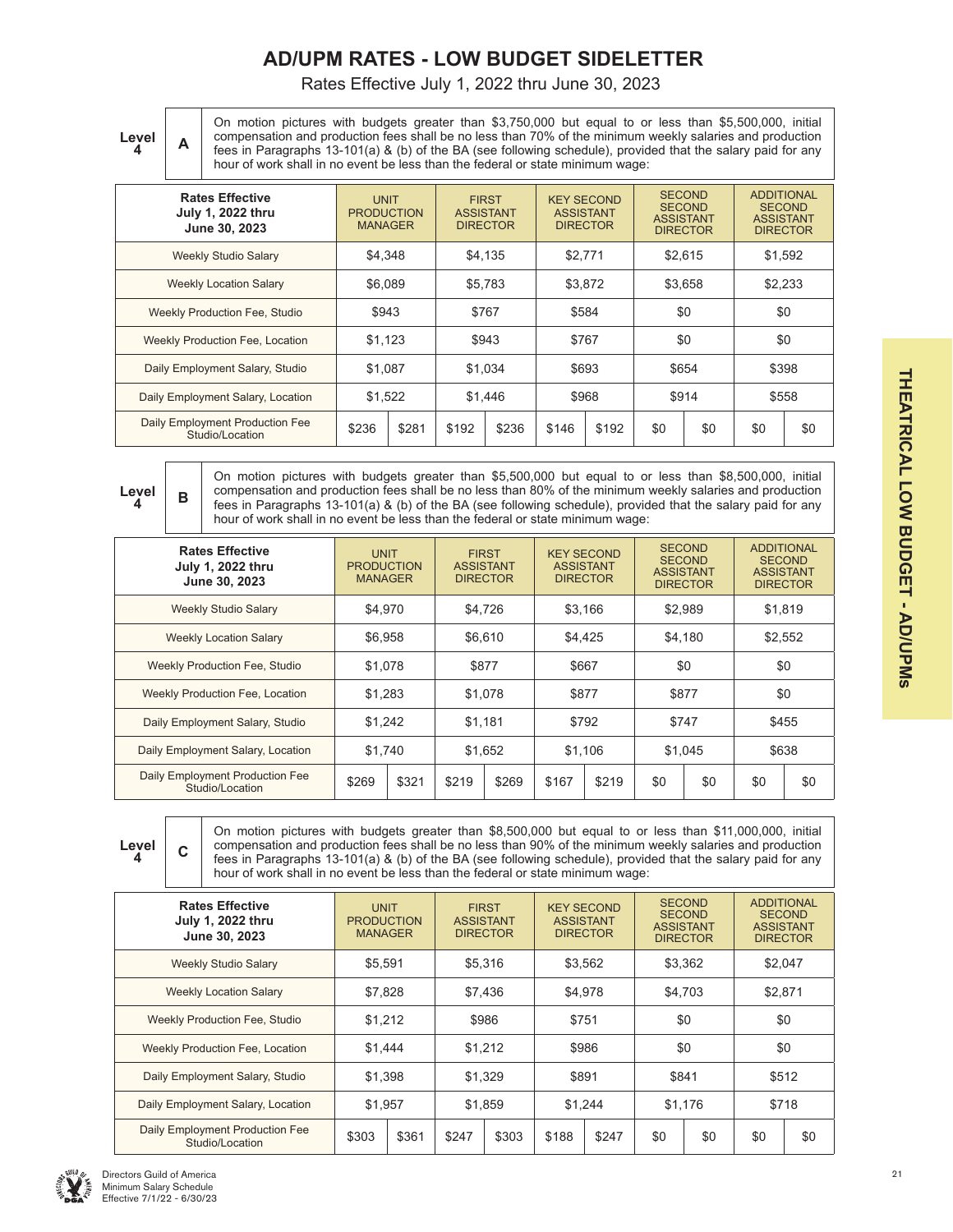## **AD/UPM INFORMATION - LOW BUDGET SIDELETTER**

Rates Effective July 1, 2022 thru June 30, 2023

| <b>Low Budget</b><br><b>Terms</b>                                           | Level 1(a)<br>(5500k)                                                                                                | Level 1(b)<br>$(> $500k$ but $\le $1.1m)$                                                                                                                                                                                | Level <sub>2</sub><br>$( > $1.1m$ but $\leq $2.6m)$                                                                  | Level 3<br>$(> $2.6m$ but $\leq $3.75m)$                                                                             |  |  |
|-----------------------------------------------------------------------------|----------------------------------------------------------------------------------------------------------------------|--------------------------------------------------------------------------------------------------------------------------------------------------------------------------------------------------------------------------|----------------------------------------------------------------------------------------------------------------------|----------------------------------------------------------------------------------------------------------------------|--|--|
| <b>Production Fee</b>                                                       | Not Required                                                                                                         | Not Required                                                                                                                                                                                                             | $UPM = $25/wk$ ; 1AD & Key<br>$2AD = $25/wk$                                                                         | UPM & 1AD = \$200/wk;<br>Key 2AD = \$150/wk                                                                          |  |  |
| Studio: Work on<br>6th or 7th day                                           | Work week is 5 days. 6th<br>& 7th days each paid at<br>straight time (1/5 of weekly<br>rate for weekly employees)    | Work week is 5 days. 6th<br>& 7th days each paid at<br>straight time (1/5 of weekly<br>rate for weekly employees)                                                                                                        | Work week is 5 days. 6th<br>& 7th days each paid at<br>straight time (1/5 of weekly<br>rate for weekly employees)    | Work week is 5 days. 6th<br>day paid at straight time.<br>7th day paid at 150% of<br>straight time                   |  |  |
| <b>Distant Location:</b><br>Work on 6th or<br>7th day                       | Work week is 5 days. 6th<br>& 7th days each paid at<br>straight time (1/5 of weekly<br>rate for weekly employees)    | Work week is 5 days. 6th<br>& 7th days each paid at<br>straight time (1/5 of weekly<br>rate for weekly employees)                                                                                                        | Work week is 5 days. 6th<br>& 7th days each paid at<br>straight time (1/5 of weekly<br>rate for weekly employees)    | Work week is 5 days. 6th<br>day paid at straight time.<br>7th day paid at 150% of<br>straight time                   |  |  |
| <b>Rest Period</b>                                                          | Yes, per BA 13-116                                                                                                   | Yes, per BA 13-116                                                                                                                                                                                                       | Yes, per BA 13-116                                                                                                   | Yes, per BA 13-116                                                                                                   |  |  |
| <b>Vacation Pay</b><br>Fringe of 4%                                         | Not Required                                                                                                         | Not Required                                                                                                                                                                                                             | Not Required                                                                                                         | Not Required                                                                                                         |  |  |
| <b>Holiday Work</b>                                                         | Paid at 200% of day rate if<br>work on DGA Holiday; no<br>pay for not working DGA<br>Holiday w/in workweek           | Paid at 200% of day rate if<br>Paid at 200% of day rate if<br>work on DGA Holiday; no<br>work on DGA Holiday; no<br>pay for not working DGA<br>pay for not working DGA<br>Holiday w/in workweek<br>Holiday w/in workweek |                                                                                                                      |                                                                                                                      |  |  |
| Unworked<br><b>Holiday Pay</b><br>Fringe of 3.719%                          | Not Required                                                                                                         | Not Required                                                                                                                                                                                                             | Not Required                                                                                                         | Not Required                                                                                                         |  |  |
| Completion of<br>Assignment Pay<br>(COA) (summary,<br>next page)            | Not Required                                                                                                         | Not Required                                                                                                                                                                                                             | Not Required                                                                                                         | Yes. BA 13-103 & 13-104<br>apply                                                                                     |  |  |
| <b>Dinner Allowance</b>                                                     | \$31 payment unless<br>Employer provides<br>meals, including<br>"walking meals"                                      | \$31 payment unless<br>Employer provides<br>meals, including<br>"walking meals"                                                                                                                                          | \$31 payment unless<br>Employer provides<br>meals, including<br>"walking meals"                                      | \$31 payment unless<br>Employer provides<br>meals, including<br>"walking meals"                                      |  |  |
| <b>Distant Location</b><br>Housing                                          | Accommodations shall be<br>first class or best available                                                             | Accommodations shall be<br>first class or best available                                                                                                                                                                 | Accommodations shall be<br>first class or best available                                                             | Accommodations shall be<br>first class or best available                                                             |  |  |
| Per Diem on<br><b>Distant Location</b>                                      | No less than the higher of<br>SAG or IA (e.g., \$60/day)                                                             | No less than the higher of<br>SAG or IA (e.g., \$60/day)                                                                                                                                                                 | No less than the higher of<br>SAG or IA (e.g., \$60/day)                                                             | No less than the higher of<br>SAG or IA (e.g., \$60/day)                                                             |  |  |
| Incidental<br>Allowance on<br>Distant Location                              | Negotiable                                                                                                           | Negotiable                                                                                                                                                                                                               | Negotiable                                                                                                           | Negotiable                                                                                                           |  |  |
| Mileage                                                                     | \$0.30 cents/mile; however,<br>no mileage in Los Angeles<br>30-mile zone unless any<br>other cast or crew receive it | \$0.30 cents/mile; however,<br>no mileage in Los Angeles<br>30-mile zone unless any<br>other cast or crew receive it                                                                                                     | \$0.30 cents/mile; however,<br>no mileage in Los Angeles<br>30-mile zone unless any<br>other cast or crew receive it | \$0.30 cents/mile; however,<br>no mileage in Los Angeles<br>30-mile zone unless any<br>other cast or crew receive it |  |  |
| 2AD Wrap<br>Allowance                                                       | Not Required                                                                                                         | Not Required                                                                                                                                                                                                             | Not Required                                                                                                         | Not Required                                                                                                         |  |  |
| Minimum Prep<br>Time                                                        | Negotiable, but no less than<br>what is needed                                                                       | Negotiable, but no less than<br>what is needed                                                                                                                                                                           | Not less than 7 days for<br>1AD and 3 days for Key<br>2AD unless additional days<br>are needed or negotiated         | Not less than 10 days for<br>1AD and 5 days for Key<br>2AD unless additional days<br>are needed or negotiated        |  |  |
| Aircraft Flight &<br><b>Underwater Work</b><br>Allowance for<br>1ADs & 2ADs | Not Required                                                                                                         | Not Required                                                                                                                                                                                                             | Not Required                                                                                                         | Yes, per BA 13-210 & 13-<br>211 (\$185/flight & \$185/dive<br>or descent)                                            |  |  |

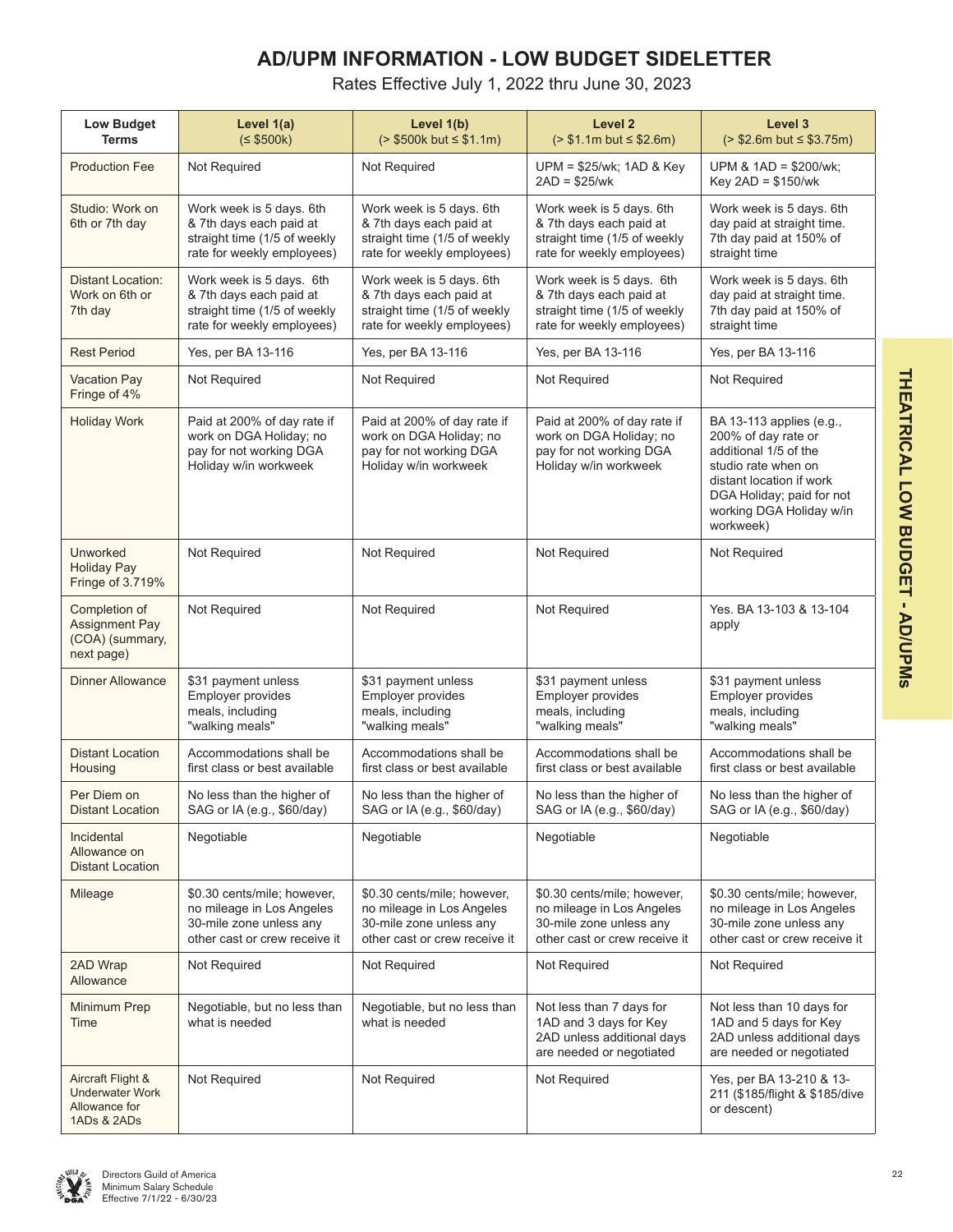## **AD/UPM INFORMATION - LOW BUDGET SIDELETTER (continued)**

Rates Effective July 1, 2022 thru June 30, 2023

| <b>Low Budget</b><br><b>Terms</b>                                    | Level 4(a)<br>$(> $3.75m$ but $\leq $5.5m)$                                                                                                                                                 | Level 4(b)<br>$( > $5.5m$ but $\leq $8.5m)$                                                                                                                                                 | Level 4(c)<br>$( > $8.5m$ but $\leq $11m)$                                                                                                                                                  |  |  |  |
|----------------------------------------------------------------------|---------------------------------------------------------------------------------------------------------------------------------------------------------------------------------------------|---------------------------------------------------------------------------------------------------------------------------------------------------------------------------------------------|---------------------------------------------------------------------------------------------------------------------------------------------------------------------------------------------|--|--|--|
| <b>Production Fee</b>                                                | 70% of BA minimums for UPM, 1AD<br>& Key 2AD                                                                                                                                                | 80% of BA minimums for UPM, 1AD<br>& Key 2AD                                                                                                                                                | 90% of BA minimums for UPMs,<br>1AD & Key 2AD                                                                                                                                               |  |  |  |
| Studio: Work on<br>6th or 7th day                                    | Work week is 5 days. BA 13-112(a)<br>applies (e.g., 6th day paid add'l<br>150% of day rate or 1/5 of weekly<br>rate, and 7th day add'l 200% of day<br>rate or 1/5 of weekly rate)           | Work week is 5 days. BA 13-112(a)<br>applies (e.g., 6th day paid add'l<br>150% of day rate or 1/5 of weekly<br>rate, and 7th day add'l 200% of day<br>rate or 1/5 of weekly rate)           | Work week is 5 days. BA 13-112(a)<br>applies (e.g., 6th day paid add'l<br>150% of day rate or 1/5 of weekly<br>rate, and 7th day add'l 200% of day<br>rate or 1/5 of weekly rate)           |  |  |  |
| <b>Distant Location:</b><br>Work on 6th or<br>7th day                | Work week is 6 days. BA 13-112(b)<br>& 13-101(b) apply (e.g., 7th day<br>paid add'l 1/5 of studo weely rate;<br>prod fee add'l 1/6 location wkly prod<br>fee)                               | Work week is 6 days. BA 13-112(b)<br>& 13-101(b) apply (e.g., 7th day<br>paid add'l 1/5 of studo weely rate;<br>prod fee add'l 1/6 location wkly prod<br>fee)                               | Work week is 6 days. BA 13-112(b)<br>& 13-101(b) apply (e.g., 7th day<br>paid add'l 1/5 of studo weely rate;<br>prod fee add'l 1/6 location wkly prod<br>fee)                               |  |  |  |
| <b>Rest Period</b>                                                   | Yes, per BA 13-116                                                                                                                                                                          | Yes, per BA 13-116                                                                                                                                                                          | Yes, per BA 13-116                                                                                                                                                                          |  |  |  |
| Vacation Pay<br>Fringe of 4%                                         | Not Required                                                                                                                                                                                | Not Required                                                                                                                                                                                | Yes, at 4% per BA 13-601                                                                                                                                                                    |  |  |  |
| <b>Holiday Work</b>                                                  | BA 13-113 applies (e.g., 200%<br>of day rate or additional 1/5 of<br>the studio rate when on distant<br>location if work DGA Holiday; paid<br>for not working DGA Holiday w/in<br>workweek) | BA 13-113 applies (e.g., 200%<br>of day rate or additional 1/5 of<br>the studio rate when on distant<br>location if work DGA Holiday; paid<br>for not working DGA Holiday w/in<br>workweek) | BA 13-113 applies (e.g., 200%<br>of day rate or additional 1/5 of<br>the studio rate when on distant<br>location if work DGA Holiday; paid<br>for not working DGA Holiday w/in<br>workweek) |  |  |  |
| Unworked Holiday<br>Pay Fringe of<br>3.719%                          | Not Required                                                                                                                                                                                | Not Required                                                                                                                                                                                | Yes, at 3.719% per BA 13-115                                                                                                                                                                |  |  |  |
| Completion of<br>Assignment Pay<br>(COA) (summary,<br>next page)     | Yes. BA 13-103 & 13-104 apply                                                                                                                                                               | Yes. BA 13-103 & 13-104 apply                                                                                                                                                               | Yes. BA 13-103 & 13-104 apply                                                                                                                                                               |  |  |  |
| Dinner Allowance                                                     | \$31 payment unless Employer<br>provides meals, including<br>"walking meals"                                                                                                                | \$31 payment unless Employer<br>provides meals, including<br>"walking meals"                                                                                                                | \$31 payment unless Employer<br>provides meals, including<br>"walking meals"                                                                                                                |  |  |  |
| <b>Distant Location</b><br>Housing                                   | Accommodations shall be first class<br>or best available                                                                                                                                    | Accommodations shall be first class<br>or best available                                                                                                                                    | Accommodations shall be first class<br>or best available                                                                                                                                    |  |  |  |
| Per Diem on<br><b>Distant Location</b>                               | No less than the higher of SAG or<br>IA (e.g., \$60/day)                                                                                                                                    | No less than the higher of SAG or<br>IA (e.g., \$60/day)                                                                                                                                    | No less than the higher of SAG or<br>IA (e.g., \$60/day)                                                                                                                                    |  |  |  |
| Incidental<br>Allowance on<br><b>Distant Location</b>                | Not Required                                                                                                                                                                                | Not Required                                                                                                                                                                                | \$23/day on distant location and<br>travel days                                                                                                                                             |  |  |  |
| Mileage                                                              | \$0.30 cents/mile; however, no<br>mileage in Los Angeles 30-mile<br>zone unless any other cast or crew<br>receive it                                                                        | \$0.30 cents/mile; however, no<br>mileage in Los Angeles 30-mile<br>zone unless any other cast or crew<br>receive it                                                                        | \$0.30 cents/mile; however, no<br>mileage in Los Angeles 30-mile<br>zone unless any other cast or crew<br>receive it                                                                        |  |  |  |
| 2AD Wrap<br>Allowance                                                | Not Required                                                                                                                                                                                | Not Required                                                                                                                                                                                | \$59/day as per BA13-118                                                                                                                                                                    |  |  |  |
| Minimum Prep<br>Time                                                 | Not less than 15 days for 1AD<br>and 7 days for Key 2AD unless<br>additional days are needed or<br>negotiated                                                                               | Not less than 15 days for 1AD<br>and 7 days for Key 2AD unless<br>additional days are needed or<br>negotiated                                                                               | Not less than 15 days for 1AD<br>and 7 days for Key 2AD unless<br>additional days are needed or<br>negotiated                                                                               |  |  |  |
| Aircraft Flight &<br>Underwater Work<br>Allowance for<br>1ADs & 2ADs | Yes, per BA 13-210 & 13-211 (\$185/<br>flight & \$185/dive or descent)                                                                                                                      | Yes, per BA 13-210 & 13-211 (\$185/<br>flight & \$185/dive or descent)                                                                                                                      | Yes, per BA 13-210 & 13-211 (\$185/<br>flight & \$185/dive or descent)                                                                                                                      |  |  |  |

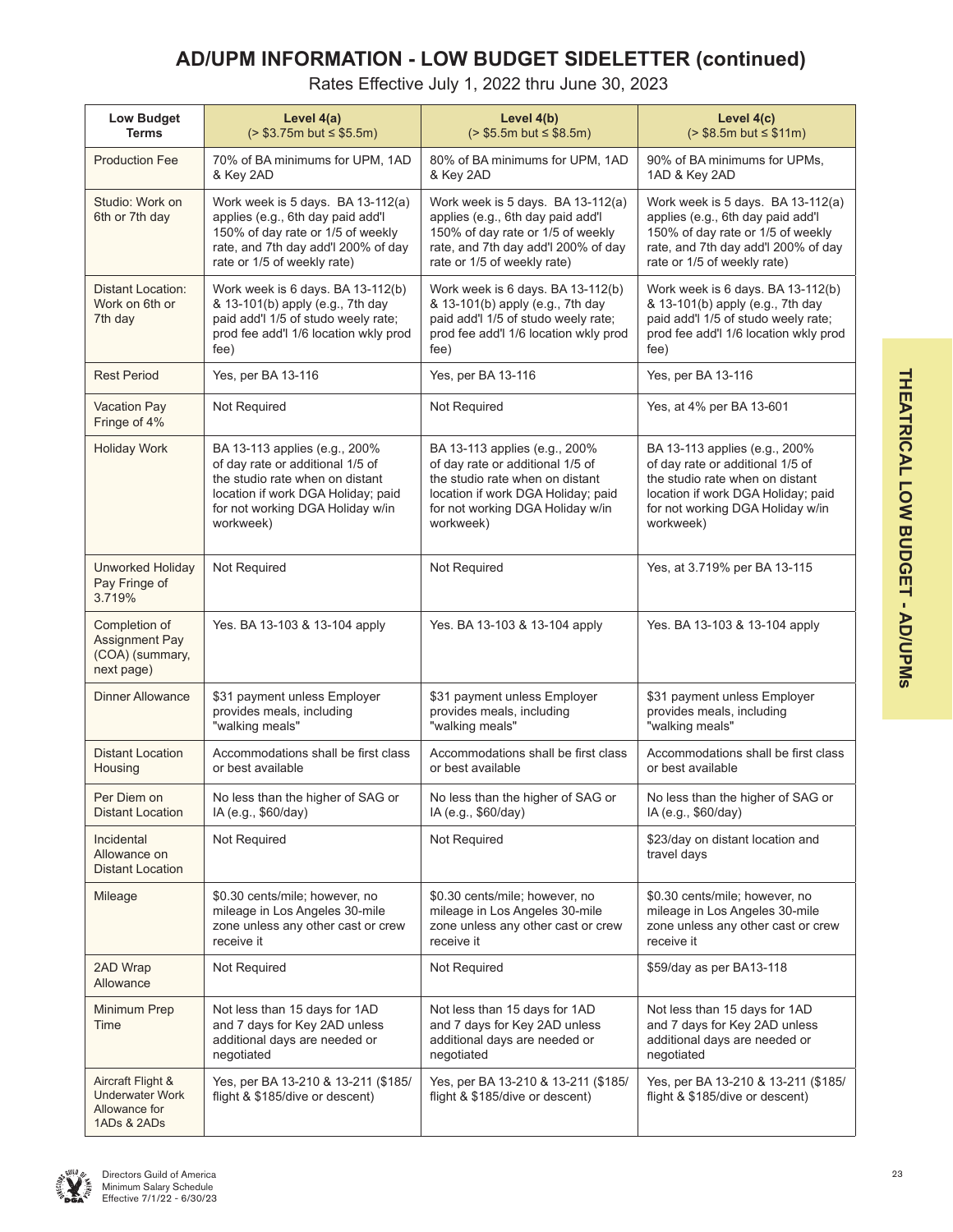## **AD/UPM - LOW BUDGET SIDELETTER**

Effective July 1, 2022 thru June 30, 2023

| <b>TRAVEL:</b> | Coach air for all non-stop flights of less than 1,000 air miles when the flight is non-stop from departure to final<br>destination. Employer must provide elevated coach class travel when available. Also included are flights between<br>Los Angeles & Vancouver and flights that are less than 1,000 miles between the U.S. and Vancouver or the U.S.<br>and Toronto. All other flights shall be business class when available. If not available then first class. |
|----------------|-----------------------------------------------------------------------------------------------------------------------------------------------------------------------------------------------------------------------------------------------------------------------------------------------------------------------------------------------------------------------------------------------------------------------------------------------------------------------|
|                | If an Employee covered under this Agreement is traveling on the same flight as another employee employed<br>on the same production by the same Employer and the other employee is entitled to travel in a higher class<br>of transportation pursuant to the minimum terms of the collective bargaining agreement under which they are<br>employed, then the DGA-covered Employee shall be upgraded to the same class of transportation.                               |

|            | <b>EXTENDED WORKDAYS - Levels 1, 2, 3 and 4</b>                                                                                                                                                                                                                                                    |                     |                     |  |  |  |  |  |  |
|------------|----------------------------------------------------------------------------------------------------------------------------------------------------------------------------------------------------------------------------------------------------------------------------------------------------|---------------------|---------------------|--|--|--|--|--|--|
| <b>UPM</b> | Any UPM who works more than 16 hours before being dismissed shall receive an additional day's salary for each<br>4 hour period or portion thereof worked beyond 16 hours. Such salary in all cases shall be 1/5 of the studio work<br>week rate and shall be excluded from all other computations. |                     |                     |  |  |  |  |  |  |
|            | <b>Workday</b><br><b>Begins</b>                                                                                                                                                                                                                                                                    | <b>Workday Ends</b> | <b>Hours Worked</b> |  |  |  |  |  |  |

|     | <b>Degins</b>        |                                                                                             |                                                                                                                                                                                                                                                                                                                                                                                                                                         |
|-----|----------------------|---------------------------------------------------------------------------------------------|-----------------------------------------------------------------------------------------------------------------------------------------------------------------------------------------------------------------------------------------------------------------------------------------------------------------------------------------------------------------------------------------------------------------------------------------|
| 1AD | General<br>Crew Call | Camera Wrap<br>(plus travel time)<br>on distant location<br>or "bus-to" local<br>location). | A 1AD who works more than 14 hours and up to 16 hours before being<br>dismissed shall receive an additional 1/2 day's salary. If such 1AD works<br>more than 16 hours and up to 20 hours before being dismissed, that 1AD<br>shall receive another additional 1/2 day's salary. If such 1AD works beyond<br>20 hours, that 1AD shall receive another additional full day's salary for each 4<br>hour period or fraction thereof worked. |

|                                                                        | <b>Workday</b><br><b>Begins</b>                                                                                     | <b>Workday Ends</b>                                                                                                                                                                                                                       | <b>Hours Worked - One 2AD Assigned</b><br>to Shooting Unit                                                                                                                                                                                                                                                                                                                                                                                                                                                                                                                                                                                                                                                                                 | <b>Hours Worked -</b><br><b>Two or More 2ADs</b><br><b>Assigned to</b><br><b>Shooting Unit</b>                                                                           |
|------------------------------------------------------------------------|---------------------------------------------------------------------------------------------------------------------|-------------------------------------------------------------------------------------------------------------------------------------------------------------------------------------------------------------------------------------------|--------------------------------------------------------------------------------------------------------------------------------------------------------------------------------------------------------------------------------------------------------------------------------------------------------------------------------------------------------------------------------------------------------------------------------------------------------------------------------------------------------------------------------------------------------------------------------------------------------------------------------------------------------------------------------------------------------------------------------------------|--------------------------------------------------------------------------------------------------------------------------------------------------------------------------|
| Key 2nd<br><b>AD &amp; 2nd</b><br>2nd AD &<br><b>Additional</b><br>2AD | At earlier<br>of General<br>Crew Call.<br>Make-up<br>Personnel<br>Call,<br>or Hair<br>Dressing<br>Personnel<br>Call | 1/2 hour after<br>camera wrap in<br>studio: 1 hour after<br>camera wrap at<br>"report to" and/<br>or "bus-to" local<br>locations and<br>distant locations<br>(plus travel time)<br>to distant location<br>or "bus-to" local<br>location). | In the studio or on a "report to" location: Any 2AD<br>who works more than 13 hours and up to 16 hours<br>shall receive an additional 1/2 day's salary. If such<br>2AD works more than 16 hours and up to 20 hours,<br>that 2AD shall receive another full day's salary. If<br>such 2AD works beyond 20 hours, that 2AD shall<br>receive another day's salary for each 4 hours or<br>portion thereof worked.<br>On distant location or "bus-to" location: Any 2AD<br>who works more than 14 hours and up to 16 hours<br>shall receive an additional 1/2 day's salary. If such<br>2AD works beyond 16 hours, that 2AD shall receive<br>another additional day's salary for each 4 hour period<br>or portion thereof worked beyond 16 hours. | A 2nd AD who<br>works more than 16<br>hours shall receive<br>an additional day's<br>salary for each<br>4 hour period or<br>portion thereof<br>worked beyond 16<br>hours. |

|                           | <b>COMPLETION OF ASSIGNMENT ("COA") - Levels 3 and 4</b>                                                                                                                                                                                                                                                                                                                                                                                                                                                                                                 |  |  |  |  |  |  |  |  |  |
|---------------------------|----------------------------------------------------------------------------------------------------------------------------------------------------------------------------------------------------------------------------------------------------------------------------------------------------------------------------------------------------------------------------------------------------------------------------------------------------------------------------------------------------------------------------------------------------------|--|--|--|--|--|--|--|--|--|
| UPMs,<br>1ADs,<br>Key 2nd | These Employees are entitled to an additional week's salary upon completion of assignment if employed two<br>or more consecutive weeks or 2 1/2 days salary if employed at least five consecutive days but less than two<br>consecutive weeks. COA pay shall be based on actual (including overscale) salary paid, excluding production fee,<br>extended day, and rest period invasion payments, and shall be computed by totaling all compensation earned<br>(including upgrade salaries) and dividing the total thereof by the number of weeks worked. |  |  |  |  |  |  |  |  |  |
| ADs.<br>and<br>22ADs      | No COA is paid for a hiatus of at least one week over Christmas/New Years so long as (1) the Employee receives<br>unworked holiday pay for Christmas Day and New Years Day; (2) the hiatus is a maximum of two consecutive weeks;<br>and (3) if on location, the Employer will provide travel to/from location or will provide per diem and housing if the<br>Employer agrees that Employee remains on location.                                                                                                                                         |  |  |  |  |  |  |  |  |  |

#### **PENSION AND HEALTH CONTRIBUTIONS AND TRAINING PLAN / QUALIFICATIONS LIST CONTRIBUTIONS**

Company will contribute 8.5% to the Pension Plan, 10.5% to the Health Plan; and an additional 0.5% to the Training Plan & DGACA for AD/UPMs employed in L.A. County or on location outside L.A. County when transported by Employer to location. The Employee contributes 2.5% to the Pension Plan which shall be deducted by the Employer from the salary of such Employee. The Employer also contributes 14.5% to the Health Plan on Vacation Pay and Completion of Assignment.

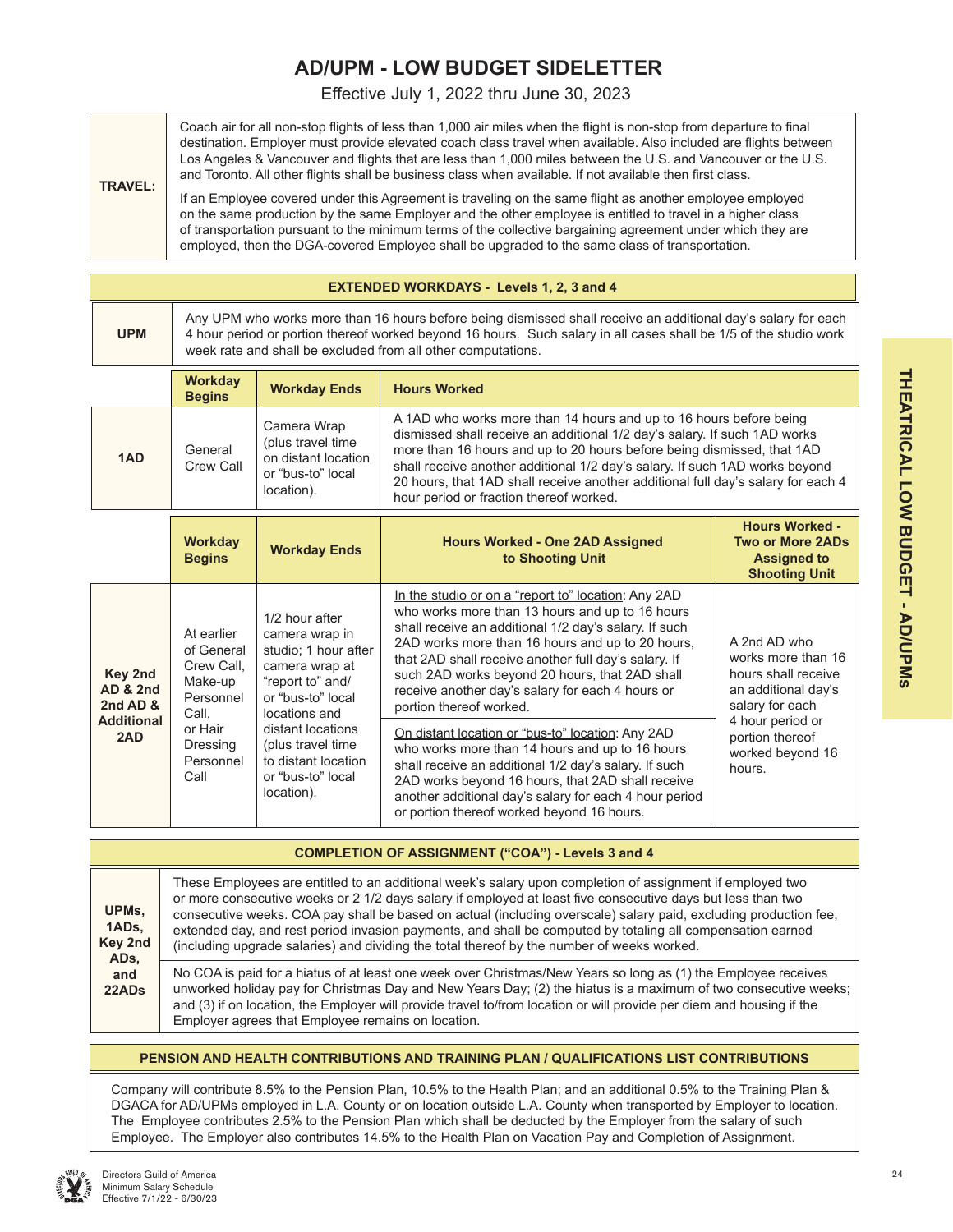## **FLTTA: MINIMUMS FOR DIRECTORS** 7/1/22 to 6/30/23

| Rates<br><b>Effective</b>                                                                               |                            |                         | (INCLUDES FBC)              | DRAMATIC NETWORK PRIME-TIME |                              |                            | DRAMATIC NON-NETWORK OR NETWORK<br>NON-PRIME-TIME (HIGH BUDGET) |                             |                                                                                                     |                              |                            | DRAMATIC NON-NETWORK OR NETWORK<br>NON-PRIME-TIME (LOW BUDGET) |                             |                         |                          |
|---------------------------------------------------------------------------------------------------------|----------------------------|-------------------------|-----------------------------|-----------------------------|------------------------------|----------------------------|-----------------------------------------------------------------|-----------------------------|-----------------------------------------------------------------------------------------------------|------------------------------|----------------------------|----------------------------------------------------------------|-----------------------------|-------------------------|--------------------------|
| July 1, 2022<br>to<br>June 30, 2023                                                                     | $0 - 15$<br><b>Minutes</b> | 16-30<br><b>Minutes</b> | $31 - 60$<br><b>Minutes</b> | 61-90<br><b>Minutes</b>     | $91 - 120$<br><b>Minutes</b> | $0 - 15$<br><b>Minutes</b> | 16-30<br><b>Minutes</b>                                         | $31 - 60$<br><b>Minutes</b> | 61-90<br><b>Minutes</b>                                                                             | $91 - 120$<br><b>Minutes</b> | $0 - 15$<br><b>Minutes</b> | 16-30<br><b>Minutes</b>                                        | $31 - 60$<br><b>Minutes</b> | 61-90<br><b>Minutes</b> | 91-120<br><b>Minutes</b> |
| <b>PROGRAM</b><br><b>RATE</b>                                                                           |                            |                         |                             |                             |                              |                            |                                                                 |                             | \$19,435  \$29,892  \$50,764  \$84,609  \$142,136   \$6,713  \$12,778  \$23,491  \$37,546  \$45,183 |                              | \$3,342                    | \$5,743                                                        | \$6,658                     | \$8,464                 | \$10,175                 |
| <b>Included Days</b><br>(Parenthesis<br>indicates<br>included days<br>which need not<br>be consecutive) | 4                          | 7(1)                    | 15(2)                       | 25(4)                       | 42(7)                        | 3                          | 6(1)                                                            | 12(2)                       | 24(4)                                                                                               | 24(5)                        | 2                          | 4                                                              | 5                           | 6                       |                          |
| Compensation<br>for days<br>worked<br>beyond<br>guarantee<br>(Daily)                                    | \$4,859                    | \$4,270                 | \$3,384                     | \$3,384                     | \$3,384                      | \$2,238                    | \$2,130                                                         | \$1,958                     | \$1,564                                                                                             | \$1,883                      | \$1,671                    | \$1,436                                                        | \$1,332                     | \$1,411                 | \$1,454                  |

| Rates<br><b>Effective</b><br>July 1, 2022                                                               |                            |                         | NETWORK PRIME-TIME VARIETY SERIES<br>(INCLUDES FBC) |                         |                           |                            | NON-NETWORK OR NETWORK<br>NON-PRIME-TIME VARIETY<br>(HIGH BUDGET**) (Series or Specials) |                             |                         |                            |                            | NON-NETWORK OR NETWORK<br>NON-PRIME-TIME VARIETY<br>(LOW BUDGET**) (Series or Specials) |                             |                         |                           |  |
|---------------------------------------------------------------------------------------------------------|----------------------------|-------------------------|-----------------------------------------------------|-------------------------|---------------------------|----------------------------|------------------------------------------------------------------------------------------|-----------------------------|-------------------------|----------------------------|----------------------------|-----------------------------------------------------------------------------------------|-----------------------------|-------------------------|---------------------------|--|
| to<br>June 30, 2023                                                                                     | $0 - 15$<br><b>Minutes</b> | 16-30<br><b>Minutes</b> | $31 - 60$<br><b>Minutes</b>                         | 61-90<br><b>Minutes</b> | Over 90<br><b>Minutes</b> | $0 - 15$<br><b>Minutes</b> | 16-30<br><b>Minutes</b>                                                                  | $31 - 60$<br><b>Minutes</b> | 61-90<br><b>Minutes</b> | Over 90<br><b>Minutes</b>  | $0 - 15$<br><b>Minutes</b> | 16-30<br><b>Minutes</b>                                                                 | $31 - 60$<br><b>Minutes</b> | 61-90<br><b>Minutes</b> | Over 90<br><b>Minutes</b> |  |
| <b>PROGRAM</b><br><b>RATE</b>                                                                           | \$7,180                    |                         | \$11,034   \$19,129   \$38,270                      |                         | \$44,158                  | \$4,724                    | \$7,245                                                                                  |                             |                         | \$10,472 \$13,701 \$19,363 | \$3,342                    | \$5,135                                                                                 | \$6,658                     | \$8,464                 | \$10,175                  |  |
| <b>Included Days</b><br>(Parenthesis<br>indicates<br>included days<br>which need not<br>be consecutive) | 3                          | 5(1)                    | 9(2)                                                | 18(4)                   | 24(5)                     | 3                          | 6(1)                                                                                     | 9(2)                        | 14(4)                   | 18(5)                      | $\overline{2}$             | 4                                                                                       | 5                           | 6                       | 7                         |  |
| Compensation<br>for days<br>worked<br>beyond<br>guarantee<br>(Daily)                                    | \$2,393                    | \$2,207                 | \$2,125                                             | \$2,126                 | \$1,840                   | \$1,575                    | \$1,208                                                                                  | \$1,164                     | \$979                   | \$1,076                    | \$1,671                    | \$1,284                                                                                 | \$1,332                     | \$1,411                 | \$2,035                   |  |

| Program Length      | <b>BUDGET TABLE</b> |
|---------------------|---------------------|
| 0-15 Minutes        | \$100,000           |
| 16-30 Minutes       | \$150,000           |
| 31-60 Minutes       | \$200,000           |
| 61-90 Minutes       | \$300,000           |
| 91 minutes and over | \$600,000           |

\*\*High budget programs have costs of production over above amounts. See FLTTA Article 31, Section C for High Budget Basic Cable thresholds, terms and conditions.



FLTTA: DIRECTORS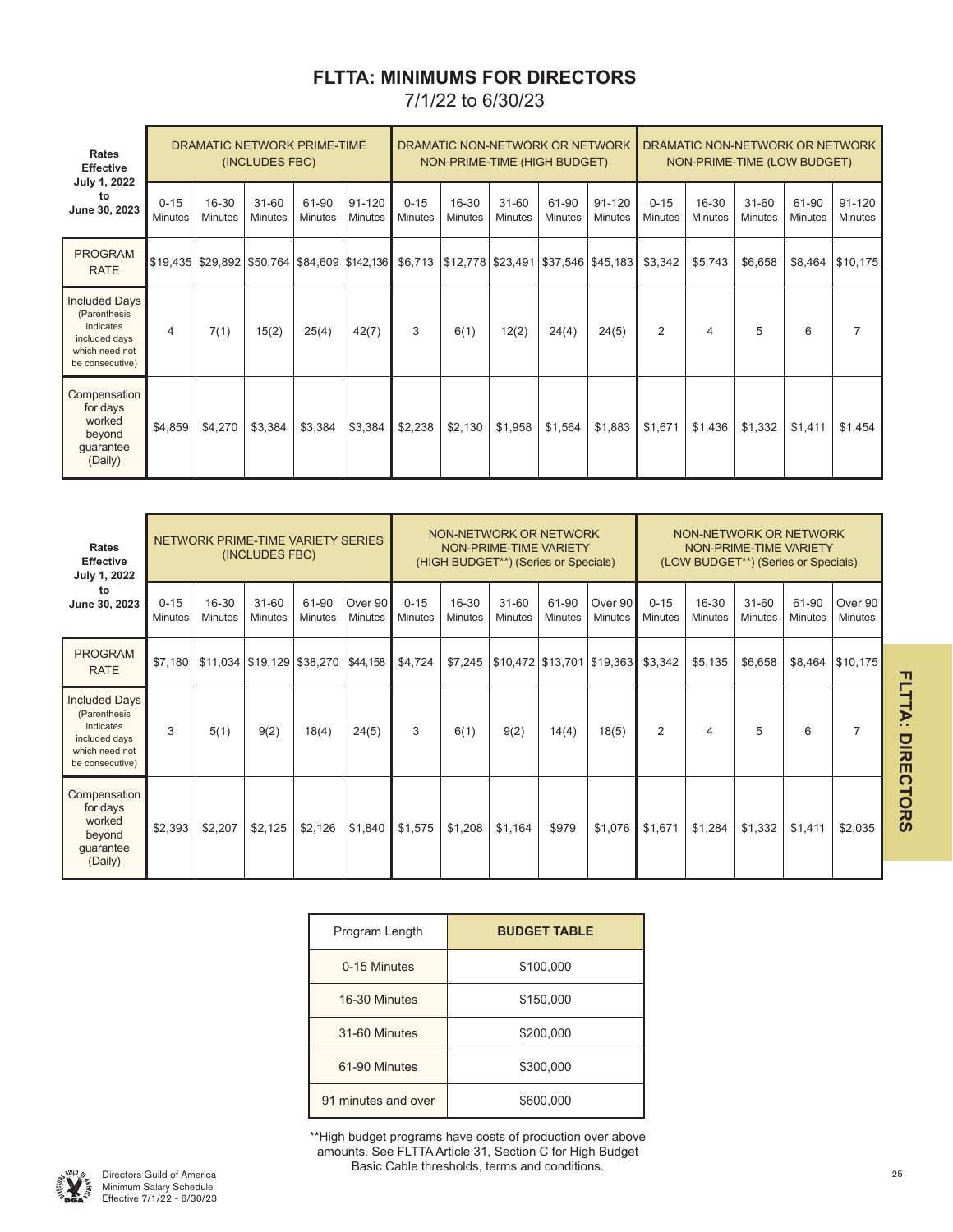## **FLTTA: MINIMUMS FOR DIRECTORS**

7/1/22 to 6/30/23

|                                                                                                   | NETWORK PRIME-TIME VARIETY SPECIALS (INCLUDES FBC) | <b>VARIETY SEGMENTS</b><br>(Series or Specials) |               |                 |                                                          |
|---------------------------------------------------------------------------------------------------|----------------------------------------------------|-------------------------------------------------|---------------|-----------------|----------------------------------------------------------|
| <b>Rates Effective</b><br>July 1, 2022 to<br>June 30, 2023                                        | 0-30 Minutes                                       | 31-60 Minutes                                   | 61-90 Minutes | Over 90 Minutes | (Less than 5 min. in<br>length by an add'l.<br>director) |
| <b>PROGRAM RATE</b>                                                                               | \$25,041                                           | \$42,517                                        | \$70.859      | \$102,549       | \$2,566                                                  |
| <b>Included Days</b><br>(Parenthesis indicates<br>included days which need<br>not be consecutive) | 10(2)                                              | 18(4)                                           | 36(8)         | 48(10)          |                                                          |
| Compensation for<br>days worked beyond<br>guarantee (Daily)                                       | \$2,504                                            | \$2,362                                         | \$1,968       | \$2,136         |                                                          |

|                                                                |                            |                         | NETWORK PRIME-TIME QUIZ & GAME SHOWS<br>(INCLUDES FBC) |                         | NON-NETWORK OR NON-PRIME-TIME QUIZ &<br><b>GAME SHOWS</b> |                         |                             |                         |
|----------------------------------------------------------------|----------------------------|-------------------------|--------------------------------------------------------|-------------------------|-----------------------------------------------------------|-------------------------|-----------------------------|-------------------------|
| <b>Rates Effective</b><br>July 1, 2022 to<br>June 30, 2023     | $0 - 15$<br><b>Minutes</b> | 16-30<br><b>Minutes</b> | $31 - 60$<br><b>Minutes</b>                            | 61-90<br><b>Minutes</b> | $0 - 15$<br><b>Minutes</b>                                | 16-30<br><b>Minutes</b> | $31 - 60$<br><b>Minutes</b> | 61-90<br><b>Minutes</b> |
| <b>PROGRAM RATE</b>                                            | \$3,678                    | \$5,641                 | \$7,276                                                | \$8,378                 | \$3,496                                                   | \$5,377                 | \$6,943                     | \$7,978                 |
| <b>INCLUDED DAYS</b>                                           | $\overline{2}$             | 3                       | $\overline{4}$                                         | 5                       | $\overline{2}$                                            | 3                       | 4                           | 5                       |
| Compensation<br>for Days<br>Worked Beyond<br>Guarantee (Daily) | \$1,839                    | \$1,880                 | \$1,819                                                | \$1,676                 | \$1,748                                                   | \$1,792                 | \$1,736                     | \$1,596                 |

FLTTA: DIRECTORS **FLTTA: DIRECTORS**

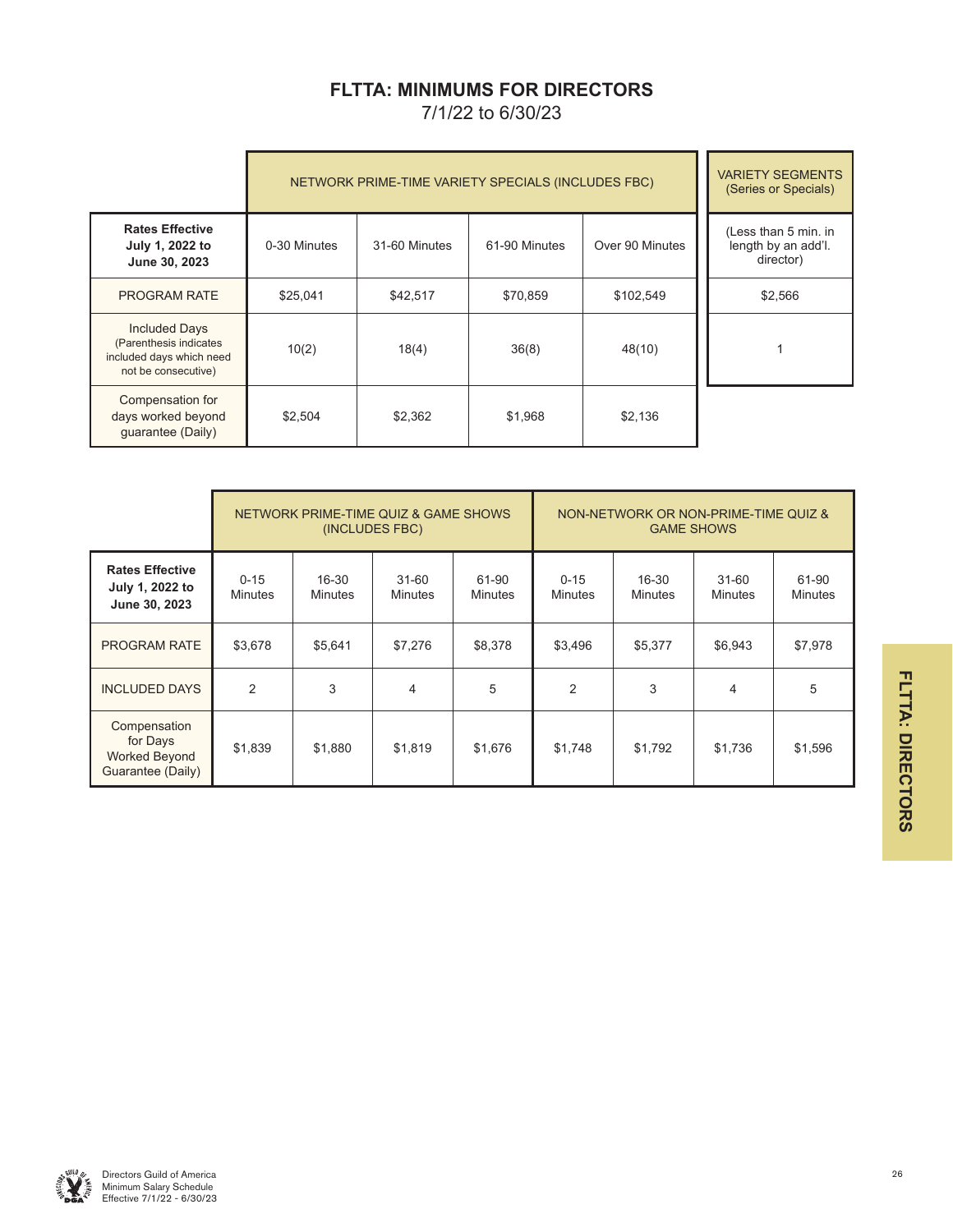## **FLTTA: MINIMUMS FOR DIRECTORS**

7/1/22 to 6/30/23

|                                                                   |                            | <b>STRIP DRAMATIC</b><br>Non-Network or Non-Prime-Time<br>(Per show) |                      | <b>STRIP VARIETY</b><br>Non-Network or Non-Prime-Time<br>(5 broadcast per week) |                             |                             |                           |                            | Non-Network or Non-Prime-Time<br>(5 broadcast per week) | <b>STRIP QUIZ &amp; GAME</b> |                                      |
|-------------------------------------------------------------------|----------------------------|----------------------------------------------------------------------|----------------------|---------------------------------------------------------------------------------|-----------------------------|-----------------------------|---------------------------|----------------------------|---------------------------------------------------------|------------------------------|--------------------------------------|
| <b>Rates Effective</b><br>July 1, 2022 to<br>June 30, 2023        | $0 - 15$<br><b>Minutes</b> | 16-30<br>Minutes                                                     | $31 - 60$<br>Minutes | $0 - 15$<br><b>Minutes</b>                                                      | $16 - 30$<br><b>Minutes</b> | $31 - 60$<br><b>Minutes</b> | Over 60<br><b>Minutes</b> | $0 - 15$<br><b>Minutes</b> | $16 - 30$<br><b>Minutes</b>                             | $31 - 60$<br><b>Minutes</b>  | Over <sub>60</sub><br><b>Minutes</b> |
| <b>RATE PER</b><br><b>STRIP</b>                                   | \$1,871                    | \$2,876                                                              | \$5,013              | \$5,616                                                                         | \$8,649                     | \$10,751                    | \$12,685                  | \$5,497                    | \$8,464                                                 | \$9,995                      | \$11,529                             |
| <b>INCLUDED</b><br><b>DAYS</b>                                    |                            | 2                                                                    | 3                    | 3                                                                               | 5                           | 7                           | 8                         | 3                          | 6                                                       | 7                            | 8                                    |
| Compensation<br>for Days<br>Worked Beyond<br>Guarantee<br>(Daily) | \$1,871                    | \$1,438                                                              | \$1,671              | \$1,872                                                                         | \$1,730                     | \$1,536                     | \$1,586                   | \$1,832                    | \$1,411                                                 | \$1,428                      | \$1,441                              |

| <b>ALL OTHER PROGRAMS</b><br><b>PRIME-TIME = 150% OF BELOW RATES</b><br>(Including, but not limited to, Reality-Type and Documentary Programs) |                   |                    |                    |                    |                    |                    |                    |
|------------------------------------------------------------------------------------------------------------------------------------------------|-------------------|--------------------|--------------------|--------------------|--------------------|--------------------|--------------------|
| Rates (Per Set of Runs)<br>Effective July 1, 2022 to<br>June 30, 2023                                                                          | 1 Run Per<br>Week | 2 Runs Per<br>Week | 3 Runs Per<br>Week | 4 Runs Per<br>Week | 5 Runs Per<br>Week | 6 Runs Per<br>Week | 7 Runs Per<br>Week |
| 5 Min. or Less                                                                                                                                 | \$880             | \$1,401            | \$1,691            | \$1,934            | \$2,130            | \$2,274            | \$2,430            |
| Over 5 Min.<br>to 10 Min                                                                                                                       | \$1,327           | \$1,772            | \$2,218            | \$2,641            | \$3,022            | \$3,309            | \$3,607            |
| Over 10 Min.<br>to 15 Min.                                                                                                                     | \$1,846           | \$2,787            | \$3,534            | \$4,432            | \$5,170            | \$5,533            | \$5,875            |
| Over 15 Min.<br>to 30 Min.                                                                                                                     | \$4,432           | \$5,884            | \$6,620            | \$7,571            | \$8,464            | \$9,186            | \$9,918            |
| Over 30 Min.<br>to 45 Min.                                                                                                                     | \$4,791           | \$6,250            | \$7,352            | \$8,322            | \$9,214            | \$9,932            | \$10,684           |
| Over 45 Min.<br>to 60 Min.                                                                                                                     | \$5,971           | \$7,095            | \$8,211            | \$9,176            | \$10,066           | \$10,807           | \$11,548           |
| Over 60 Min:<br>Applicable Hour<br>Rate + Rate for each<br>Additional 1/2 Hour                                                                 | \$1,534           | \$1,225            | \$1,591            | \$1,598            | \$1,608            | \$1,616            | \$1,639            |

MINIMUM DAILY RATE: NON-PRIME-TIME: \$1,280/ PRIME-TIME: \$1,921

INCLUDED DAYS: Divide Rate by Minimum Daily Rate, rounding down but never less than 1 day. Each extra day paid at no less than the Minimum Daily Rate.



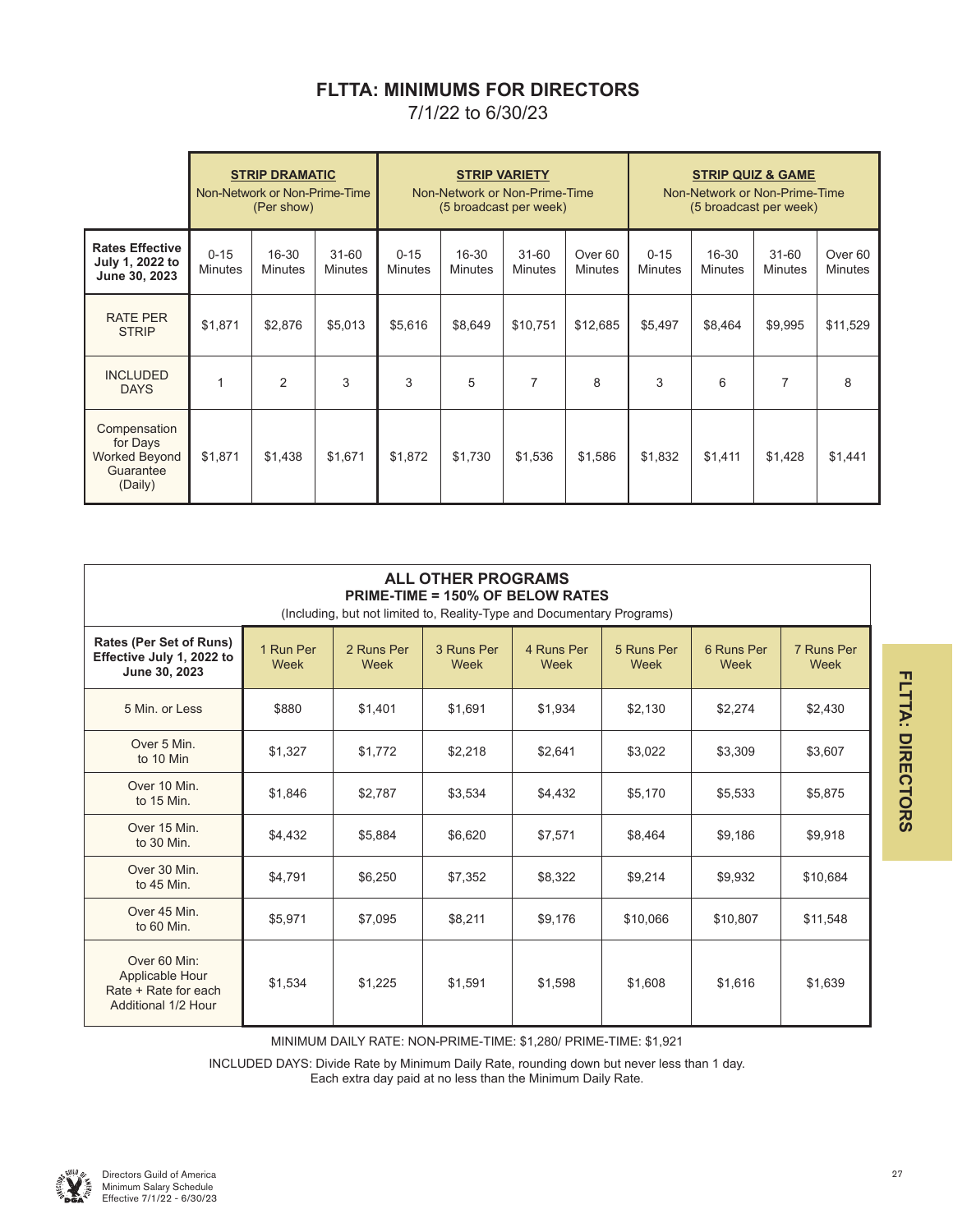## **ASSOCIATE DIRECTOR AND STAGE MANAGER MINIMUMS**

7/1/22 to 6/30/23

| Rates Effective July 1, 2022 to June 30, 2023          | <b>ASSOCIATE</b><br><b>DIRECTORS</b> | <b>FIRST STAGE</b><br><b>MANAGERS</b> | <b>SECOND &amp;</b><br><b>ADDITIONAL</b><br><b>STAGE MANAGERS</b> |
|--------------------------------------------------------|--------------------------------------|---------------------------------------|-------------------------------------------------------------------|
| <b>WEEKLY STUDIO RATE</b>                              | \$5,517                              | \$4,579                               | \$3,958                                                           |
| WEEKLY PRODUCTION FEE, STUDIO                          | \$1,024                              | \$961                                 | \$0                                                               |
| PRO-RATED DAILY PRODUCTION FEE, STUDIO                 | \$205                                | $$192*$                               | \$0                                                               |
| <b>WEEKLY LOCATION RATE</b>                            | \$7,719                              | \$6,398                               | \$5,531                                                           |
| WEEKLY PRODUCTION FEE, LOCATION                        | \$1,256                              | \$1,247                               | \$0                                                               |
| PRO-RATED DAILY PRODUCTION FEE, LOCATION               | \$209                                | \$208*                                | \$0                                                               |
| DAILY RATE, STUDIO                                     | \$1,379                              | \$1,145                               | \$990                                                             |
| DAILY PRODUCTION FEE, STUDIO (DAILY EMPLOYMENT ONLY)   | \$256                                | $$240*$                               | \$0                                                               |
| DAILY RATE, LOCATION                                   | \$1,930                              | \$1,600                               | \$1,383                                                           |
| DAILY PRODUCTION FEE, LOCATION (DAILY EMPLOYMENT ONLY) | \$314                                | $$312*$                               | \$0                                                               |

### **PRIME-TIME DRAMATIC PROGRAM MINIMUMS**

\*PRODUCTION FEE PAYABLE TO 1ST STAGE MANAGER ONLY

## **MINIMUMS FOR PROGRAMS OTHER THAN PRIME-TIME DRAMATIC PROGRAMS**

| Rates Effective July 1, 2022 to June 30, 2023 | <b>ASSOCIATE</b><br><b>DIRECTOR</b> | <b>STAGE MANAGER</b> | <b>ASSOCIATE</b><br>DIRECTOR/<br><b>STAGE MANAGER</b><br><b>COMBINATION</b><br>(WHERE PERMITTED) |
|-----------------------------------------------|-------------------------------------|----------------------|--------------------------------------------------------------------------------------------------|
| DAILY, 8 HOURS                                | \$806                               | \$734                | \$1,153                                                                                          |
| WEEKLY, 40 HOURS                              | \$3,560                             | \$3,284              |                                                                                                  |
| DAILY FLAT (12 HOURS)                         | \$1,080                             | \$1,004              | \$1,572                                                                                          |
| <b>WEEKLY FLAT</b>                            | \$4,758                             | \$4,398              |                                                                                                  |
| OVERTIME: Daily 8, Daily Flat & Weekly Flat   | \$151.13                            | \$137.63             | \$216.19                                                                                         |
| <b>OVERTIME: Weekly 40</b>                    | \$133.49                            | \$123.14             |                                                                                                  |

ALL PRIME-TIME ENTERTAINMENT ADs and SMs - \$92.00 Production Fee for all camera blocking & taping days.

ALL NON-PRIME-TIME ENTERTAINMENT ADs and SMs - \$30.50 Production Fee for each camera blocking & taping day worked up to a maximum of \$106.00 per week.

Associate Directors and Stage Managers on distant location shall receive an addditional \$55 for each work day.

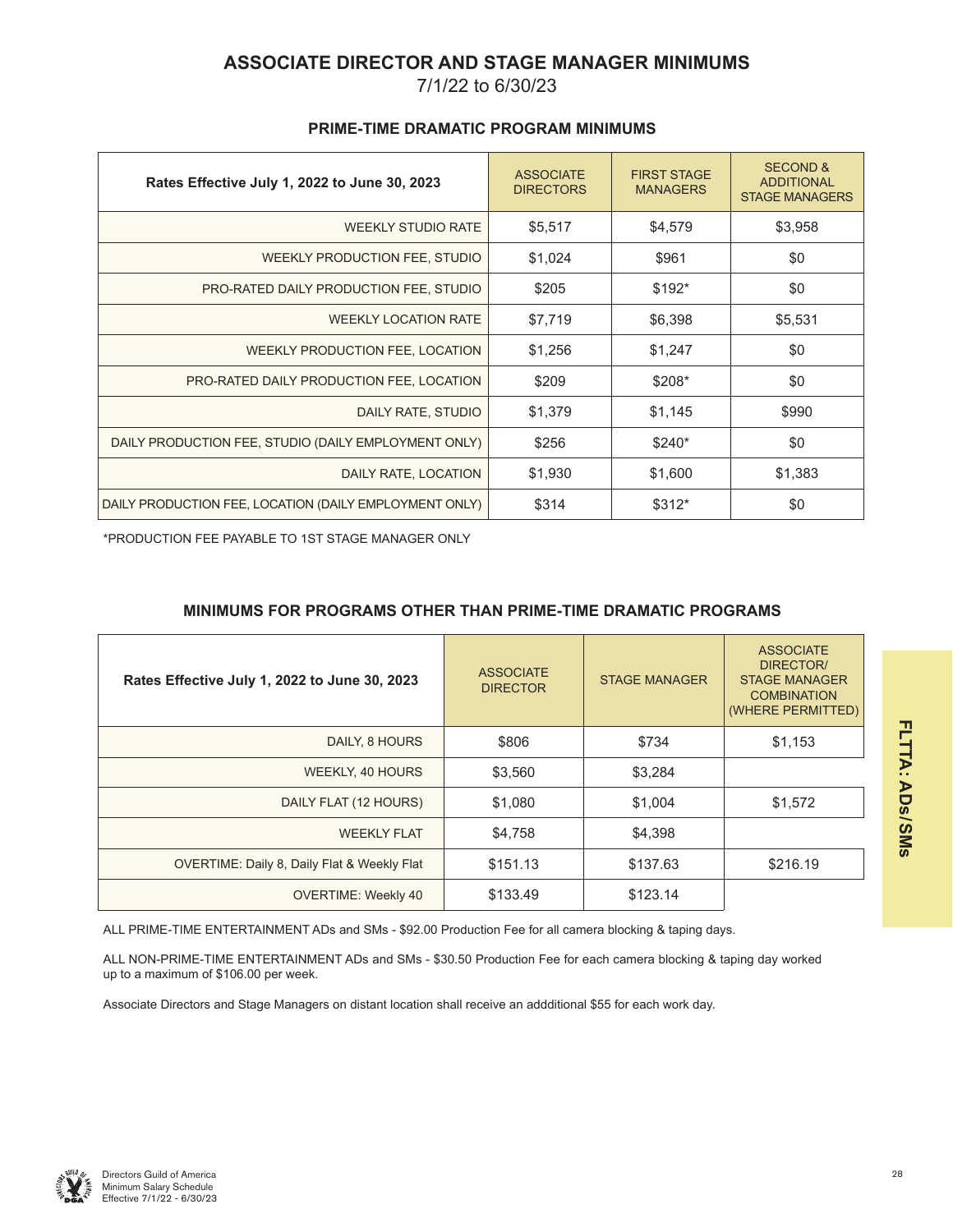## **ADDITIONAL INFORMATION REGARDING THE FLTTA**

Live Multi-camera productions are covered under the FLTTA.

All single camera productions will be covered under the Basic Agreement.

#### **CANCELLATION OF CALLS**

A call from the Company engaging an Associate Director or Stage Manager may not be cancelled. When the Company does cancel a call, the Associate Director or Stage Manager will nevertheless be paid the agreed upon rate.

#### **MILEAGE EXPENSE**

When an AD or SM furnishes their own transportation, they shall be entitled to a mileage expense of \$.30 per mile. If the Employer in its Basic Agreement with I.A.T.S.E. hereafter increases the mileage expense rate, the same rate increase shall be included hereunder.

#### **VACATION PAY**

All ADs and SMs are entitled to receive, with their closing check, earned vacation pay at the rate of 4% of salary paid during the period of employment.

#### **RESIDENCY**

The Guild will provide Employer with documentation of the home address of each member to be hired on location. The Employee may change their home address by notifying the Guild in writing; the change will be effective 60 days after the request is received by the Guild; the Employee may not change their address more than once in any 12 month period.

The Guild will consider a member's request to change their address outside of the above time period if member can document they have been a resident of the area in which employed at least 60 days prior to the first day of employment and the area is not Los Angeles, New York, Toronto or Vancouver.

#### **DEAL MEMOS**

ADs or SMs of Prime-time Entertainment Programs and ADs or SMs employed for 5 days or more on other types of programs will have employment confirmed in written memo.

#### **REST PERIOD (Other than Prime-Time Dramatic)**

ADs and SMs working in conjunction with taping unit or live broadcast are entitled to a 9-hour rest period. If rest period is less than 9 hours the ADs and SMs shall be entitled to additional payment of 1/2 time for each hour of invasion, computed in 1/4 hour segments. For employees employed on daily flat or weekly flat basis, the additional payment shall be an amount equal to 1/3 of the applicable overtime rate and computed in 1/4 hour segments.

#### **PENSION & HEALTH CONTRIBUTIONS**

Company will contribute 8.5% to the Pension Plan and 10.5% to the Health Plan. Employee contributes 2.5% to the Pension Plan. The Employer also contributes 14.5% to the Health Plan on the Vacation Pay.

Company will contribute 14.5% to the Health Plan on Vacation Pay.

#### **PREPARATION TIME**

Network Prime-Time or Non-Network or Non-Prime Time, Dramatic or Variety (high or low budget) only:

| Length of<br>Program       | $#$ of<br>Programs<br>on Which<br>Continuing | <b>Guaranteed Preparation Days</b><br>Per Program |             |  |  |
|----------------------------|----------------------------------------------|---------------------------------------------------|-------------|--|--|
|                            | Employment<br>is Assigned                    | <b>AD</b>                                         | <b>SM</b>   |  |  |
| 15 Min or<br>Less          |                                              | 1 Day each                                        | 1 Day each  |  |  |
| 16 - 30 Min.               |                                              | 3 Days each                                       | 2 Days each |  |  |
|                            | 2 or More                                    | 2 Days each                                       | 1 Day each  |  |  |
| 31 - 60 Min.               | 1                                            | 5 Days each                                       | 3 Days each |  |  |
|                            | 2 or More                                    | 3 Days each                                       | 2 Days each |  |  |
| Over <sub>60</sub><br>Min. |                                              | 5 Days each                                       | 5 Days each |  |  |

Preparation time shall be guaranteed only to the first assigned AD and SM.

The Guild shall not unreasonably deny requests for waivers of preparation time requirements on network prime time variety series and specials, and non-network and non-prime time variety programs. The Company shall apply for the waiver not less than 10 days prior to commencement of the work.

#### **TRAVEL**

Coach air for all flights of less than 1,000 air miles when the flight is non-stop from departure to final destination. Employer must provide elevated coach class travel when available. Also included are flights between Los Angeles & Vancouver and flights that are less than 1,000 miles between the U.S. and Vancouver or the U.S. and Toronto. All other flights shall be business class when available. If business class is not available then flights shall be first class.

Baggage fees and in-flight meals for coach class air travel shall be reimbursed provided that a request for reimbursement with appropriate receipts is submitted within 30 days after the flight.

If an employee covered under this Agreement is traveling on the same flight as another employee employed on the same production by the same Employer and the other employee is entitled to travel in a higher class of transportation pursuant to the minimum terms of the collective bargaining agreement under which they are employed, then the DGAcovered employee shall be upgraded to the same class of transportation.

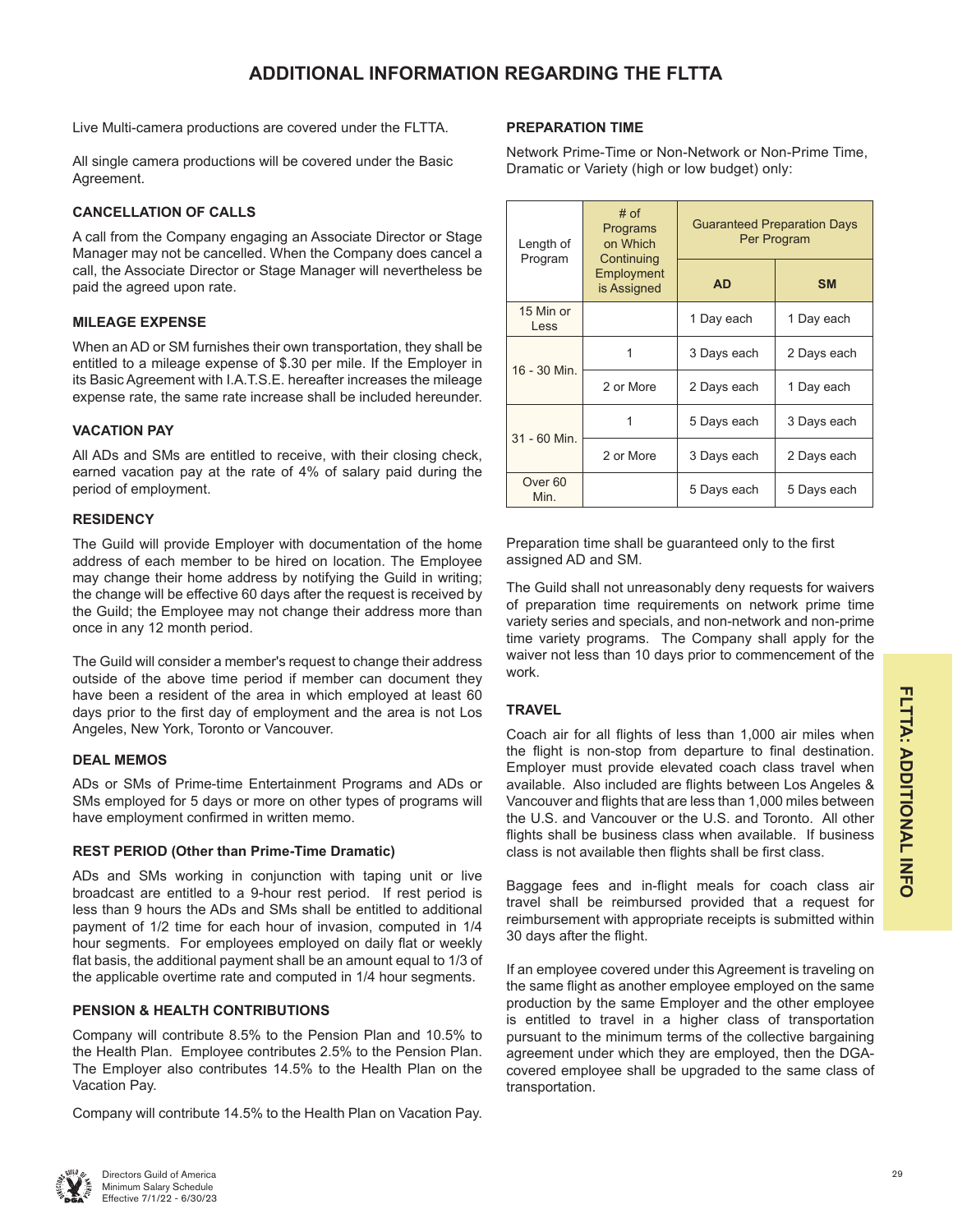#### **HIGH BUDGET BASIC CABLE VARIETY - VACATION & PRODUCTION FEES:**

| <b>Length of Program</b> | <b>High Budget Threshold*</b> |
|--------------------------|-------------------------------|
| 30 Minutes               | \$650,000                     |
| 60 Minutes               | \$1,400,000                   |
| More than 60 Minutes     | \$2,100,000                   |

\*Per program for variety specials; per episode for variety series; or per week for strip variety programs

For high budget basic cable variety specials, series & strip programs that meet the above budget criteria, unless indicated otherwise on an Employee's deal memo, Associate Directors & Stage Managers will receive a production fee & vacation pay in addition to the negotiated salary.

OVERTIME AND 6th and 7th day in Basic Cable: The Company shall also specify provisions for overtime and premiums for work on the sixth or seventh day worked in a workweek and work on holidays at the time of hiring, which shall not be less than applicable law and shall be set forth in the Employee's deal memo or, if none exists, a start slip or equivalent documentation; otherwise, the Employee will receive overtime pay and premium pay for work on sixth and seventh days and holidays according to FLTTA Article 10, Part 2., Section D. based on the Employee's negotiated salary.

#### **SAFETY:**

INSIDE CALIFORNIA: The Safety Passport Training course is mandatory for Associate Directors and Stage Managers who are hired in California. Such individuals shall have 90 days from their initial date of employment to successfully complete the Safety Passport Training Course.

OUTSIDE CALIFORNIA: The Safety Passport Training Course shall be mandatory and available online for Associate Directors and Stage Managers who live outside of California. Such individuals shall have 90 days from their initial date of employment (whichever is later to successfully complete the Safety Passport Training Course.

Any Associate Director or Stage Manager who fails to successfully complete the Safety Passport Training Course within the training deadlines will be suspended from the Employment Criteria List, or if not on the Employment Criteria List will be deemed ineligible to work until successful completion of the Safety Passport Training Course.